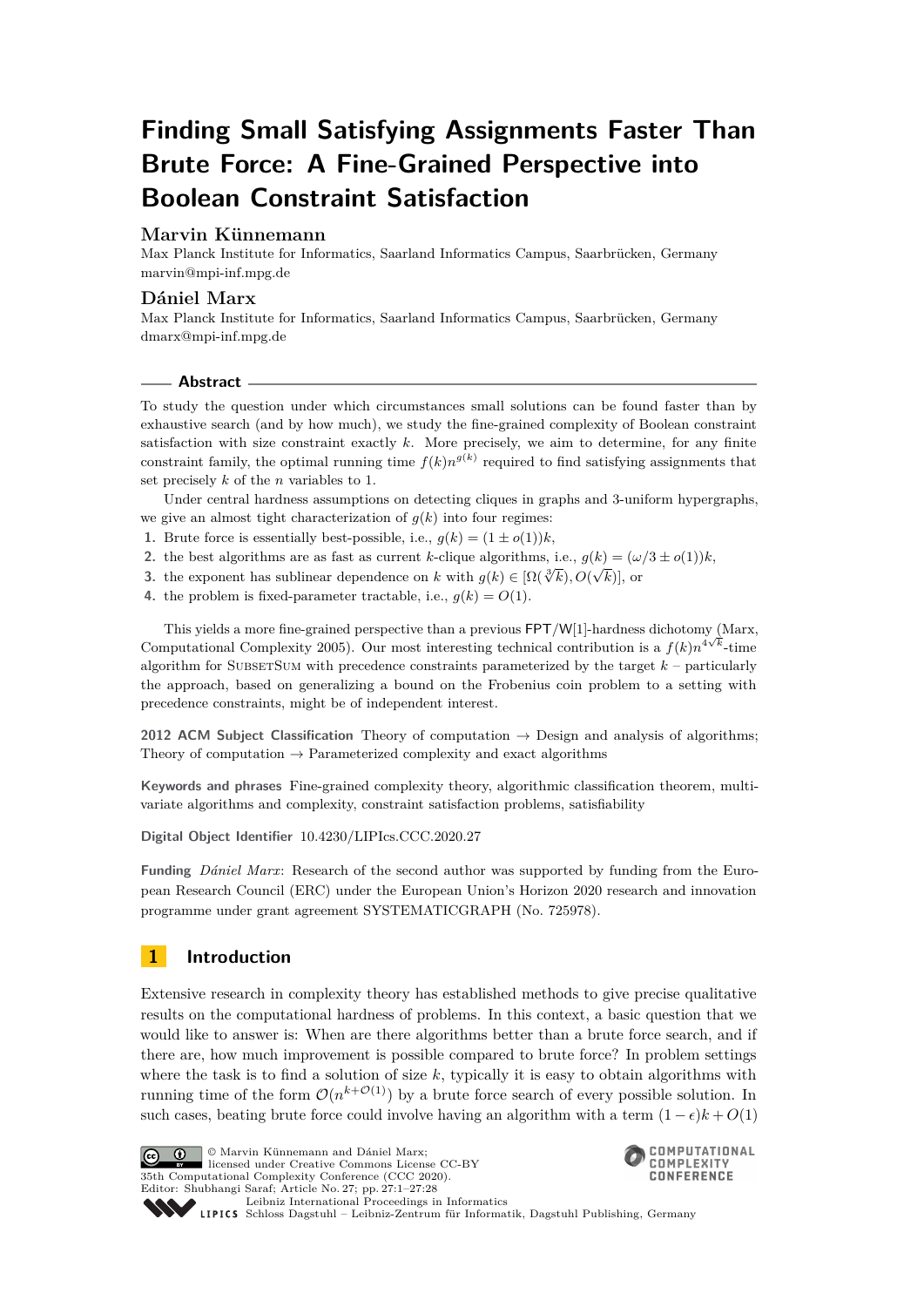## **27:2 A Fine-Grained Perspective into Boolean Constraint Satisfaction**

in the exponent for some  $\epsilon > 0$ , or having sublinear (e.g,  $O(k/\log k)$  or  $O(k)$ √ *k*)) dependence on *k* in the exponent, or we might be able to completely remove *k* from the exponent of *n* with an  $f(k)n^{O(1)}$  time algorithm.

In this paper, we study the above question in the context of the class of Boolean Constraint Satisfaction problems. Fixing a *constraint family* F of Boolean functions, the task is to determine an assignment to Boolean variables  $x_1, \ldots, x_n$  satisfying a given conjunction of constraints of the form  $f(x_{i_1},...,x_{i_r})$  with  $f \in \mathcal{F}$  and  $i_1,...,i_r \in [n]$ . Here, the natural notion of the solution size *k* is the number of variables set to 1 and we consider the task of determining a satisfying assignment with precisely *k* ones. This class indeed contains a variety of problems: basic graph problems such as the vertex cover problem ( $\mathcal F$  consists of the binary  $OR$ ) and the independent set problem in graphs ( $\mathcal F$  consists of the binary NAND) or *d*-uniform hypergraphs ( $\mathcal F$  consists of the *d*-ary NAND), but also other natural problems such as a formulation of SUBSETSUM parameterized by the target  $k$  ( $\mathcal F$  consists of binary equality)<sup>[1](#page-1-0)</sup>, finding a solution of a (sparse) linear system over  $GF(2)$  where each linear equality involves at most a constant number *r* of variables and the solution must have precisely  $k$  ones ( $\mathcal F$  consists of all linear constraints of arity at most  $r$ ), as well as finding a closed set of size  $k$  in a directed graph ( $\mathcal F$  consists of the binary implication). Note that the last problem can be seen to be equivalent to a variant of SUBSETSUM that prescribes precedence constraints on the items and uses an unary encoding for all item sizes.

The time complexity inside this class varies widely: Vertex cover is famously fixedparameter tractable when parameterized by  $k$ , with a best current running time bound of  $\mathcal{O}(kn + 2^{\mathcal{O}(k)})$  [\[16\]](#page-26-0). It is even simpler to solve the SUBSETSUM formulation in time  $\mathcal{O}(m+k^2) = \mathcal{O}(n^2)$  (where *m* is the number of edges in the graph) by a straightforward algorithm[2](#page-1-1) . The fastest known algorithm for independent set [\[29\]](#page-26-1), however, relies on the sophisticated techniques for matrix multiplication, and achieves a running time of  $\mathcal{O}(n^{(\omega/3)k})$ for *k* divisible by 3, where  $\omega \leq 2.373$  is the matrix multiplication exponent. For finding closed sets of size k, a surprisingly simple  $\mathcal{O}(n^{k/2})$ -time algorithm<sup>[3](#page-1-2)</sup> improves over brute force even without matrix multiplication, but a priori there is little indication for the optimality of this approach. Finally, for finding independent sets in 3-uniform hypergraphs, no substantially faster-than-brute-force algorithm is known.

The central purpose of this paper is to give a detailed understanding of the time complexity of Boolean constraint satisfaction parameterized by solution size *k*, particularly when *k* is considered a (large) constant: How precisely can we determine the running time  $f(k)n^{g(k)}$ , with  $g(k)$  as small as possible? Note that for large constant *k*, we have  $f(k)n^{g(k)} = \mathcal{O}(n^{g(k)})$ and aim to determine its optimal polynomial-time complexity.

A classification of the second author [\[28\]](#page-26-2) resolves the qualitative question for which  $\mathcal F$ the problem is solvable in FPT time (assuming FPT  $\neq W[1]$ ), i.e., when  $q(k)$  can be bounded by a constant independent of *k*. In particular, from this classification, we obtain that among

<span id="page-1-0"></span><sup>&</sup>lt;sup>1</sup> To see the correspondence, note that if F consists of the binary equality,  $SAT(\mathcal{F})$  asks to find a union of connected components of total size *k*. By representing each connected component by its size (after linear-time preprocessing), this is precisely the SUBSETSUM problem with target  $k$ .

<span id="page-1-1"></span><sup>&</sup>lt;sup>2</sup> Determine all connected components in time  $\mathcal{O}(m)$  and solve a SUBSETSUM instance on the component sizes in time  $\mathcal{O}(k^2)$  using Bellman's pesudopolynomial-time algorithm or recent improvements [\[23,](#page-26-3) [8\]](#page-25-0).

<span id="page-1-2"></span><sup>&</sup>lt;sup>3</sup> Without loss of generality, it suffices to solve the following problem: given a node-weighted DAG *G* =  $(V, E)$  and  $k ∈ \mathbb{N}$ , find a weight-*k* subset  $S ⊆ V$  such that  $u ∈ S$  and  $(u, v) ∈ E$  implies  $v ∈ S$ . If *S* contains a set  $S'$  of at most  $k/2$  *sources* (i.e., vertices that have no incoming edges from other vertices in *S*), we can simply guess *S'* and check that *S'* and the set of all descendants of *S'* have total weight *k*. If *S* contains no such set *S*<sup> $\prime$ </sup> of size at most  $k/2$ , we can guess all  $\leq k/2$  non-sources *S*<sup> $\prime\prime$ </sup>, remove all incoming edges to  $S''$  and find a weight- $(k - |S''|)$  set of vertices with out-degree 0.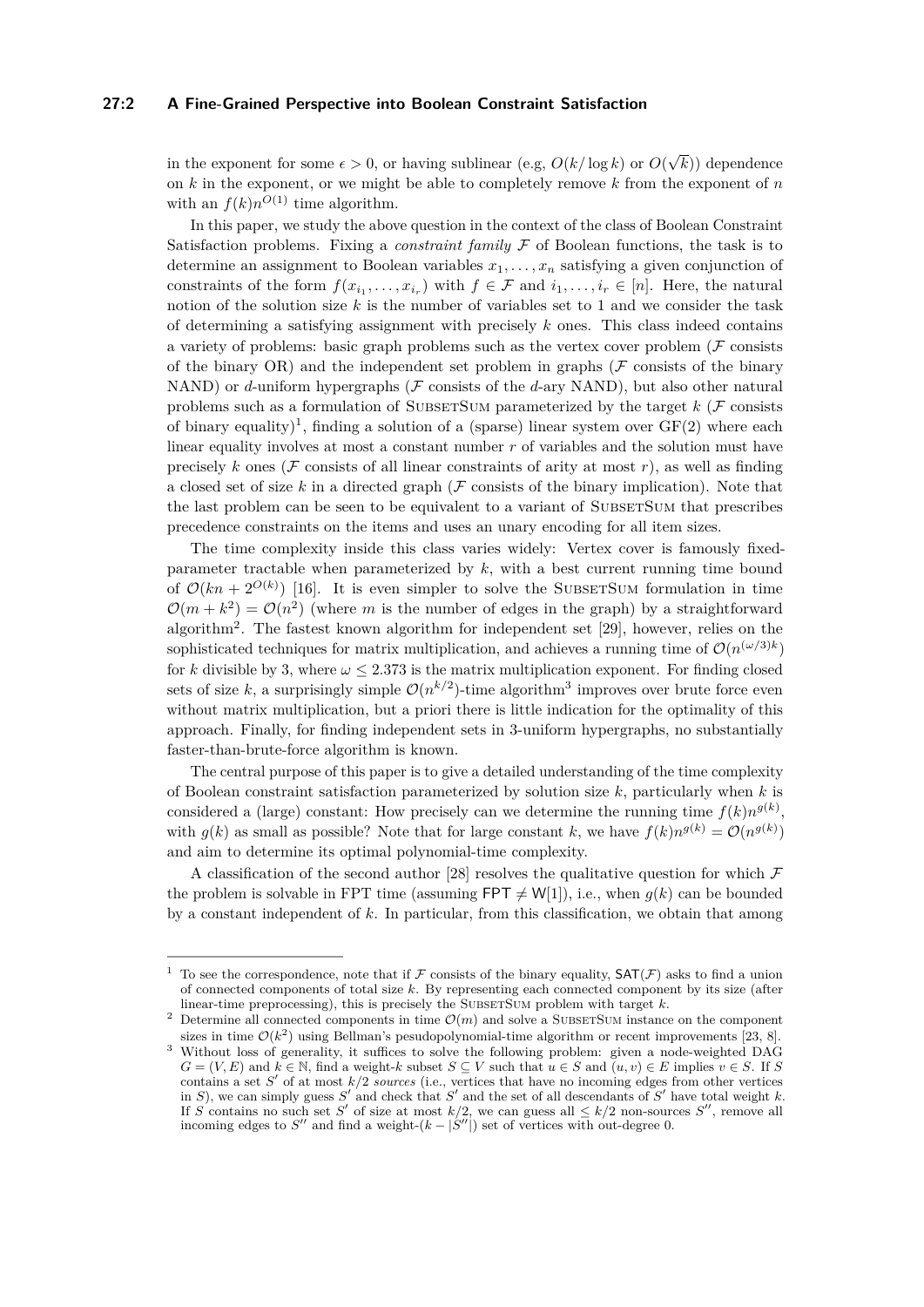the above examples, vertex cover, SUBSETSUM with target  $k$ , and the sparse linear systems over  $GF(2)$  can be solved in time  $f(k)n^c$ , while for independent set (in both graphs and hypergraphs) as well as SUBSETSUM with precedence constraints, the exponent of *n* must depend on *k* (unless  $FPT = W[1]$ ). Can we obtain tight bounds on  $g(k)$  when it must depend on k? In particular, can we determine for which  $\mathcal F$  the brute-force  $\mathcal O(n^{k+c})$ -time solution is essentially optimal?

## **1.1 Our Results**

*Y*

Let us formally state our problems and results.

I **Problem 1.1.** *Let* F *be a finite* constraint family *of Boolean functions. The problem*  $SAT(F)$  *asks to determine whether a given formula*  $\phi$  *on Boolean variables*  $x_1, \ldots, x_n$  *is satisfiable by an assignment with*  $k$  *ones, where*  $\phi$  *is a conjunction of*  $m$  *constraints*  $C$  *of the form*  $f(\mathbf{x})$ *, where*  $f : \{0,1\}^r \to \{0,1\}$  *is a constraint function in* F *and* **x** *is an r-tuple of variables among*  $x_1, \ldots, x_n$ .

Note that if all  $f \in \mathcal{F}$  have arity bounded by *r*, then there are at most  $\mathcal{O}(n^r)$  possible constraints, and exhaustive search solves  $\mathsf{SAT}(\mathcal{F})$  in time  $\mathcal{O}(n^{k+r})$ .

We will show that the complexity of  $\text{SAT}(\mathcal{F})$  is tightly characterized by the set of functions *expressible as restrictions of constraint functions*  $f \in \mathcal{F}$ . To formally introduce this concept, let  $f: \{0,1\}^r \to \{0,1\}$  be an arbitrary Boolean function. We say that  $g: \{0,1\}^s \to \{0,1\}$  is a *restriction of f* if it is obtained from *g* by replacing each argument of *f* by either the constant 0, the constant 1, or an argument of *g*, i.e., we can partition [*r*] into  $X_1, \ldots, X_s, Z_0, Z_1$  such that

$$
g(x_1,\ldots,x_s)=f(\overbrace{x_1\ldots x_1}^{X_1},\ldots,\overbrace{x_s\ldots x_s}^{X_s},\overbrace{0\ldots 0}^{Z_0},\overbrace{1\ldots 1}^{Z_1}).
$$

Here,  $\overline{y} \ldots \overline{y}$  denotes plugging in *y* for all (not necessarily contiguous) positions  $Y \subseteq [r]$ , see Section [2.](#page-7-0)

**Definition 1.2.** Let  $g : \{0,1\}^d \to \{0,1\}$  be an arbitrary Boolean function. A constraint *family* F represents *g if there is some*  $f \in \mathcal{F}$  *such that g is a restriction of*  $f$ *. If*  $\mathcal{F}$  *does not represent q, we say that*  $\mathcal F$  avoids *q.* 

Let IMPL :  $\{0,1\}^2 \to \{0,1\}$  and  $NAND_d : \{0,1\}^d \to \{0,1\}$  be the binary implication and *d*-ary NAND function, respectively, i.e.,

$$
IMPL(y_1, y_2) := \overline{y_1} \vee y_2,
$$

$$
NAND_d(y_1, \dots, y_d) := \overline{\bigwedge_{i=1}^d y_i}.
$$

In [\[28\]](#page-26-2), it is shown that assuming  $\text{FPT} \neq W[1]$ ,  $\text{SAT}(\mathcal{F})$  is solvable in FPT time  $f(k)n^c$ if and only if F is *weakly separable*, which is a condition equivalent to F avoiding  $NAND<sub>2</sub>$ and IMPL. We show an almost tight characterization of  $g(k)$  (under plausible assumptions from fine-grained complexity theory) that depends only on whether or not  $\mathcal F$  represents IMPL, NAND<sub>2</sub> or NAND<sub>d</sub> for higher order  $d \geq 3$ . Specifically, we obtain the following main theorem, illustrated in Figure [1.](#page-3-0)

 $\blacktriangleright$  **Theorem 1.3.** Let F be a finite constraint family.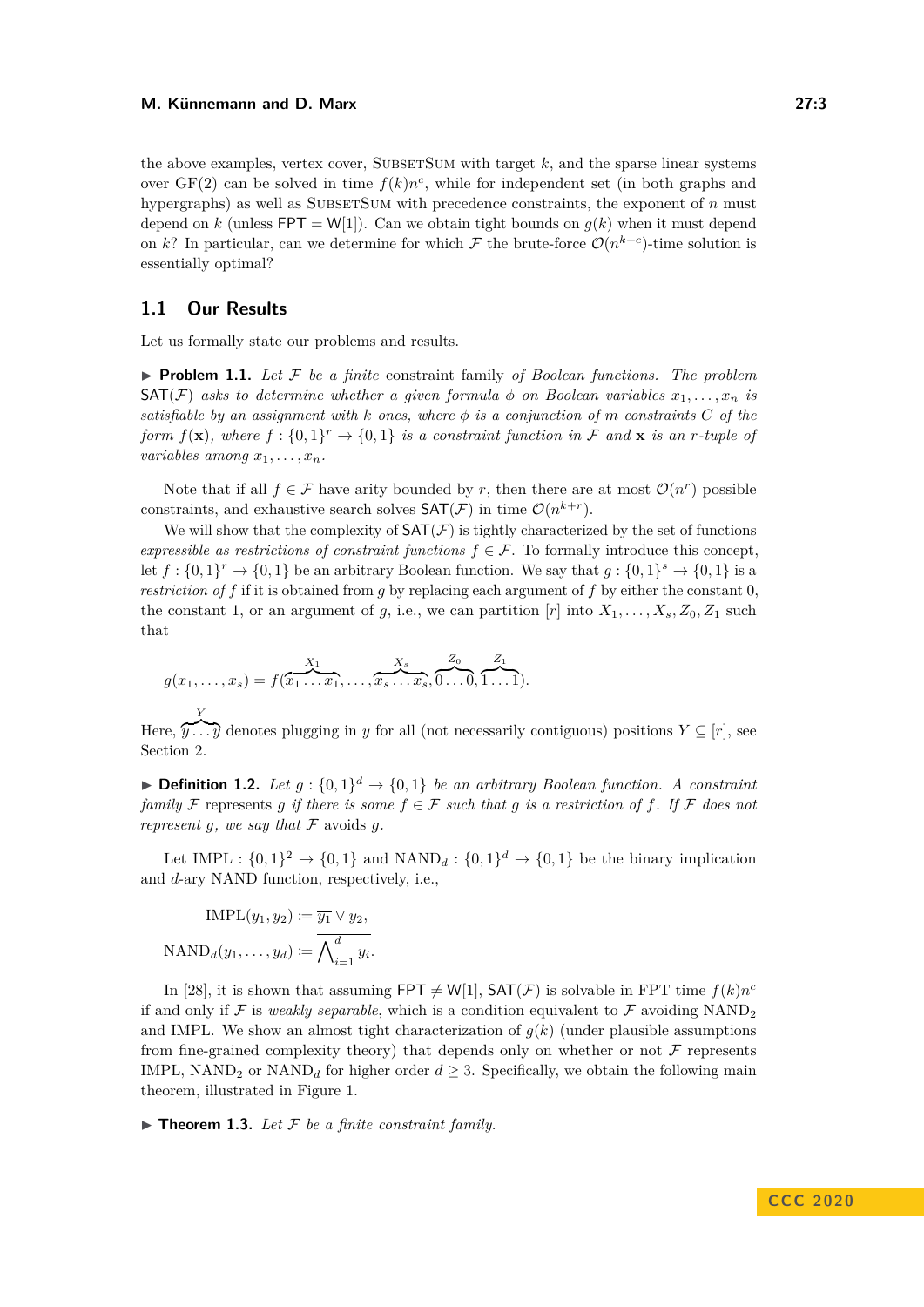## **27:4 A Fine-Grained Perspective into Boolean Constraint Satisfaction**

<span id="page-3-0"></span>

**Figure 1** Overview over our main results. The parts of the diagram to the right of the vertical IMPL line depict  $\mathcal F$  representing IMPL, while the parts to the left avoid IMPL. Analogously, the parts of the diagram above a  $NAND_d$  line depict  $NAND_d$ -representing  $\mathcal{F}$ , while those below avoid NAND*d*. For each cell, we illustrate our (typically matching) algorithmic and hardness results, together with a problem that is complete for this cell (in a certain sense). For clarity of presentation, we drop additional  $f(k)n^c$ -factors of stated running times.

## **1. [FPT regime]**

If F avoids both NAND<sub>2</sub> and IMPL, then there is a computable  $f(k)$  and constant  $c_F$ *such that*  $SAT(\mathcal{F})$  *can be solved in time*  $f(k)n^{c_{\mathcal{F}}}$ *.* 

### **2. [Subexponential regime]**

*If* F represents IMPL, but avoids  $NAND_2$ , then there is a computable  $f(k)$  and constant  $c_F$ such that  $\mathsf{SAT}(\mathcal{F})$  *can be solved in time*  $f(k)n^{4\sqrt{k}+c\mathcal{F}}$ ;

*furthermore, for no computable*  $f(k)$  *and constants*  $c_F$ ,  $\epsilon > 0$ ,  $SAT(F)$  *can be solved in time*  $f(k)n^{(\omega/6-\epsilon)}\sqrt[3]{k}+c$ <sup>F</sup>, unless the *k*-clique conjecture fails.

**3. [Clique regime]**

If F represents  $NAND_2$ , but avoids  $NAND_3$ , then there is a computable  $f(k)$  and con*stant*  $c_F$  *such that*  $\mathsf{SAT}(\mathcal{F})$  *can be solved in time*  $f(k)n^{(\omega/3)k+c_F}$ ;

*furthermore for no computable*  $f(k)$  and constants  $c_F$ ,  $\epsilon > 0$ , SAT(F) can be solved in *time*  $f(k)n^{(\omega/3-\epsilon)k+c_{\mathcal{F}}}$ , unless the *k*-clique conjecture fails.

## **4. [Brute-force regime]**

*If* F represents NAND<sub>3</sub>, then for no computable  $f(k)$  and constants  $c_{\mathcal{F}}, \epsilon > 0$ ,  $SAT(\mathcal{F})$ *can be solved in time*  $f(k)n^{(1-\epsilon)k+c_F}$ , unless the 3-uniform *k*-HyperClique conjecture fails.

That is, we only have four regimes:  $g(k)$  is either constant, sublinear in *k* with a value That is, we only have four regimes:  $g(\kappa)$  is either constant, submear in  $\kappa$  with a value between essentially  $(\omega/6)\sqrt[3]{k}$  and  $4\sqrt{k}$ , the clique detection bound of essentially  $(\omega/3)k$ , or the brute force bound of essentially *k*. Note that we do not try to optimize the bounds on  $f(k)$ , which generally are bounded by  $r^{\mathcal{O}(k^3)}$ , where r is the arity of F.

Let us briefly discuss our hardness assumptions and their plausibility (for a detailed discussion, we refer to Section [2.1\)](#page-8-0): The *k*-clique conjecture postulates that there is no  $\mathcal{O}(n^{(\omega/3-\epsilon)k+c})$  time algorithm for detecting a *k*-clique in a given graph, with a matching upper bound of  $\mathcal{O}(n^{(\omega/3)k+1})$  known since 1985 [\[29\]](#page-26-1). By now, it has been used, e.g., to justify (conditional) optimality of Valiant's parser for context free grammars [\[2\]](#page-25-1) and to give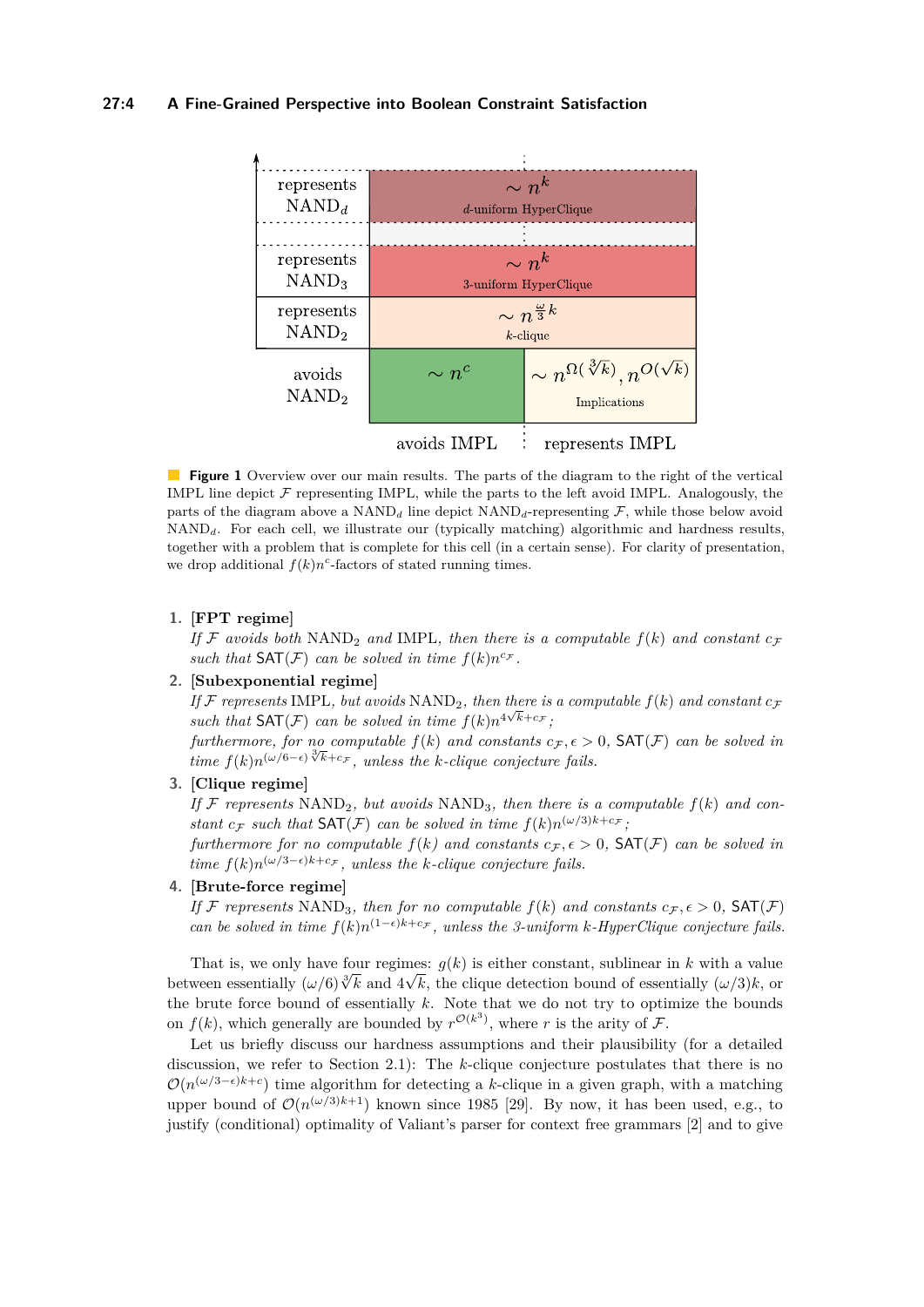conditional lower bounds for string problems [\[10,](#page-25-2) [1\]](#page-25-3), average-case settings [\[5\]](#page-25-4), and more. Notably, the only *k*-clique algorithm known to break brute force by a polynomial factor makes crucial use of fast matrix multiplication techniques – unfortunately, these techniques do not extend to finding cliques in *hypergraphs*. This has led to the *d*-uniform HyperClique conjecture (for arbitrary  $d \geq 3$ ): This conjecture states that there is no algorithm beating brute force, i.e., no  $\mathcal{O}(n^{(1-\epsilon)k+c})$ -time algorithm, for detecting a *k*-clique in a given *d*-uniform hypergraph. It has been used to expose hardness of problems in sparse graphs [\[27\]](#page-26-4), for first-order queries to relational databases (specifically, in model-checking [\[9\]](#page-25-5) and enumeration contexts [\[13\]](#page-26-5)), and for the orthogonal vectors problem [\[3\]](#page-25-6); furthermore, it is known that its refutation requires giving a  $\mathcal{O}((2 - \epsilon)^n)$ -time algorithm for Max-3SAT – we refer to [\[2,](#page-25-1) [27\]](#page-26-4) for more detailed discussions of the plausibility of the (*d*-uniform Hyper-)Clique conjecture.

Interestingly, our classification does not fundamentally rely on the validity of the *d*uniform HyperClique conjecture: If, for some  $d \geq 3$ , the *d*-uniform HyperClique conjecture is eventually refuted, we obtain faster-than-brute-force algorithms for all NAND*d*+1-avoiding families!

**Coarser Classification.** While we state our results under very fine-grained hardness assumptions on clique and hyperclique detection, we may also state a coarser classification assuming only the assumption that *k*-clique cannot be solved in time  $f(k)n^{o(k)}$ . Already under this assumption, which is implied by the Exponential Time Hypothesis (see [\[14,](#page-26-6) [15\]](#page-26-7)), our reductions and algorithms show that there exists an FPT regime where  $g(k)$  is a constant, but reductions and algorithms show that there exists an  $\mathbf{r} \cdot \mathbf{r}$  regime where  $g(\kappa)$  is a constant a subexponential regime where  $g(k)$  is between  $\Omega(\sqrt[k]{k})$  and  $\mathcal{O}(\sqrt{k})$ , and a linear regime where  $g(k) = \Theta(k)$ . However, based on the Exponential Time Hypothesis only, we cannot distinguish problems solvable in time  $f(k)n^{(1\pm o(1))k}$  and  $f(k)n^{(\omega/3\pm o(1))k}$ , and thus cannot differentiate in the linear regime.

**Examples.** From our general classification, we can draw some interesting specific corollaries (assume here that  $k$  is a large constant):

- **3-SAT:** Finding satisfying assignments with *k* ones for 3-CNF formulas ( $\mathcal F$  consists of all ternary functions with a single falsifying assignment) requires brute force time  $n^{(1-o(1))k}$ under the 3-uniform HyperClique conjecture. However, if we drop a single function from  $\mathcal F$  (specifically NAND<sub>3</sub>, i.e., each constraint must have at most two negative literals), the problem can be solved in time  $\mathcal{O}(n^{(\omega/3)k+c})$ , which is essentially optimal under the *k*-Clique conjecture.
- **Subexponential cases:** We obtain  $n^{\mathcal{O}(\sqrt{k})}$ -time algorithms for interesting special cases: Beyond precedence-constrained SUBSETSUM with target  $k$  (i.e,  $SAT({[MPL]}),$  this includes  $\text{SAT}(\{f\})$  with  $f(y_1, y_2, y_3) := y_1 \Rightarrow (y_2 \vee y_3)$ , and, more generally, every finite set of *dual-Horn constraints* (i.e., constraints that can be represented by clauses with at most a single negative literal $)^4$  $)^4$ . This also includes examples beyond dual-Horn constraints such as  $SAT({\text{IMPL}}, f')$  with *f*' being defined by  $f'(y_1, y_2, y_3) = 1$  iff  $(y_1, y_2, y_3) \in \{(0, 0, 0), (1, 0, 1), (1, 1, 0)\}.$  Interestingly, all of these problems have the same (conditionally optimal) time complexity of  $f(k)n^{\Theta(k^{\alpha})}$  with  $1/3 \leq \alpha \leq 1/2$ ; determining the precise value of  $\alpha$  remains a challenge for future work.

<span id="page-4-0"></span><sup>&</sup>lt;sup>4</sup> It is known that a constraint is dual-Horn if and only if it its satisfying assignments are closed under union, which immediately implies that it cannot contain  $NAND<sub>2</sub>$  as a restriction.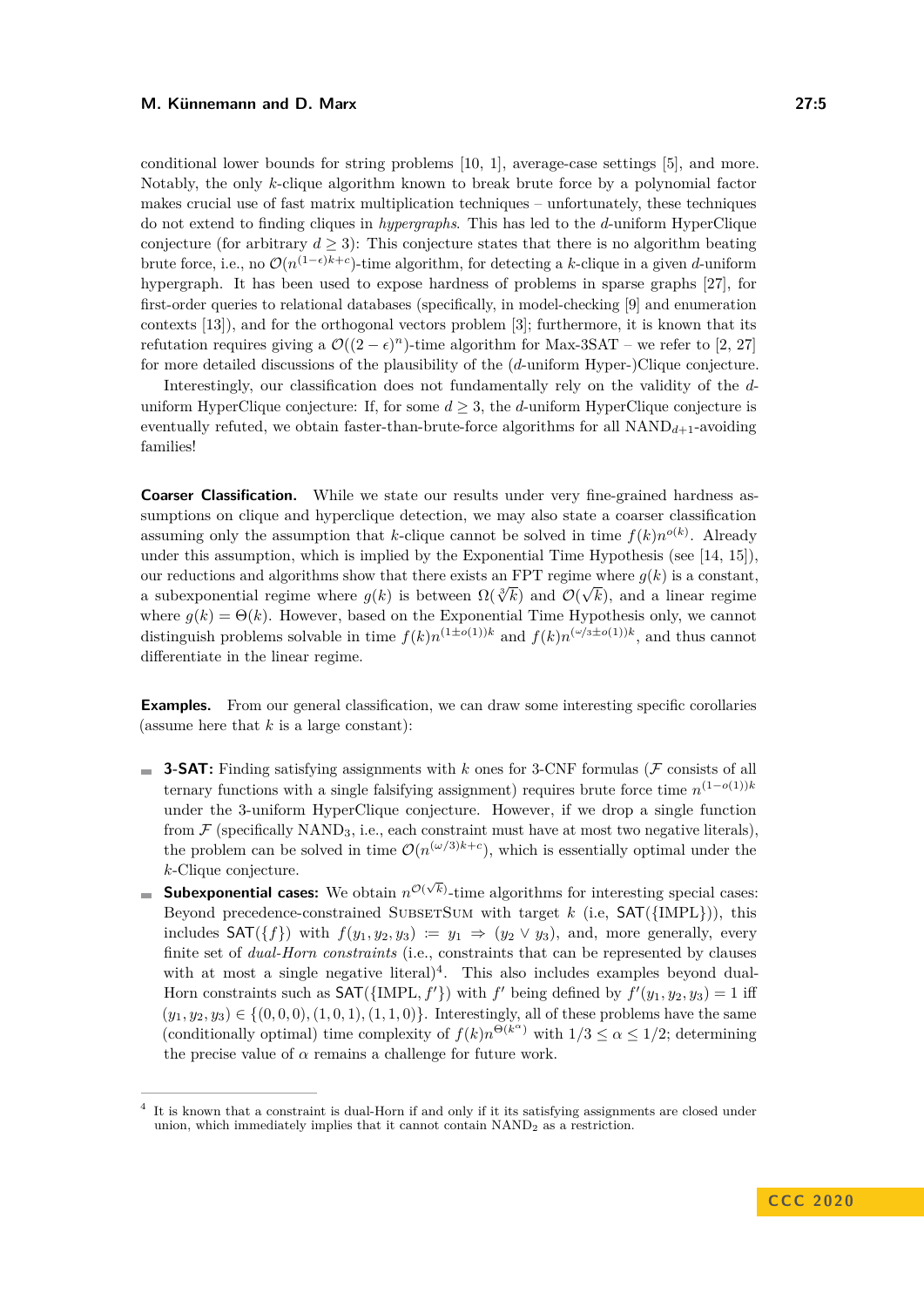## **27:6 A Fine-Grained Perspective into Boolean Constraint Satisfaction**

## **1.2 Technical Overview**

We give an overview of the technical challenges that are handled in our work, from the highest running time regime to the lowest running time regime:

**Brute-force regime.** It is straightforward to obtain hardness for NAND<sub>3</sub>-representing families by the following intuitive approach: To reduce from *k*-clique in a 3-uniform hypergraph *G*, we let  $x_i$  denote whether we include vertex  $v_i$  in our *k*-clique. By the standard observation that a clique in a hypergraph *G* is an independent set of its complement graph  $\overline{G}$ , we only need to ensure that for each edge  $e = (v_a, v_b, v_c)$  of  $\overline{G}$ , not all vertices are included in our clique, i.e.,  $NAND_3(x_a, x_b, x_c)$  holds. Since F represents  $NAND_3$ , we can express this constraint using an appropriate restriction of some  $f \in \mathcal{F}$ . Here, there is a technical issue of how we can generate the constants 0 or 1 to obtain the desired restrictions – using not particularly difficult, but careful constructions, we show that we can always simulate these constants as needed (Section [6\)](#page-18-0).

**Moderately hard regime.** While the hardness of NAND<sub>3</sub>-representing families is straightforward, it is surprising that this condition is in fact necessary for the brute-force approach to be (conditionally) optimal: If  $NAND<sub>3</sub>$  is *not* representable, we give a  $f(k)n^{(\omega/3)k+c_{\mathcal{F}}}\text{-time}$ algorithm via reduction to *k*-Clique.

The essential idea for this reduction is the following win-win argument. Let us denote by  $a_{x,y}$  the weight-2 assignment setting only x and y to 1. Fix any weight-k satisfying assignment *a*. If there are two variables  $x_i = x_{i'} = 1$  in *a* such that  $a_{x_i, x_{i'}}$  is not satisfying, then we can use this pair of variables to "guide" our search towards *a*. We guess  $x_i, x_{i'}$ , identify a falsified constraint (of arity *r*) and guess an additional third variable from the at most *r* unguessed variables in this constraint. This means that by guessing two variables  $(n^2$  possibilities), we obtain an additional variable almost for free (guessing *r* possibilities). That is, in the considered case we can identify 3 variables of *a* with a guess of  $rn^2$  possibilities, which is a significant gain compared to the *n* <sup>3</sup> possibilities of brute force. Otherwise, if *a* has no such pair of variables, we observe that *a* satisfies already a simpler formula that uses only NAND<sub>2</sub>'s: specifically, the conjunction of NAND $(x_i, x_{i'})$  for all *i, i'* such that assignment  $a_{x_i, x_{i'}}$  violates the original formula. Furthermore, we show that since  $NAND_3$ is not representable, any solution of the simpler formula indeed remains a solution of the original formula.

Interestingly, this reduction generalizes also to hypergraphs so that a refutation of the *d*-uniform HyperClique conjecture would give a  $f(k)n^{(1-\epsilon)k+c}$ -time algorithm for NAND<sub>*d*+1</sub>avoiding families.

On the hardness side, analogously to the brute-force regime, it is rather straightforward to show that *k*-clique running time is indeed necessary for  $NAND<sub>2</sub>$ -representing constraint families (see Section [6\)](#page-18-0), which thus concludes a tight bound on  $g(k)$  of essentially  $(\omega/3)k$  in this regime.

**Mildly hard regime.** This is the technically most interesting regime. If  $NAND<sub>2</sub>$  is not representable, then  $SAT(\mathcal{F})$  might still not have an FPT algorithm, specifically, if it represents IMPL. Implicit in the W[1]-hardness proof in [\[28\]](#page-26-2) is a fine-grained lower bound of  $n^{\Omega(\log k)}$ under the *k*-clique conjecture. By giving a careful adaptation of the lower bound of [\[28\]](#page-26-2), we can strengthen this lower bound to  $n^{\Omega(\sqrt[3]{k})}$ . While it is conceivable that this lower bound can be strengthened to  $n^{\Omega(\sqrt{k})}$ , the structure of the construction suffers from a fundamental obstacle that makes a lower bound beyond  $n^{\Omega(\sqrt{k})}$  seem unlikely. This raises the suspicion that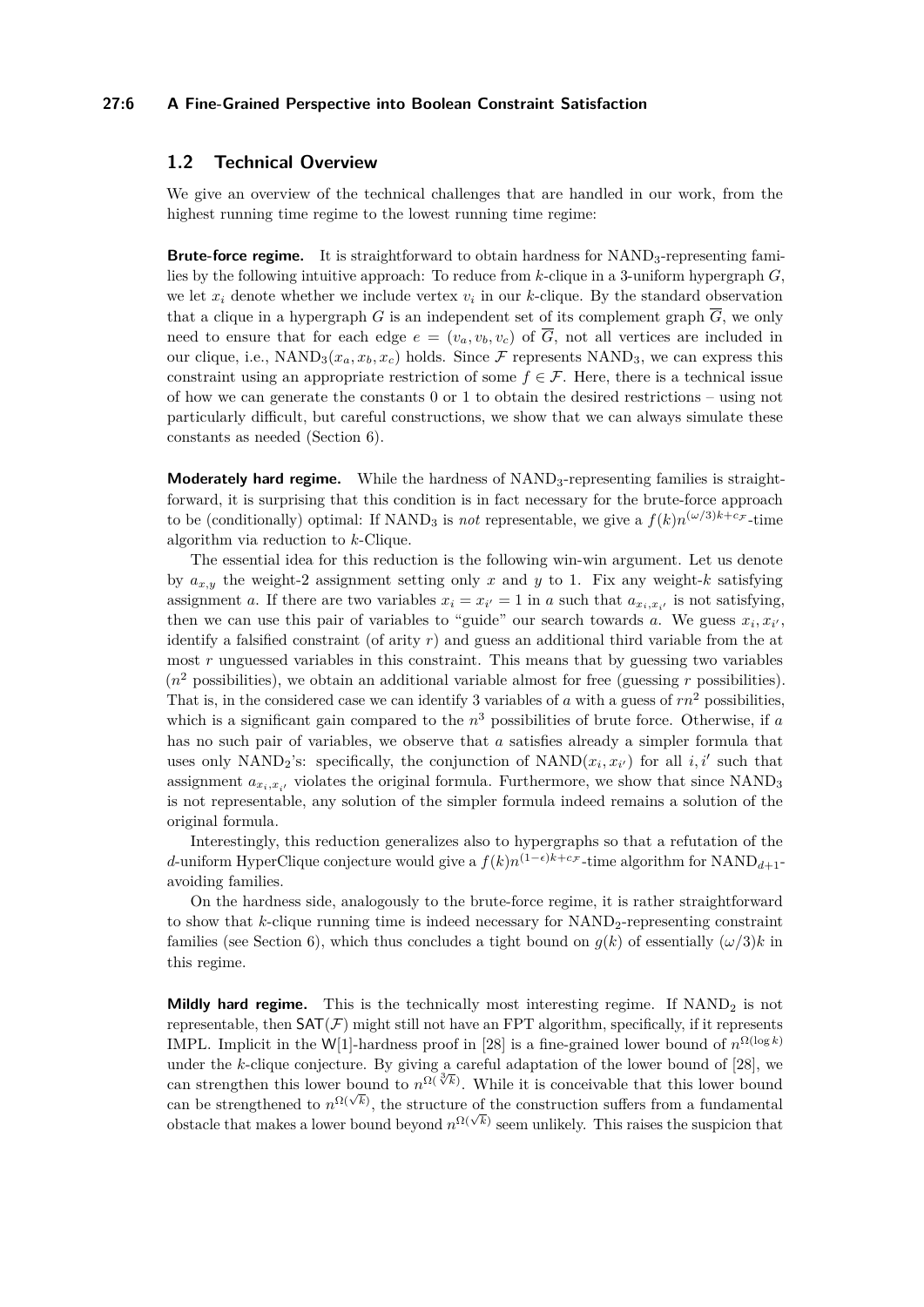a  $n^{o(k)}$ -time algorithm for NAND<sub>2</sub>-avoiding families could exist – and indeed, we manage to develop a  $n^{\mathcal{O}(\sqrt{k})}$ -time algorithm, which is perhaps the most interesting technical contribution of our paper.

To illustrate our approach, consider the problem WEIGHTED DAG IMPLICATIONS: Given a DAG  $G = (V, E)$  with node weights  $w : V \to \mathbb{N}$  and a parameter  $k \in \mathbb{N}$ , the task is to find a set  $S \subseteq V$  such that (1)  $u \in S$  and  $(u, v) \in E$  implies  $v \in S$  and (2) *S* has total weight  $\sum_{s \in S} w(s) = k$ . Without edges, this problem simplifies to SUBSETSUM which we could solve in  $poly(k)$  time [\[23,](#page-26-3) [8\]](#page-25-0). However, to enable a generalization to our precedence setting, we describe a different approach based on a combinatorial property inspired by the famous Frobenius coin problem: Given coins of denominations  $2 \leq d_1 < d_2 < \cdots < d_\ell$  with  $gcd(d_1, \ldots, d_\ell) = 1$ , what is the largest number *x* not representable as  $x = \sum_{i=1}^{\ell} \alpha_i d_i$  for some non-negative values  $\alpha_i \geq 0$ ? A proof attributed to Schur (see [\[7,](#page-25-7) [30,](#page-26-8) [21\]](#page-26-9)) yields an upper bound of  $x \leq (d_1 - 1)(d_\ell - 1)$ . Consequently, if  $w_1 \leq \cdots \leq w_\ell$  with  $gcd(w_1, \ldots, w_\ell) \mid k$  are the weights occurring in an edgeless *G*, and  $w_{\ell} \leq \sqrt{k}$ , then there always exists a set *S* of total weight  $k$ , provided each weight occurs sufficiently often (say, at least  $k$  times). Thus, if we weight  $\kappa$ , provided each weight occurs sufficiently often (say, at least  $\kappa$  times). Thus, if we can preprocess the instance such that each weight is bounded by  $\sqrt{k}$  and occurs sufficiently often, we can determine the answer to the instance by simply computing the gcd of the weights. Intuitively, this is possible in time  $n^{\mathcal{O}(\sqrt{k})}$  by guessing the  $\mathcal{O}(\sqrt{k})$  vertices of weight larger than  $\sqrt{k}$ , as well as brute-forcing vertices of each weight class containing only few vertices.

Interestingly, this approach can be lifted to the setting with precedence constraints. To this end, assume that the graph consists of layers  $V_1, \ldots, V_\ell$  such that each  $V_i$  consists of a sufficiently large number of vertices of weight *w<sup>i</sup>* and that all edges respect the layering (i.e., an edge between a vertex in  $V_i$  and a vertex in  $V_j$  implies  $i > j$ ). We show the following property, which gives a generalization of Schur's bound to the precedence setting:

If for each vertex *v*, the total weight of its descendants (including *v* itself) is at most  $\sqrt{k/2}$ , then there exists a solution of total size *k if and only if*  $gcd(w_1, \ldots, w_\ell) \mid k$ .

By an  $n^{\mathcal{O}(\sqrt{k})}$ -time preprocessing analogous to the intuitive arguments for the edge-less case, we can ensure that the preconditions are satisfied. We give the details of this approach in Section [3.](#page-9-0)

The above algorithmic insight solves the WEIGHTED DAG IMPLICATIONS problem in time  $\mathcal{O}(n^{4\sqrt{k}})$ . To obtain such a bound for all NAND<sub>2</sub>-avoiding families, we use a randomized reduction to WEIGHTED DAG IMPLICATIONS. On a very high level, the approach is to create a Weighted DAG Implications instance *G* that contains only solutions that satisfy the given formula  $\phi$  by iteratively choosing random implications consistent with certain solutions of  $\phi$ . Doing this in an appropriate manner, a fixed feasible solution survives this process with  $1/f(k)$  probability, which gives an algorithm running in time essentially  $\mathcal{O}(f(k)n^{4\sqrt{k}})$ . We give the details in Section [4.](#page-12-0)

**Fast regime.** For the remaining regime of families avoiding both IMPL and NAND<sub>2</sub>, an  $f(k)n^c$ -time algorithm follows from [\[28\]](#page-26-2), concluding the characterization.

## **1.3 Related work**

Dichotomy theorems for constraint satisfaction have a rich history, starting with Schaefer's Theorem classifying Boolean Constraint Satisfaction Problems (CSPs) into either polynomialtime solvable or NP-complete [\[31\]](#page-26-10). The subsequent *Dichotomy conjecture* [\[20\]](#page-26-11), which postulated that Schaefer's Theorem can be extended to any constant domain size beyond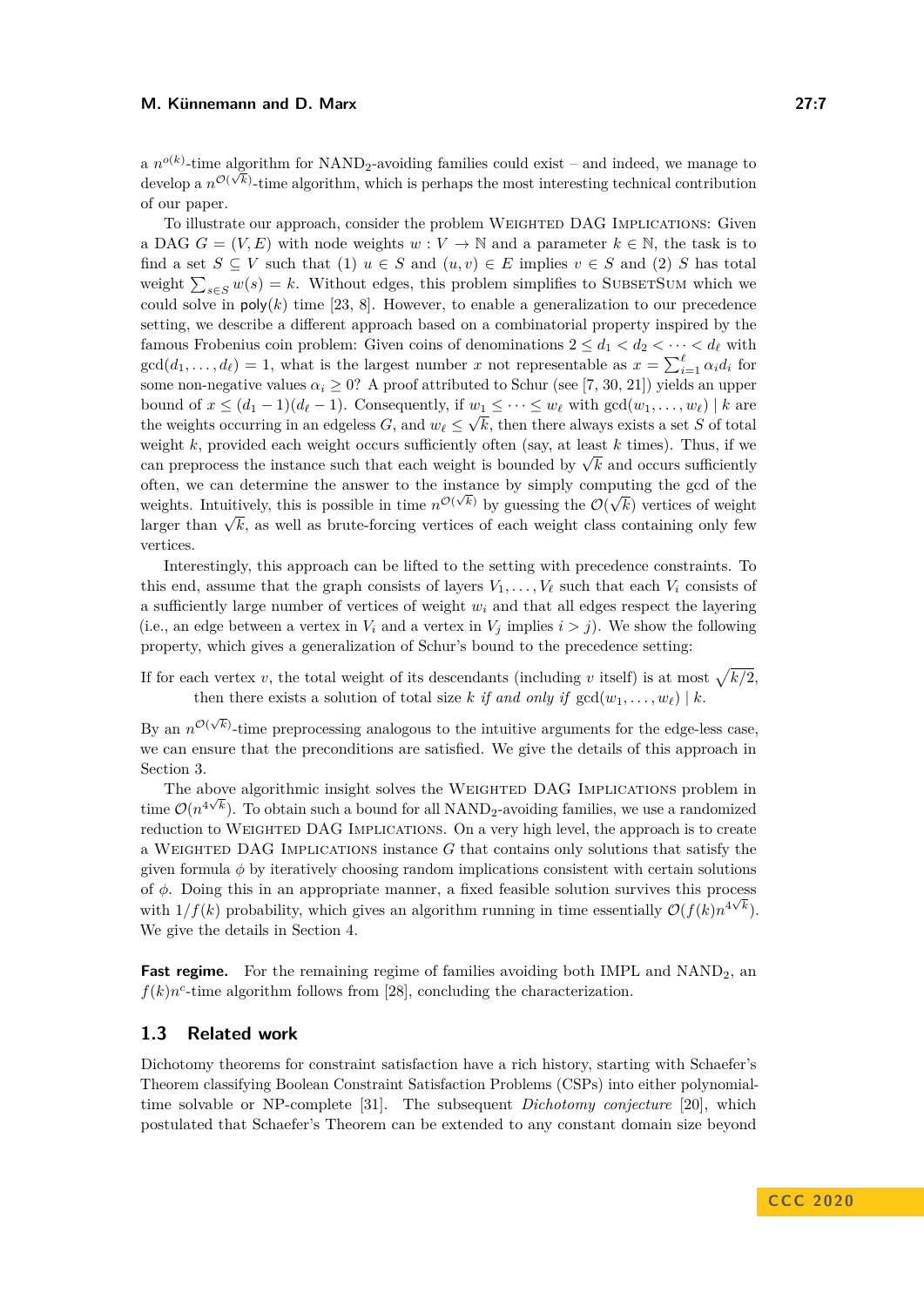## **27:8 A Fine-Grained Perspective into Boolean Constraint Satisfaction**

Boolean, was resolved positively only recently by Bulatov [\[11\]](#page-25-8) and Zhuk [\[34\]](#page-27-1). Further classifications have been investigated in a number of related settings, including quantified CSP (see, e.g.,  $[18, 35]$  $[18, 35]$  $[18, 35]$ ) and optimization variants (see, e.g.  $[17, 22]$  $[17, 22]$  $[17, 22]$ ). Parameterizing by the solution size (as we do here), corresponding dichotomies have been obtained for Boolean [\[28\]](#page-26-2) and larger domain sizes [\[12,](#page-26-15) [26\]](#page-26-16), with a characterization of kernelization for Boolean domain given in [\[24\]](#page-26-17) and a study of parameterized approximability given in [\[6\]](#page-25-9). A parameterized dichotomy for related local search tasks has been given in [\[25\]](#page-26-18).

On a conceptual level, our work is related to a fine-grained classification result for modelchecking first-order properties with a bounded number of quantifiers [\[9\]](#page-25-5), where a fine-grained dichotomy under the 3-uniform HyperClique conjecture is given. Note, however, that the hardness criterion and techniques developed there are substantially different due to the different nature of the problem settings.

## **1.4 Open Problems**

The main open problem raised by our work is to close the gap in the subexponential regime: The main open problem raised by our work is to close the gap in the subexponential regime.<br>Can we solve IMPLICATIONS =  $SAT({\{IMPL\}})$  already in  $f(k)n^{\mathcal{O}(\sqrt[3]{k})}$  or can we improve our Lower bound to  $f(k)n^{\Omega(\sqrt{k})}$ ? Note that by our reductions, improved bounds directly transfer to all  $NAND<sub>2</sub>$ -avoiding families.

Second, a natural direction is to extend our classification beyond the Boolean domain, i.e., give a fine-grained perspective building on [\[12,](#page-26-15) [26\]](#page-26-16).

Finally, interesting related settings include natural problem variants with different size restrictions (*at most k* or *at least k*), local search tasks as well as optimization settings with weights on the variables or on the constraints.

## <span id="page-7-0"></span>**2 Preliminaries**

We write  $[n] := \{1, \ldots, n\}$  and for any set *S* and integer *d*, let  $\binom{S}{d}$  denote the set of *d*-element subsets of *S*.

For a finite constraint family  $\mathcal{F}$ , we say its *arity*  $r$  is the maximum arity of a function  $f \in \mathcal{F}$ . Since in the constraints of  $SAT(\mathcal{F})$ , we may use variables in arbitrary order, we use the following notation for convenience: For any  $f: \{0,1\}^r \to \{0,1\}$  and partition  $X_1, \ldots, X_s$ of [*r*], we write

$$
f(\overbrace{x_1 \ldots x_1}^{X_1}, \ldots, \overbrace{x_s \ldots x_s}^{X_s})
$$

to denote the value of  $f(u_1, \ldots, u_r)$  where we plug in  $x_j$  for each  $u_i$  with  $i \in X_j$ . Correspondingly  $g: \{0,1\}^d \to \{0,1\}$  can be obtained as a restriction of f if and only if there is a partition  $X_1, \ldots, X_d, Z_0, Z_1$  of  $[r]$  such that

$$
g(x_1,\ldots,x_d)=f(\overbrace{x_1\ldots x_1}^{X_1},\ldots,\overbrace{x_d\ldots x_d}^{X_d},\overbrace{0\ldots 0}^{Z_0},\overbrace{1\ldots 1}^{Z_1}).
$$

We say that an assignment  $a : [n] \to \{0, 1\}$  has *weight*  $k$  if  $\sum_{i=1}^{n} a(i) = k$ . Furthermore, we say that *a* is dominated by an assignment  $a' : [n] \to \{0,1\}$ , written  $a \leq a'$ , if for all  $i \in [n]$ , we have  $a(i) \leq a'(i)$ . For a subset  $S \subseteq [n]$ , we let  $a_S$  denote the assignment that sets  $a(i) = 1$  if and only if  $i \in S$ . We let ones $(a) := \{x_i \mid a(i) = 1\}$  denote the set of 1-variables of *a*. For any constraint  $C = f(\mathbf{x})$  where  $\mathbf{x} = (x_{i_1}, \dots, x_{i_r})$  with  $i_1, \dots, i_r \in [n]$ , we let  $vars(C) = \{x_{i_1}, \ldots, x_{i_r}\}\$ denote the variable set involved in *C*.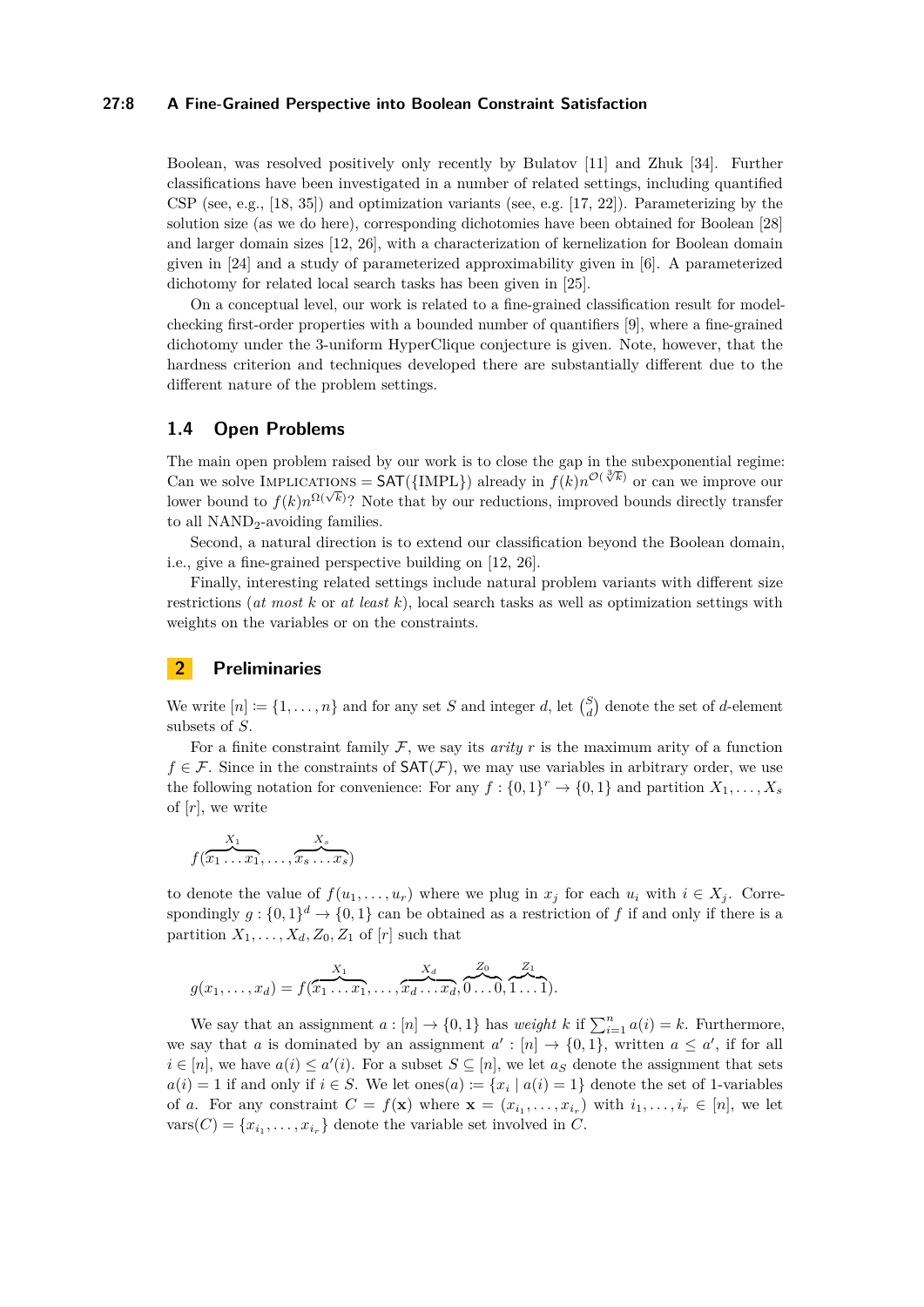All graphs considered in this paper are simple, i.e., we disallow multiple edges and selfloops. If  $G = (V, E)$  is a directed graph, we call  $S \subseteq V$  a *closed* set if for all  $(u, v) \in E$ , we have that  $u \in S$  implies that  $v \in S$ . We say that *v* is a *descendant* of *u* if *v* is reachable by a path from *u* and let  $D(u)$  denote the set of descendants of *u* (including *u* itself). Analogously, if *v* is a descendant of *u*, we call *u* an *ancestor* of *v*. We extend the notation naturally to sets  $S \subseteq V$  by defining  $D(S) := \bigcup_{u \in S} D(u)$ . For a graph  $G = (V, E)$  with node weights  $w: V \to \mathbb{N}$  and  $S \subseteq V$ , we write  $w(S) := \sum_{v \in S} w(v)$ . For any  $S \subseteq V$ , we let  $G[S]$  denote the subgraph of *G* induced by *S*, i.e., the subgraph obtained by deleting all vertices in  $V \setminus S$ and adjacent edges.

### <span id="page-8-0"></span>**2.1 Hardness Assumptions**

Let *k*-clique denote the following problem: Given a (simple) undirected graph  $G = (V, E)$ , determine whether there is a *clique* of size *k*, i.e.,  $S \subseteq V, |S| = k$  such that for all  $\{u, v\} \in {S \choose 2}$ we have  $\{u, v\} \in E$ . A simple algorithm [\[29\]](#page-26-1) solves *k*-clique in time  $\mathcal{O}(n^{(\omega/3)k})$  when *k* is divisible by 3, which extends to time  $\mathcal{O}(n^{\lfloor k/3 \rfloor \omega + (k \mod 3)})$  for arbitrary *k* (for more precise bounds, see [\[19\]](#page-26-19)). This running time is conjectured to be best possible, in the following sense.

► **Hypothesis 2.1** (*k*-Clique Conjecture). For no  $c, \epsilon > 0$  and  $f(k)$ , there is an  $f(k)n^{(\omega/3 - \epsilon)k + c}$ . *time algorithm for k-Clique.*[5](#page-8-1)

As without the use of matrix multiplication, no  $\mathcal{O}(n^{(1-\epsilon)k+c})$ -time algorithms are known, a variant of the conjecture postulates that there are even no  $\mathcal{O}(n^{(1-\epsilon)k+c})$ -time *combinatorial* algorithms, i.e., algorithms avoiding the sophisticated algebraic techniques underlying current matrix multiplication algorithms.

By now, the *k*-clique conjecture has been used to explain hardness barriers in various contexts, such as the optimality of Valiant's parser for context-free grammar recognition [\[2\]](#page-25-1), pattern matching in uncompressed and compressed strings [\[10,](#page-25-2) [1\]](#page-25-3), average-case hardness [\[5\]](#page-25-4) and more. For a more detailed discussion of this hardness assumption, we refer to [\[2\]](#page-25-1).

The *k*-clique problem naturally extends to hypergraphs: Given a *d*-uniform hypergraph  $G = (V, E)$ , the *d*-uniform *k*-HyperClique problem asks to determine whether there is a *(hyper-)clique* of size *k*, i.e.,  $S \subseteq V, |S| = k$  such that for all subsets  $S' \in \binom{S}{d}$ , we have  $S' \in E$ .

▶ **Hypothesis 2.2** (*d*-Uniform *k*-HyperClique Conjecture). Let  $d \geq 3$ . For no c,  $\epsilon > 0$  and  $f(k)$ , *there is an*  $f(k)n^{(1-\epsilon)k+c}$ -time algorithm for *d*-uniform *k*-HyperClique.

Similarly to the *k*-Clique conjecture, this hardness conjecture reveals hardness barriers in a number of contexts, such as hardness for problems on sparse graphs [\[27\]](#page-26-4), for deciding or enumerating answers to first-order queries [\[9,](#page-25-5) [13\]](#page-26-5) and for the study of fine-grained average-case complexity [\[5\]](#page-25-4). It is known that it implies the Orthogonal Vectors conjecture [\[3\]](#page-25-6), however, refuting this conjecture requires (at least) to give an  $\mathcal{O}((2-\epsilon)^n)$ -time exact algorithm for Max3SAT; for details and further discussion of the plausibility of this conjecture, see [\[27\]](#page-26-4).

<span id="page-8-1"></span><sup>5</sup> Note: sometimes, the *k*-clique conjecture is stated as

 $\inf\{F \mid 3k\text{-clique can be solved in time } n^{Fk+o(1)} \text{ for all (sufficiently large) constant } k\} = \omega,$ 

which can be seen to be equivalent to the above formulation via a standard self-reduction for *k*-clique.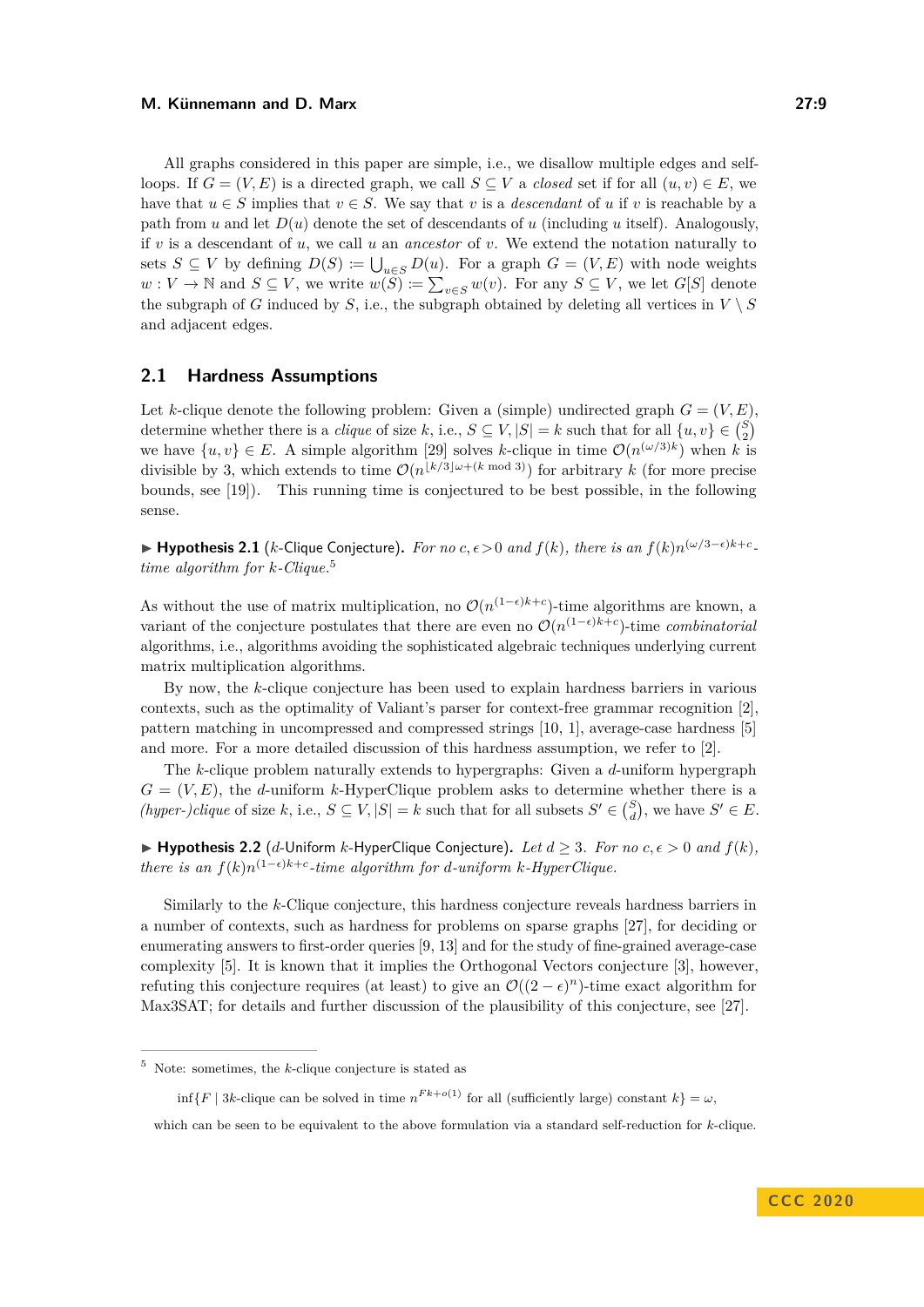### **27:10 A Fine-Grained Perspective into Boolean Constraint Satisfaction**

## <span id="page-9-0"></span>**3 Algorithm for Implications**

In this section, we give an algorithm for the problem IMPLICATIONS =  $SAT({\{IMPL}\})$  that is much faster than brute force and achieves  $O(\sqrt{k})$  dependence of k in the exponent n. For convenience, we reduce Implications to the following problem. (Recall that for any graph  $G = (V, E)$ , we say that  $S \subseteq V$  is *closed*, if for all  $(u, v) \in E$ , we have  $u \in S$  implies  $v \in S$ .)

 $\triangleright$  **Problem 3.1** (WEIGHTED DAG IMPLICATIONS). *Given a DAG*  $G = (V, E)$  *with node weights*  $w: V \to \mathbb{N}$  *and parameter*  $k \in \mathbb{N}$ *, determine whether there is a closed set*  $S \subseteq V$  *of weight exactly*  $k$ *, i.e.,*  $w(S) = k$ *.* 

The easy reduction works as follows. For each variable  $x_i$ , we introduce a corresponding vertex  $x_i$  of weight 1 and introduce an edge  $(x_i, x_j)$  for every implication constraint  $x_i \Rightarrow x_j$ of  $\phi$ . We contract each strongly connected component  $C = \{v_1, v_2, \ldots, v_\ell\}$  in *G* to a single vertex  $v_C$  of weight  $\sum_{i=1}^{\ell} w(v_i)$  in time  $\mathcal{O}(n+m) = \mathcal{O}(n^2)$  [\[33\]](#page-27-3). Observe that the resulting graph is a DAG which has a closed set of weight  $k$  if and only if  $\phi$  has satisfying assignment of weight *k*.

Recall that for any  $v \in V$ , we let  $D(v)$  denote the set of descendants of *v*, i.e., the set of nodes reachable from *v* (including *v*).

As we will formally argue later, by a  $f(k)n^{\mathcal{O}(\sqrt{k})}$ -time preprocessing it is not difficult to preprocess a Weighted DAG Implications instance into the following form, which we call *Frobenius instance*, as it admits a combinatorial characterization of solvability that is analogous to Schur's bound for the Frobenius coin problem.

 $\triangleright$  **Definition 3.2.** *A* Frobenius instance with parameter *k is a weighted directed graph*  $G = (V, E, w)$  *with*  $\ell$  *parts*  $V = V_1 \cup V_2 \cup \cdots \cup V_\ell$  *and weight function*  $w: V \to \mathbb{N}$  *such that the following properties hold:*

<span id="page-9-2"></span>**(P1)** there are weights  $w_1, \ldots, w_\ell$  such that  $w(v) = w_i$  for all  $v \in V_i$  and  $i \in [\ell]$ .

<span id="page-9-3"></span>**(P2)** *for any edge*  $(u, v) \in E$ *, we have*  $u \in V_i$  *and*  $v \in V_j$  *for some*  $\ell \geq i > j \geq 1$ *,* 

<span id="page-9-4"></span>**(P3)** *for all*  $i \in [\ell],$  *we have*  $|V_i| \geq k$ *,* 

<span id="page-9-1"></span>**(P4)** *for all*  $v \in V$ *, we have*  $w(D(v)) \leq \sqrt{k/2}$ *.* 

Intuitively, the necessary preprocessing follows from the following arguments: To en-Intuitively, the necessary preprocessing follows from the following arguments: To ensure ([P4\)](#page-9-1), note that any weight-*k* closed set *S* has at most  $\sqrt{2k}$  many vertices  $v \in S$  with  $w(D(v)) > \sqrt{k/2}$ , which we can exhaustively enumerate with  $n^{\mathcal{O}(\sqrt{k})}$ -time overhead. By suitably arranging remaining nodes among the layers, it is straightforward to ensure  $(P1)$  $(P1)$ , ([P2\)](#page-9-3) and additionally that  $\ell \leq f(k)$ , since by ([P4\)](#page-9-1), each node has at most  $\mathcal{O}(\sqrt{k})$  descendants. Finally, to ensure ([P3\)](#page-9-4), if any part  $V_i$  is small (i.e.,  $|V_i| < k$ ), we can exhaustively try out including any subset of  $V_i$ , introducing an overhead of only  $2^{\mathcal{O}(k)}$  per  $V_i$ ; since  $\ell \leq f(k)$ , this additional overhead is bounded by  $f(k)2^{\mathcal{O}(k)}$ .

If a Frobenius instance had no edges, then Schur's bound on the Frobenius coin problem implies that it has a solution if and only if  $gcd(w_1, \ldots, w_\ell) \mid k$ . We prove that this criterion holds even in the setting of precedence constraints.

<span id="page-9-5"></span>I **Lemma 3.3.** *Let G be a Frobenius instance with parameter k. Then G has a closed set of weight k if and only if*  $gcd(w_1, \ldots, w_\ell) \mid k$ *.* 

**Proof.** Since  $gcd(w_1, \ldots, w_\ell) \mid w(S)$  for any  $S \subseteq V$ , the condition  $gcd(w_1, \ldots, w_\ell) \mid k$  is necessary for *G* to have a closed set of weight *k*.

We show that this condition is also sufficient via induction on  $\ell$ . In the base case  $\ell = 1$ , let  $S \subseteq V_1 = V$  be an arbitrary subset of  $k/w_1$  vertices (note that by  $k/w_1 \leq k \leq |V_1|$ , such a set indeed exists). By construction, *S* has weight  $|S|w_1 = k$  and is closed, as *G* cannot contain any edges.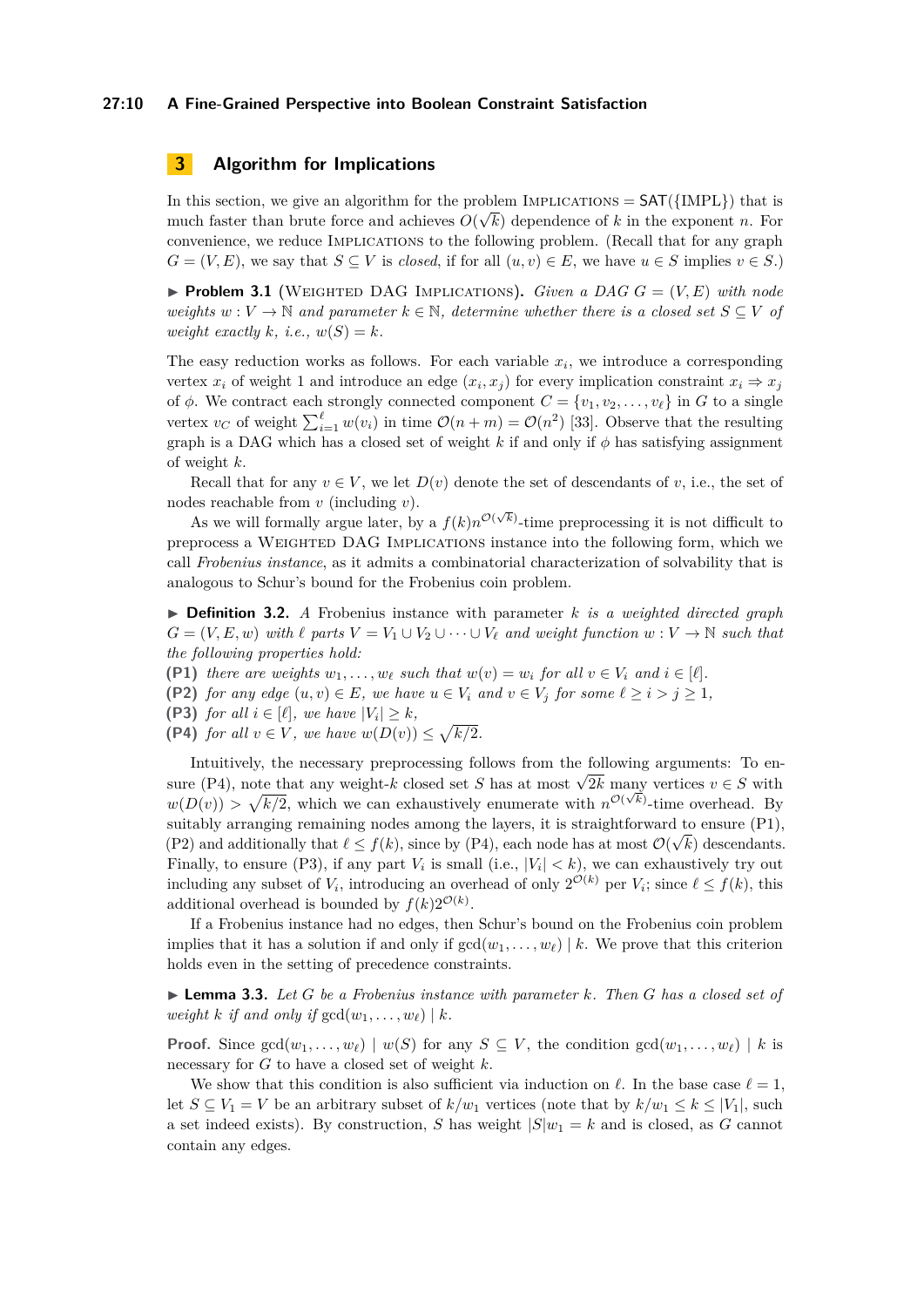Thus let us assume that the claim holds for all  $\ell' \leq \ell - 1$  and consider a Frobenius instance with  $d' := \gcd(w_1, \ldots, w_\ell) \mid k$ . Let  $d := \gcd(w_1, \ldots, w_{\ell-1})$ . We may assume that  $d \nmid k$ ; otherwise, already the Frobenius instance  $G[V_1 \cup \cdots \cup V_{\ell-1}]$  satisfies the assumption  $gcd(w_1, \ldots, w_{\ell-1}) \mid k$  and we obtain a closed set by inductive hypothesis.

Intuitively, we want to use the variables in  $V_\ell$  to reach the target weight  $k$  modulo  $d$ ; then we can reduce to a simpler instance where every weight (including the target weight) is divided by *d*. Note that we may assume

<span id="page-10-0"></span>
$$
2 \le d \le \sqrt{k/2},\tag{1}
$$

where the lower bound follows from  $d \nmid k$  and the upper bound follows from  $d \leq \min_{i \in [\ell-1]} w_i \leq$  $\sqrt{k/2}$ , as  $w(v) \leq w(D(v)) \leq \sqrt{k/2}$  for any  $v \in V$ .

Let *b* be the smallest non-negative integer such that  $b \cdot w_\ell \equiv k \pmod{d}$ . Such an integer exists and satisfies  $b < d$ : By Bézout's identity, since  $gcd(w_\ell, d) = d' | k$ , there are coefficients *β*, *γ* such that  $βw_{\ell} + γd = k$ , and thus any *b* with  $b \equiv β \pmod{d}$  achieves the desired congruence.

Let  $S \subseteq V_\ell$  be an arbitrary subset of size  $b < d$ ; such a set indeed exists as  $d \leq \sqrt{k/2} \leq$  $k \leq |V_{\ell}|$ . We observe that *S* satisfies

<span id="page-10-1"></span>
$$
w(D(S)) \le \sum_{s \in S} w(D(s)) \le |S| \sqrt{k/2} \le d\sqrt{k/2} \le \frac{k}{2},\tag{2}
$$

where we used  $(P4)$  $(P4)$  for the second inequality, and  $(1)$  for the last inequality. Consider the graph  $G' = (V', E')$  obtained as a copy from *G* from which we delete  $V_\ell \cup D(S)$  and define the node weights  $w'(v') = w(v)/d$  for any  $v \in V \setminus (V_{\ell} \cup D(S))$ . We claim that *G*<sup>*'*</sup> is a Frobenius instance with parameter  $k' := (k - w(D(S)))/d$  (observe that  $k'$  is indeed integer, as  $w(D(S)) \equiv bw_{\ell} \equiv k \pmod{d}$ , and that  $k' \geq 0$  by [\(2\)](#page-10-1)). If this is indeed the case, then by inductive hypothesis *G*<sup> $\prime$ </sup> has a closed set *S*<sup> $\prime$ </sup> with  $w'(S') = k'$ , since the gcd of the weights w' is 1. Observe that by construction,  $D(S) \cup S'$  is a closed set in *G* of weight  $w(D(S)) + d \cdot w'(S') = w(D(S)) + (k - w(D(S))) = k$ , as desired.

It remains to prove that  $G'$  is indeed a Frobenius instance with parameter  $k'$ . First, observe *G*<sup> $\prime$ </sup> has  $\ell - 1$  layers  $V_i' := V_i \setminus D(S), i \in [\ell - 1]$  and that  $w'$  is well defined, as  $d | w_i$  for all  $i \in [\ell - 1]$ . Conditions ([P1\)](#page-9-2) and ([P2\)](#page-9-3) of being Frobenius are fulfilled as  $G'$  is a subgraph of *G*. To see ([P3\)](#page-9-4), note that

$$
|V_i'| \ge |V_i| - |D(S)| \ge |V_i| - w(D(S)) \ge k - w(D(S)) \ge k'.
$$

To see  $(P4)$  $(P4)$ , we observe that by  $(2)$  and  $(1)$ , we have

$$
k' = \frac{k - w(D(S))}{d} \ge \frac{k - k/2}{d} = \frac{k}{2d} \ge \frac{k}{d^2}.
$$

Thus, for any  $v' \in V'$ , we obtain

$$
w'(D(v')) \le \frac{w(D(v))}{d} \le \frac{\sqrt{k/2}}{d} = \sqrt{\frac{k}{2d^2}} \le \sqrt{k'/2},
$$

where we used condition  $(P4)$  $(P4)$  of *G* in the second inequality. Thus,  $G'$  is indeed a Frobenius instance with parameter  $k'$ , concluding the claim and thus the proof of our lemma.

<span id="page-10-2"></span>The above criterion is the main technical tool in the algorithmic result of the session. What remains is to show that the instance can be preprocessed in a way that it becomes a Frobenius instance.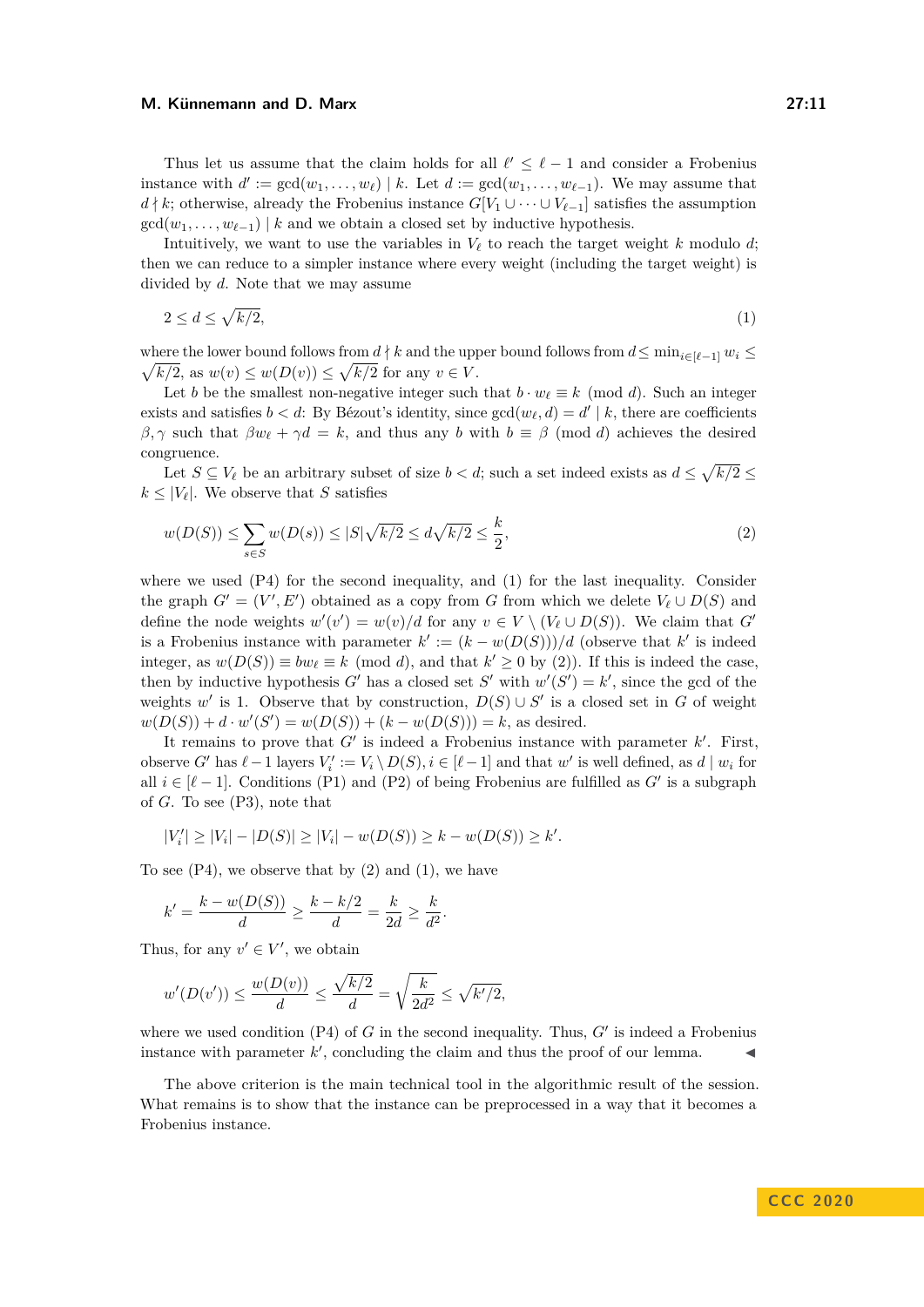### **27:12 A Fine-Grained Perspective into Boolean Constraint Satisfaction**

## ▶ Theorem 3.4. *We can solve* WEIGHTED DAG IMPLICATIONS in time  $f(k)n^{4\sqrt{k}}$ .

**Proof.** Consider the following recursive algorithm, which proceeds in 4 steps:

*Step 1:* For every  $v \in V$  with  $w(D(v)) \ge \sqrt{k/2}$ , we return YES if a recursive call determines that  $G[V \setminus D(v)]$  has a closed set of weight  $k - w(D(v))$ ; otherwise, we delete *v* and all its ancestors from *G*. From now on, *G* satisfies  $w(D(v)) \le \sqrt{k/2}$  for all  $v \in V$ .

*Step 2:* We construct layers  $L_1, \ldots, L_{\sqrt{k/2}}$  by the following iterative process: for every  $i = 1, \ldots, \sqrt{k/2}$ , we let  $L_i$  consists of all vertices in  $V \setminus (L_1 \cup \cdots \cup L_{i-1})$  whose outgoing edges end in  $L_1 \cup \cdots \cup L_{i-1}$ . Note that  $L_1, \ldots, L_{\sqrt{k/2}}$  partitions *V*; in particular, every vertex is included in some  $L_i$ , since if there was a vertex  $v \in V \setminus (L_1 \cup \cdots \cup L_{\sqrt{k/2}})$ , then by construction there exists a path from *v* containing strictly more than  $\sqrt{k/2}$  vertices, leading to the contradiction  $w(D(v)) \geq |D(v)| > \sqrt{k/2}$ .

We observe that each layer  $L_i$  can be partitioned into sublayers  $L_{i,j}$ ,  $j \in \{1, \ldots, \sqrt{k/2}\}$ such that each  $v \in L_{i,j}$  has weight  $w(v) = j$ : there can be no vertex of larger weight, as otherwise  $w(D(v)) \geq w(v) > \sqrt{k/2}$  yields a contradiction. We consider layers  $L_{i,j}$  in increasing lexicographic order of  $(i, j)$ : If  $|L_{i,j}| < k$ , then for every  $v \in L_{i,j}$ , we return YES if a recursive call determines that  $G[V \setminus D(v)]$  contains a closed set of size  $k - w(D(v))$ , and otherwise we delete *v* and all its ancestors from *G*. Observe that by the lexicographic ordering, we never delete vertices from already processed layers, so that at the end of the process, each  $L_{i,j}$  is either empty or contains at least *k* vertices.

*Step 3:* We let  $V_1, \ldots, V_\ell$  be an enumeration of all non-empty sublayers  $L_{i,j}$  by the lexicographic order on  $(i, j)$  so that any vertex  $v \in V_i$  has only edges to vertices in  $V_1 \cup \cdots \cup V_{i-1}$ . Observe that by construction, this yields a Frobenius instance. Let  $w_1, \ldots, w_\ell$  be the weights of the Frobenius instance. We return YES if  $gcd(w_1, \ldots, w_\ell) \mid k$  and NO otherwise.

Using Lemma [3.3,](#page-9-5) the correctness of the algorithm is easy to see.

<span id="page-11-0"></span> $\triangleright$  Claim 3.5. The above algorithm is correct.

Proof. If the algorithm returns YES, indeed there is a closed set of size *k*: If we return YES in Steps 1 or 2, we have found a vertex *v* and a closed set  $S'$  in  $G[V \setminus D(v)]$  of size  $k - w(D(v))$ , which yields a closed set  $S' \cup D(v)$  in *G* of size *k*, as desired. Otherwise, we have arrived at a Frobenius instance and returned YES since  $gcd(w_1, \ldots, w_\ell) \mid k$ , which implies that *G* has a closed set of size *k* by Lemma [3.3.](#page-9-5)

Conversely, fix a closed set *S* of size *k*, and we show that the algorithm returns YES: If *S* contains a vertex *v* investigated in Steps 1 or 2, then the recursive call to  $G[V \setminus D(v)]$  (for the first such vertex *v*) will find a solution of size  $|S| - w(D(v))$  (note that  $D(v) \subseteq S$  if  $v \in S$ ). Otherwise, we have arrived at a Frobenius instance which must satisfy  $gcd(w_1, \ldots, w_\ell)$  by Lemma [3.3,](#page-9-5) and we return YES.  $\triangleleft$ 

Finally, we need to bound the running time of the recursive algorithm. The analysis relies on the observation that the algorithm makes at most *n* recursive calls with a parameter decrease of at least  $\sqrt{k/2}$ , and at most  $O(k^2)$  recursive calls with a parameter decrease of one.

<span id="page-11-1"></span> $\triangleright$  Claim 3.6. The above algorithm can be implemented in time  $f(k)n^{4\sqrt{k}}$ .

Proof. Let *U* be the set of vertices of small layers  $(|L_{i,j}| < k)$  considered in Step 2. We observe that the above algorithm can be implemented recursively with the following recurrence on its running time  $T(n, k)$  on instances with *n* vertices and parameter *k*.

$$
T(n,k) \leq \sum_{v \in V, w(D(v)) \geq \sqrt{k/2}} T(n,k-w(D(v))) + \sum_{u \in U} T(n,k-w(D(u))) + \mathcal{O}(n^2)
$$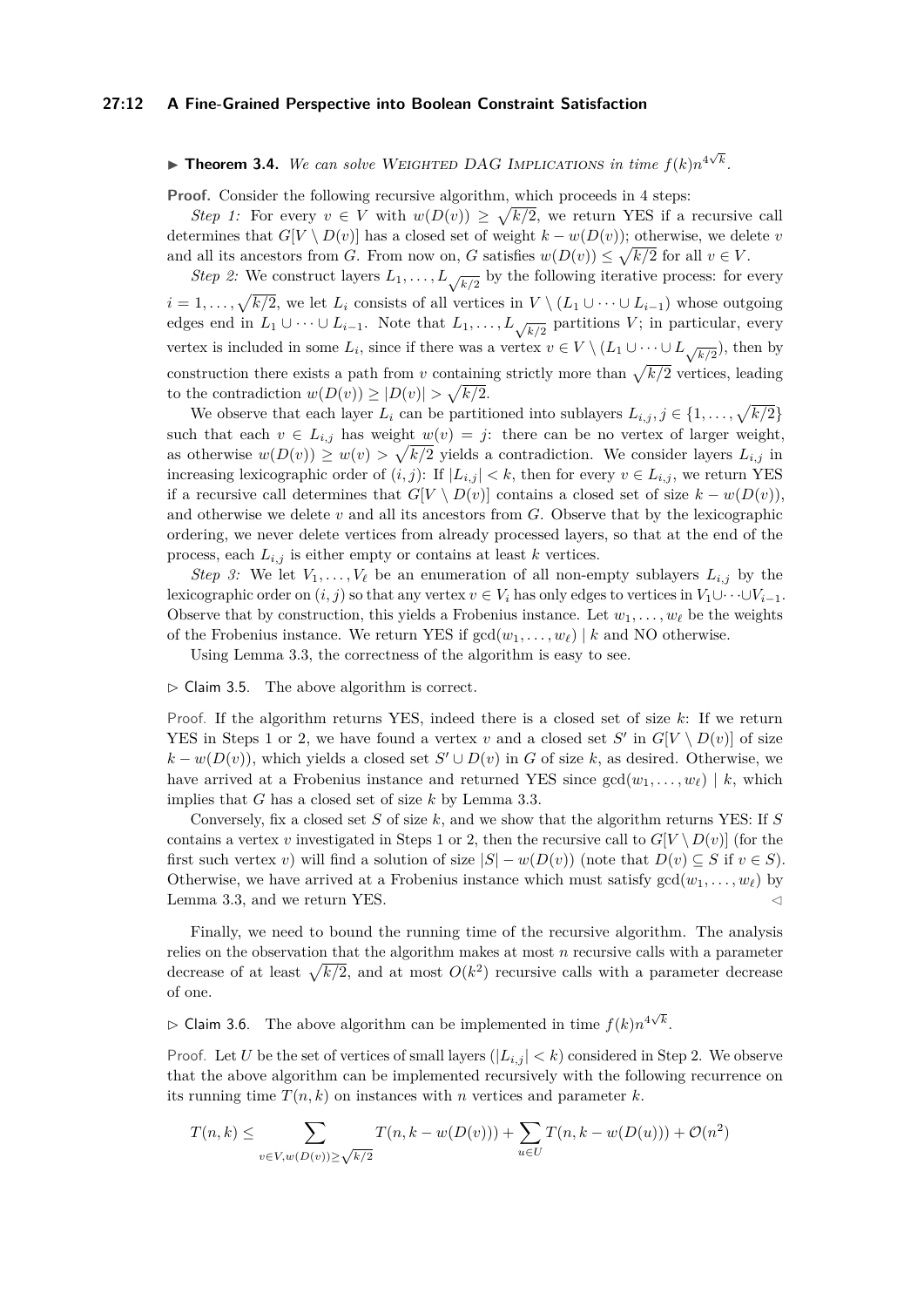We claim by induction on *k* that this yields a bound of  $T(n,k) \leq f(k)n^{4\sqrt{k}}$  for some  $f(k) = k^{\mathcal{O}(k)}$ . It is not difficult to see that for  $k \leq 2$ , we can solve the problem in time  $\mathcal{O}(n^2) = \mathcal{O}(n^{4\sqrt{k}})$ , yielding the base case. For  $k \geq 3$ , we thus obtain the following bound, using that in Step 2, we process less than *k* vertices for each "small" sublayer  $L_{i,j}$ ,  $1 \leq i, j \leq \sqrt{k/2}$ , i.e.,  $|U| \leq k(k/2) = k^2/2$ ,

$$
T(n,k) \le \mathcal{O}(n \cdot f(k - \sqrt{k/2})n^{4\sqrt{k-\sqrt{k/2}}} + k^{2} f(k-1) n^{4\sqrt{k-1}} + n^{2})
$$
  
 
$$
\le (f(k)/2)(n^{4\sqrt{k-\sqrt{k/2}}+1} + n^{4\sqrt{k}}) \le f(k) n^{4\sqrt{k}},
$$

where the second bound follows from choosing  $f(k) = k^{\mathcal{O}(k)}$  large enough to ensure  $k^2 f(k -$ 1) ≤  $f(k)/2$  and the last bound follows from the observation that  $4\sqrt{k - \sqrt{k/2}} + 1 \leq 4$ √ *k* if and only if

$$
\left(4\sqrt{k-\sqrt{k/2}}+1\right)^2 \le 16k
$$
  

$$
16(k-\sqrt{k/2})+8\sqrt{k-\sqrt{k/2}}+1 \le 16k
$$
  

$$
8\sqrt{k-\sqrt{k/2}}+1 \le 16\sqrt{k/2},
$$

where the last inequality holds since 8  $\sqrt{k}$  + 1 ≤ 16 $\sqrt{k/2}$  as  $k \ge 3$ .  $\triangleleft$ 

Claims [3.5](#page-11-0) and [3.6](#page-11-1) show the correctness of our algorithm for WEIGHTED DAG IMPLICATIONS. By the reduction described at the beginning of the section, a similar algorithm follows for IMPLICATIONS.

## <span id="page-12-0"></span>**4 Algorithms for NAND2-avoiding F: Reduction to Implications**

In this section, we show that for any  $NAND<sub>2</sub>$ -avoiding constraint family  $\mathcal F$ , we can reduce  $SAT(F)$  to IMPLICATIONS. Specifically, we obtain the following theorem.

<span id="page-12-2"></span> $\triangleright$  **Theorem 4.1.** Let F be a NAND<sub>2</sub>-avoiding constraint family and let  $T_{\text{IMPL}}(n,k)$  denote *the optimal running time to solve IMPLICATIONS. There is a constant*  $c_F$  *and computable*  $f(k)$  *such that we can solve*  $\textsf{SAT}(\mathcal{F})$  *in time*  $f(k)(T_{\text{IMPL}}(n,k) + n^{c_{\mathcal{F}}}) \log n$ .

Together with Theorem [3.4,](#page-10-2) this gives an  $f(k)n^{4\sqrt{k}+c\mathcal{F}}$ -time algorithm for any NAND<sub>2</sub>avoiding constraint family F.

To prove the above theorem, we prepare some notation and helpful facts. Let  $\phi$  be an arbitrary formula. For any assignment  $a$ , we call  $a'$  a *minimal satisfying extension* of  $a$ , if *a*<sup>*a*</sup> satisfies  $\phi$ ,  $a \leq a'$ , and no other satisfying assignment  $a'' \notin \{a, a'\}$  fulfills  $a \leq a'' \leq a'$ . The following lemma shows that there are only  $f(k)$  many minimal extensions of weight at most *k*, and these minimal extensions can be computed in time  $f(k)n<sup>c</sup>$  for some constant *c* independent of *k*. Intuitively, this follows by using the bounded search tree technique over violated constraints, where the depth of the search tree is bounded by *k* and each branching step has at most *r* possibilities.

<span id="page-12-1"></span>**Example 4.2** ([\[12,](#page-26-15) Lemma 2.3]). Let F be a finite constraint family of bounded arity  $r$ . *There is a constant*  $c'_{\mathcal{F}}$  *such that given any instance*  $\phi$  *of*  $\textsf{SAT}(\mathcal{F})$  *and assignment a, there are at most* O(*r k* ) *minimal extensions of a of weight k, and we can compute these extensions in time*  $O(r^k n^{c'_\mathcal{F}})$ *.*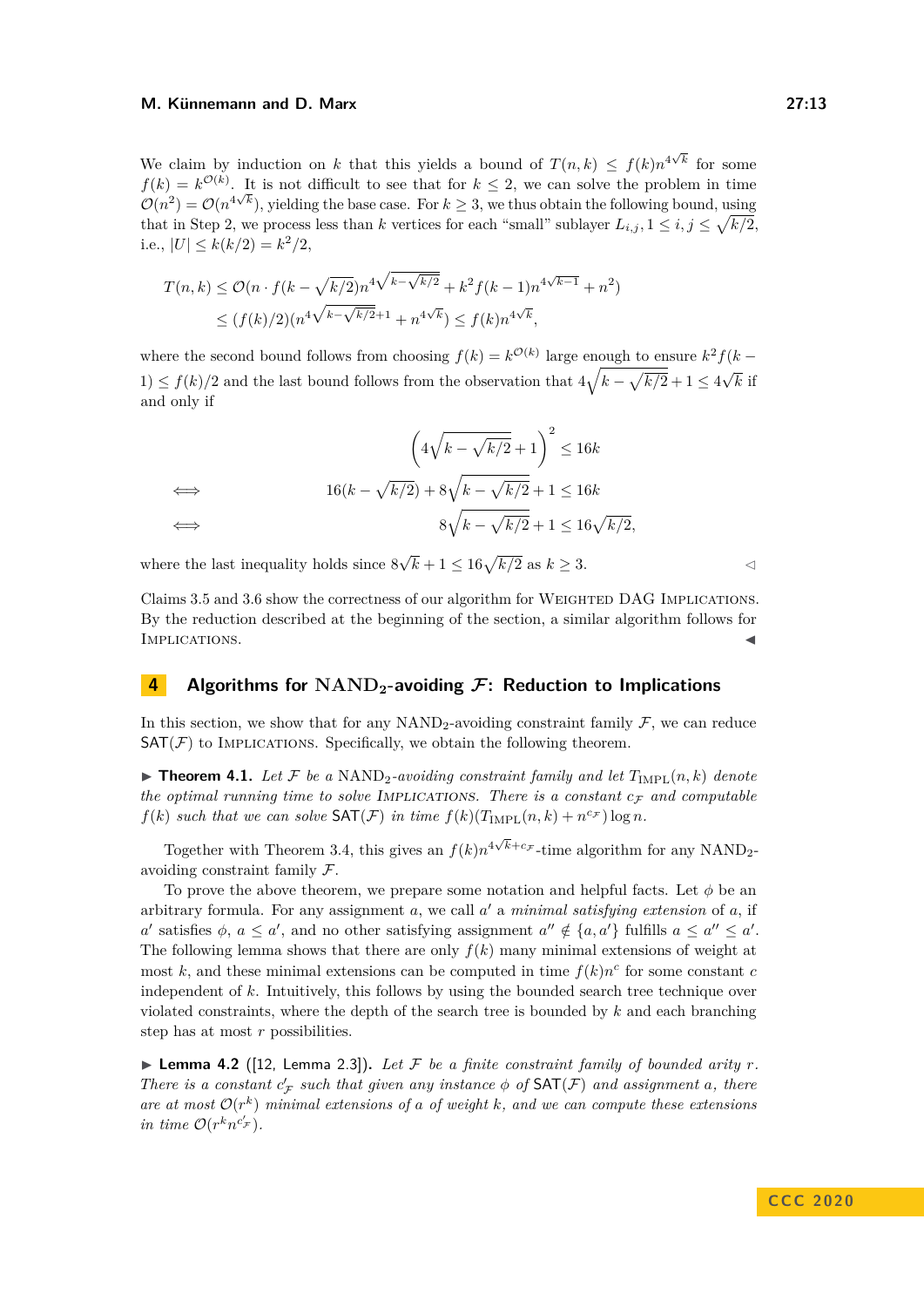### **27:14 A Fine-Grained Perspective into Boolean Constraint Satisfaction**

As an immediate useful consequence, we obtain that for our algorithmic results, we may assume without loss of generality that F is 0-valid, i.e., each  $f \in \mathcal{F}$  is satisfied by the all-zeroes assignment.

<span id="page-13-3"></span> $\triangleright$  **Corollary 4.3** (see also [\[28,](#page-26-2) Lemma 4.1]). We can reduce any instance of  $\mathsf{SAT}(\mathcal{F})$  with *parameter k* to  $\mathcal{O}(r^k)$  *many instances of*  $\mathsf{SAT}(\mathcal{F}')$  *with a parameter bounded by k, where*  $\mathcal{F}'$ *is the set of all* 0-*valid*  $f'$  that are represented by  $\mathcal{F}$ .

By definition, if  $\mathcal F$  does not represent NAND<sub>2</sub>, then also  $\mathcal F'$  does not represent NAND<sub>2</sub>, and it remains to give an  $f(k)(T_{\text{IMPL}}(n,k) + n^{c_{\mathcal{F}}})\log n$ -time algorithm for 0-valid NAND<sub>2</sub>avoiding  $\mathcal{F}.$ 

In the remainder of this section, we will use the graph formulation of the IMPLICATIONS problem: We are given a directed graph  $G = (V, E)$  and the task is to find a closed set *S* (recall that *S* is closed, if for all  $(u, v) \in E$  we have that  $u \in S$  implies  $v \in S$ ) of size *k*. Recall that for any vertex set  $S \subseteq V$ ,  $D(S)$  denotes the set of descendants of any vertex  $s \in S$  (including the vertices in *S*).

Our aim is the following: Given a formula  $\phi$  of  $SAT(\mathcal{F})$ , we give a randomized construction of an Implications instance *G* such that

- **(i)** any closed set *S* in *G* corresponds to a satisfying assignment of  $\phi$ , and
- (ii) with large enough probability, *G* contains a closed set of size *k* if  $\phi$  has a weight-*k* solution.

To this end, we let  $V = \{x_1, \ldots, x_n\}$  and recall that, for any set  $S \subseteq V$ , we let  $a_S : [n] \rightarrow \{0, 1\}$ denote a corresponding assignment with  $a_S(i) = 1$  iff  $x_i \in S$ . From now on, we often synonymously speak of closed sets  $S \subseteq V$  in *G* and the corresponding assignment  $a_S$  for  $\phi$ .

The rough outline is as follows: we start with the graph  $G = (V, \emptyset)$ , and try to repeatedly "fix" some closed set *S* that violates  $\phi$ , by determining a (random) implication consistent with a minimal satisfying extension of *S*. The main insight is that if  $\mathcal F$  avoids NAND<sub>2</sub>, then it suffices to make sure that all sets  $D(v)$  for  $v \in V$  are satisfying and this will automatically ensure that every closed set is satisfying.

Let us formally describe the algorithm:

- **1.** Given  $\phi$ , initialize  $G = (V, E)$  with  $V = \{x_1, \ldots, x_n\}$  and  $E = \emptyset$ .
- **2.** While there exists some  $v \in V$  such that  $a_{D(v)}$  violates  $\phi$ , do the following:
	- **a.** Compute the set  $A_v$  of minimal satisfying extensions of  $a_{D(v)}$  of weight at most *k*.
	- **b.** Let *X* consist of all  $x_i \in V \setminus D(v)$  such that there is some  $a \in A_v$  with  $a(i) = 1$ .
	- **c.** If  $X = \emptyset$ , delete all ancestors of *v* (including *v*) from *G*. Otherwise, pick *x* uniformly at random from  $X$  and add the edge  $(v, x)$  to  $E$ .

The important properties of the algorithm are captured in the following lemma.

<span id="page-13-4"></span>**Lemma 4.4.** Let F be a finite 0-valid constraint family. There is a constant  $c_F$  and a *function g*(*k*) *such that the following properties hold.*

- <span id="page-13-0"></span>**(P1)** *During the process, each vertex v is considered at most k times in the while loop. Thus, the algorithm can be implemented to run in time*  $O(g(k)n^{c_{\mathcal{F}}})$ *.*
- <span id="page-13-1"></span>**(P2)** *If*  $\phi$  *has a satisfying assignment of weight k, then with probability at least*  $g(k)^{-1}$ *, there is a closed set S in G of size k.*
- <span id="page-13-2"></span>**(P3)** *If*  $\mathcal F$  *avoids* NAND<sub>2</sub>*, any closed set*  $S \subseteq V$  *in the constructed graph yields a satisfying*  $$

**Proof.** For ([P1\)](#page-13-0), note that whenever  $v \in V$  is considered in the while loop, it is either deleted, or an edge  $(v, x)$  with  $x \notin D(v)$  is added to the graph. Thus, when *v* is considered for the *k*-th time, we have  $|D(v)| \geq k$ , and thus there can be no satisfying extension of  $a_{D(v)}$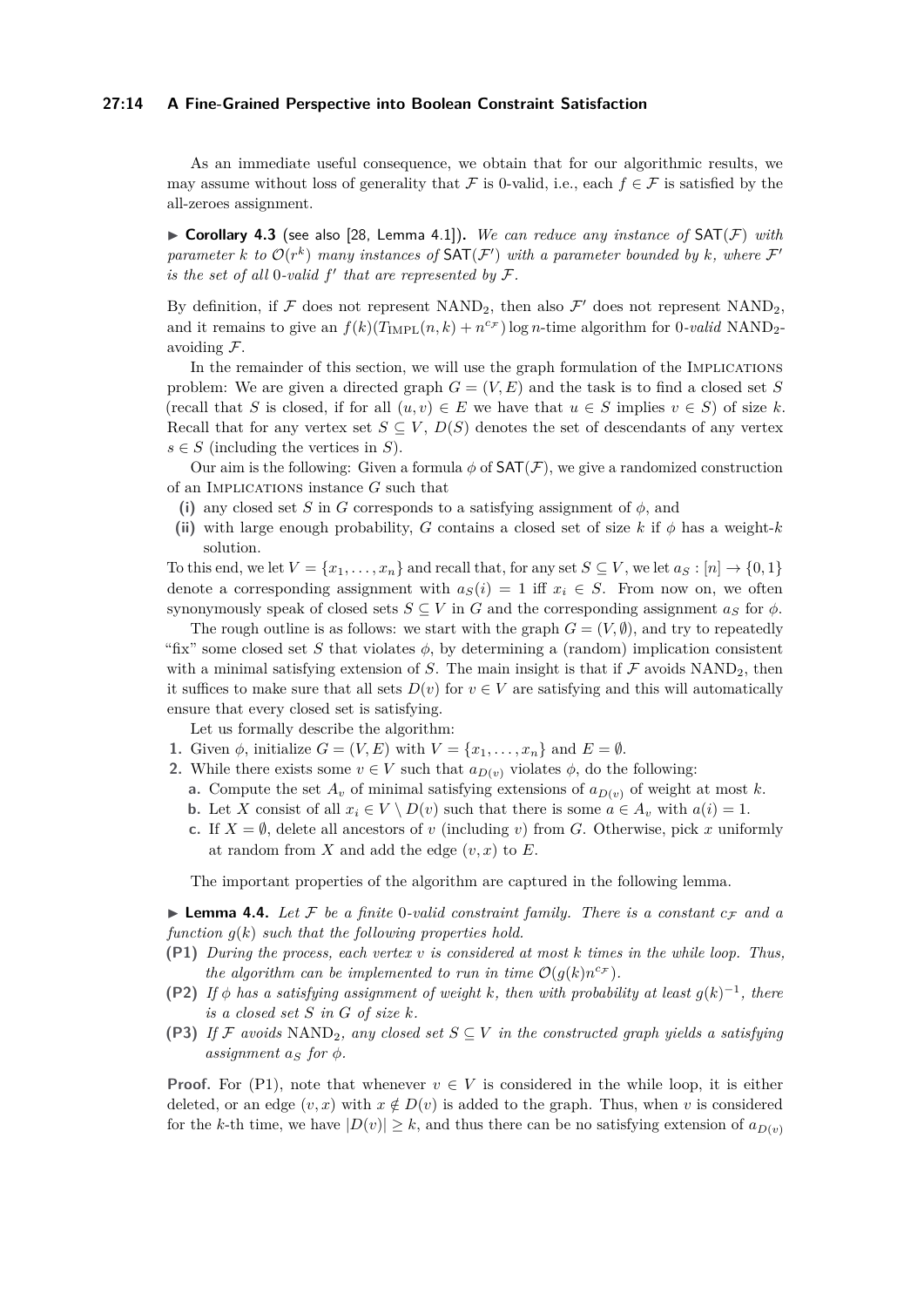of weight at most k. Consequently, we must have  $A_v = \emptyset$ , and thus  $X = \emptyset$ , which forces v to be deleted. Thus, we have at most *kn* iterations of the while loop, where each iteration can be implemented in time  $\mathcal{O}(r^k n^{c'_\mathcal{F}})$  by Lemma [4.2.](#page-12-1)

For ([P2\)](#page-13-1), assume that there is a set *S* of size *k* such that  $a<sub>S</sub>$  satisfies  $\phi$ . We show that with large enough probability, we will maintain as invariant that  $D(v) \subseteq S$  for every  $v \in S$ . and thus *S* will be a closed set in *G*. To this end, we first observe that for  $D(v) \subseteq S$  to hold for all  $v \in S$ , it suffices that the following property holds:

<span id="page-14-0"></span>In each iteration that considers a vertex  $v \in S$ , the selected vertex x is in S. (3)

Indeed, if this is the case, then no  $v \in S$  is ever deleted. Furthermore, we have that  $D(v) \subseteq S$ for all  $v \in S$ , and thus *S* is a closed set in *G*. It remains to give a lower bound on the probability that [\(3\)](#page-14-0) holds throughout the process.

To this end, consider the event that some  $v \in V$  is considered in the while loop, conditioned that [\(3\)](#page-14-0) has not been violated in a previous iteration. Under this event,  $D(v) \subseteq S$ , and thus there is a minimal satisfying extension  $D(v) \subsetneq S' \subseteq S$  such that  $a_{S'}$  satisfies  $\phi$  and thus  $a_{S'} \in A_v$ . Let  $s \in S' \setminus D(v)$  be arbitrary, then  $s \in X$  by construction (note that *s* has not been deleted). By Lemma [4.2,](#page-12-1) we have that  $|A_v| \leq \mathcal{O}(r^k)$ . Since each  $a \in A_v$  has weight at most *k*, this yields  $|X| \le k|A_v| \le \mathcal{O}(kr^k)$ . Thus, the probability that the random choice is  $x = s$  is at least  $1/|X| \geq \Omega(1/(kr^k))$ . Finally, we observe that by ([P1\)](#page-13-0), for each  $v \in S$ , there are at most  $k$  iterations considering  $v$ , where each iteration has a probability of at least  $\Omega(1/(kr^k))$  of not violating [\(3\)](#page-14-0). Thus, we obtain that (3) holds with probability at least  $\Omega(1/(kr^k)^{k|S|}) = \Omega(1/(kr^k)^{k^2})$ , and the claim follows by setting  $g(k) := (kr^k)^{-k^2}$ .

<span id="page-14-1"></span>Finally, for ([P3\)](#page-13-2), note that at the end of the process, the property holds that

For all (remaining) 
$$
v \in V
$$
,  $a_{D(v)}$  satisfies  $\phi$ . (4)

We will leverage this fact to show that  $a_S$  satisfies  $\phi$  for *all* closed sets  $S = D(v_1) \cup ... \cup D(v_\ell)$ for  $v_1, \ldots, v_\ell \in V$ . We first transform the graph *G* to a DAG by contracting all strongly connected components  $C = \{v_1, \ldots, v_c\}$  to a single vertex  $v_C$  representing the set *C*. Note that the closed sets in the DAG remain in a one-to-one correspondence to the closed sets of the original graph (and the corresponding assignments to  $\phi$ ), thus this transformation is without loss of generality. Thus, we may assume that *G* has a topological ordering  $v_1, \ldots, v_{n'}$ of its vertices  $(n' \leq n)$ . We will prove by induction on  $i = n', ..., 1$  that for all closed sets  $S \subseteq \{v_i, ..., v_{n'}\}, a_S$  satisfies  $\phi$ .

For the base case  $i = n'$ , we only need to verify that (i) the all-0 assignment satisfies  $\phi$ , which holds by 0-validity of F, and (ii) that  $a_{v_{n'}}$  satisfies  $\phi$ , which holds by [\(4\)](#page-14-1) (as  $D(v_{n'}) =$  $\{v_{n'}\}$ ). Thus, for  $i < n'$ , let us assume that the claim holds for  $i + 1$ . Consider any closed set  $U \subseteq \{v_i, \ldots, v_{n'}\}$ . If *U* does not contain  $v_i$ , the claim follows by inductive assumption, thus let us assume that  $v_i \in U$  and thus  $U \supseteq D(v_i)$ , as *U* is closed. If  $U = D(v_i)$ ,  $a_U$  satisfies  $\phi$ by [\(4\)](#page-14-1). Thus, it remains to consider  $U \supsetneq D(v_i)$ , for which we assume for contradiction that  $a_U$  violates  $\phi$ . Let  $W := U \setminus D(v_i)$ , and note that  $D(W) \subseteq U$  is a closed set in  $\{v_{i+1}, \ldots, v_{n'}\}$ . Thus, by inductive assumption,  $a_{D(W)}$  satisfies  $\phi$ . Furthermore, observe that  $Z := D(v_i) \cap D(W)$  is a closed set in  $\{v_{i+1}, \ldots, v_{n'}\}$  (since the intersection of any two closed sets yields a closed set). Thus,  $a_Z$  satisfies  $\phi$  by inductive assumption. It remains to show that the fact that  $a_{D(v_i)}$ ,  $a_{D(W)}$  and  $a_Z = a_{D(v_i) \cap D(W)}$  all satisfy  $\phi$ , while  $a_U = a_{D(v_i) \cup D(W)}$ violates  $\phi$ , gives a contradiction to  $\mathcal F$  avoiding NAND<sub>2</sub>.

To this end, let *C* be a constraint violated by  $a_U$  and note that  $C = f(x_{i_1}, \ldots, x_{i_r})$ for some  $f \in \mathcal{F}$  and  $i_1, \ldots, i_r \in [n]$ . Note that we can view  $f$  as  $f : \{0,1\}^{V_c} \to \{0,1\}$  for some appropriate variable set  $V_C$ . We show how to obtain  $NAND_2$  as a restriction of f by partitioning  $V_C$  into  $X' := (D(v_i) \setminus Z) \cap V_C, Y' := (D(W) \setminus Z) \cap V_C, Z_1 := Z \cap V_C, Z_0 :=$  $V_C \setminus (X' \cup Y' \cup Z_1)$  and observing that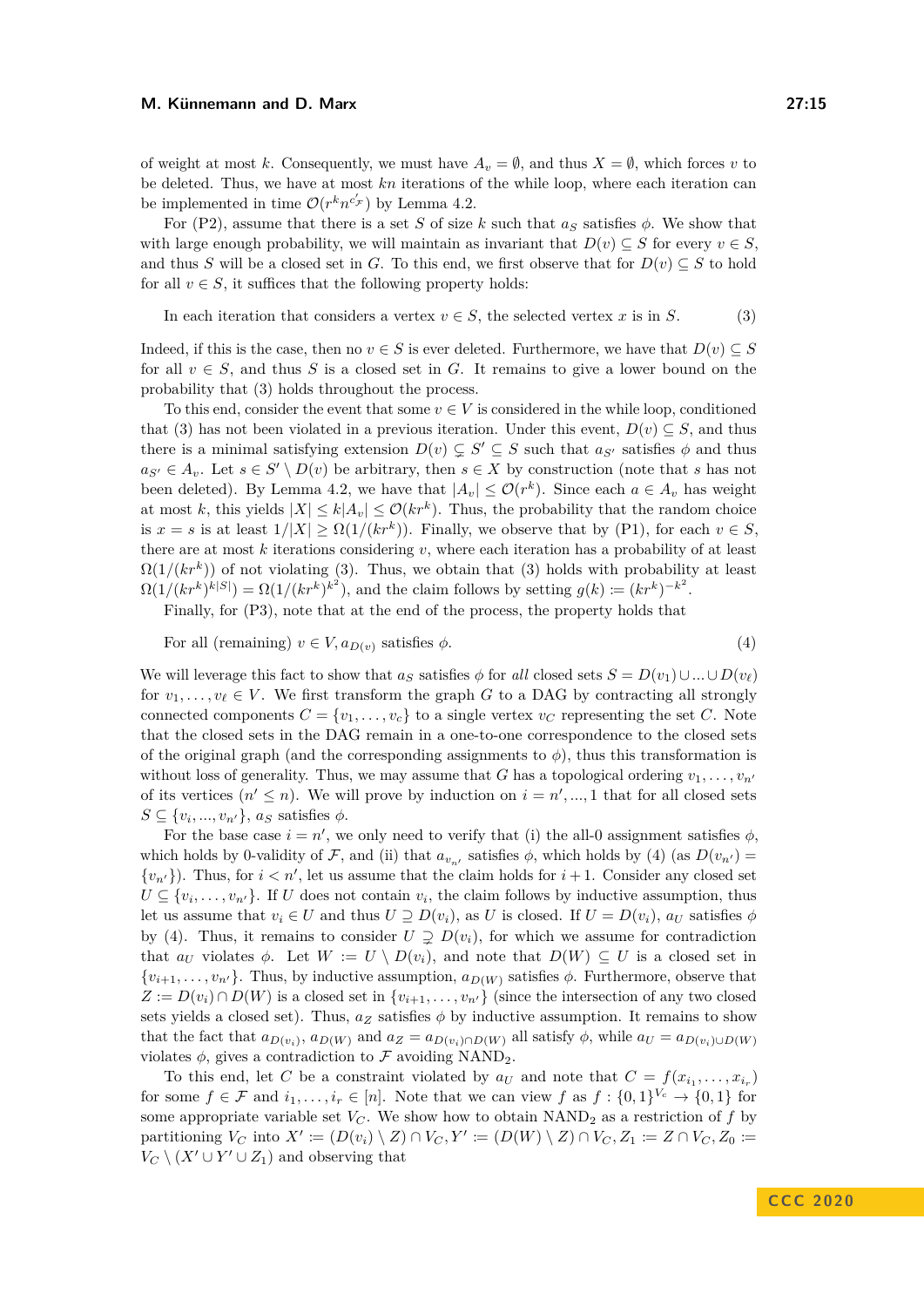### **27:16 A Fine-Grained Perspective into Boolean Constraint Satisfaction**

| $f(00, 00, 00, 11) = 1,$                                 |  |  | [since $a_Z$ satisfies $C$ ]                                      |  |
|----------------------------------------------------------|--|--|-------------------------------------------------------------------|--|
| $f(1 \ldots 1, 0 \ldots 0, 0 \ldots 0, 1 \ldots 1) = 1,$ |  |  | [since $a_{D(v_i)}$ satisfies C]                                  |  |
| $f(00, 11, 00, 11) = 1,$                                 |  |  | [since $a_{D(W)}$ satisfies C]                                    |  |
|                                                          |  |  | $f(11, 11, 00, 11) = 0.$ [since $a_{D(W)\cup D(v_i)}$ violates C] |  |

It remains to give the proof of Theorem [4.1.](#page-12-2)

**Proof of Theorem [4.1.](#page-12-2)** By Corollary [4.3,](#page-13-3) we may assume without loss of generality that  $\mathcal F$ is 0-valid. We repeat the following process  $g(k)$  many times: We use the above algorithm to generate an Implications instance *G*, and return YES if *G* contains a closed set of size  $k$ , which we determine using an optimal IMPLICATIONS algorithm. If none of the  $g(k)$ iterations were successful, we return NO. Note that this approach can be implemented in time  $g(k)O(g(k)n^{c_{\mathcal{F}}}+T_{\text{IMPL}}(n,k))$  by ([P1\)](#page-13-0), and correctly decides the instance with probability at least  $1 - (1 - 1/g(k))^{g(k)} \ge 1 - 1/e$  by ([P2\)](#page-13-1) and ([P3\)](#page-13-2).

The algorithm described above can be derandomized using the standard technique of Color Coding  $[4]$ . In each iteration when vertex *v* is considered, a random vertex *x* is selected from a set *X* of at most  $K = \mathcal{O}(kr^k)$  vertices. As each vertex is considered at most *k* times, we can represent the random choices by a function  $r: V \to [K]^k$ , with the meaning that *r*(*v*) is the vector of choices made when considering vertex *v*. As discussed in the proof of Lemma [4.4,](#page-13-4) when considering vertices  $v \in S$ , these random choices need to be consistent with *S* to ensure that *S* is a closed set in the resulting graph. That is, for each  $v \in S$  there is a vector  $c(v) \in [K]^k$  such that if the random choice satisfies  $r(v) = c(v)$  for every  $v \in S$ , then *S* is a closed set.

We say that a family H of functions  $h : [n] \rightarrow [k]$  is a  $(n, k)$ *-perfect family of hash functions* if for every  $S \subseteq V$  of size k, there is an  $h \in H$  that is injective on S, i.e., assigns different values to different elements of *S*. It is known that a (*n, k*)-perfect family of size  $2^{O(k)}$  log *n* can be computed in time  $2^{O(k)}$ *n* log *n* [\[4\]](#page-25-10). The derandomized algorithm would first compute such a family H over *V* and would iteratively go through every  $h \in \mathcal{H}$  and function  $q: [k] \to [K]^k$ . For a given choice of *h* and *q*, we define the function  $r(v) = q(h(v))$ and run the randomized algorithm using this function *r* instead of the random choices. It is easy to see that the definition of  $(n, k)$ -perfect hash functions implies that there is at least one choice of *h* and *q* where  $r(v)$  is exactly the prescribed value  $c(v)$  for every  $v \in S$  and therefore the randomized algorithm correctly finds the solution *S*. As we are considering at most  $|\mathcal{H}| = 2^{O(k)} \log n$  functions *h* and  $K^{k^2}$  different functions *q*, there is a function  $f(k)$ such that the total running time is at most  $f(k)$  log *n* times a single run of the randomized  $\blacksquare$ algorithm.

## **5 Algorithms for NAND-representing F: Reduction to Clique**

In this section, we develop algorithm for constraint families that might represent  $NAND<sub>2</sub>$ , but avoid NAND<sub>d</sub> for some  $d \geq 3$ . To this end, we give a reduction to  $(d-1)$ -uniform Hyper-Clique for NAND<sub>d</sub>-avoiding families, giving in particular a  $f(k)n^{(\omega/3)k+c_{\mathcal{F}}}\text{-time algorithm}$ for  $NAND<sub>3</sub>$ -avoiding families.

We first start with a natural reduction of  $SAT(\mathcal{F})$  for any  $\mathcal{F}$  with arity bounded by r to *r*-uniform HyperClique, based on color-coding. To this end, let  $T_{d,HC}(n,k)$  denote the optimal running time of finding a *k*-clique in a *d*-uniform hypergraph.

<span id="page-15-0"></span>**Proposition 5.1.** Let F be a constraint family of arity at most  $r$ . Then  $SAT(F)$  can be *solved in time*  $f(k)(n^{2r} + T_{r-HC}(n, k)) \log n$ *.*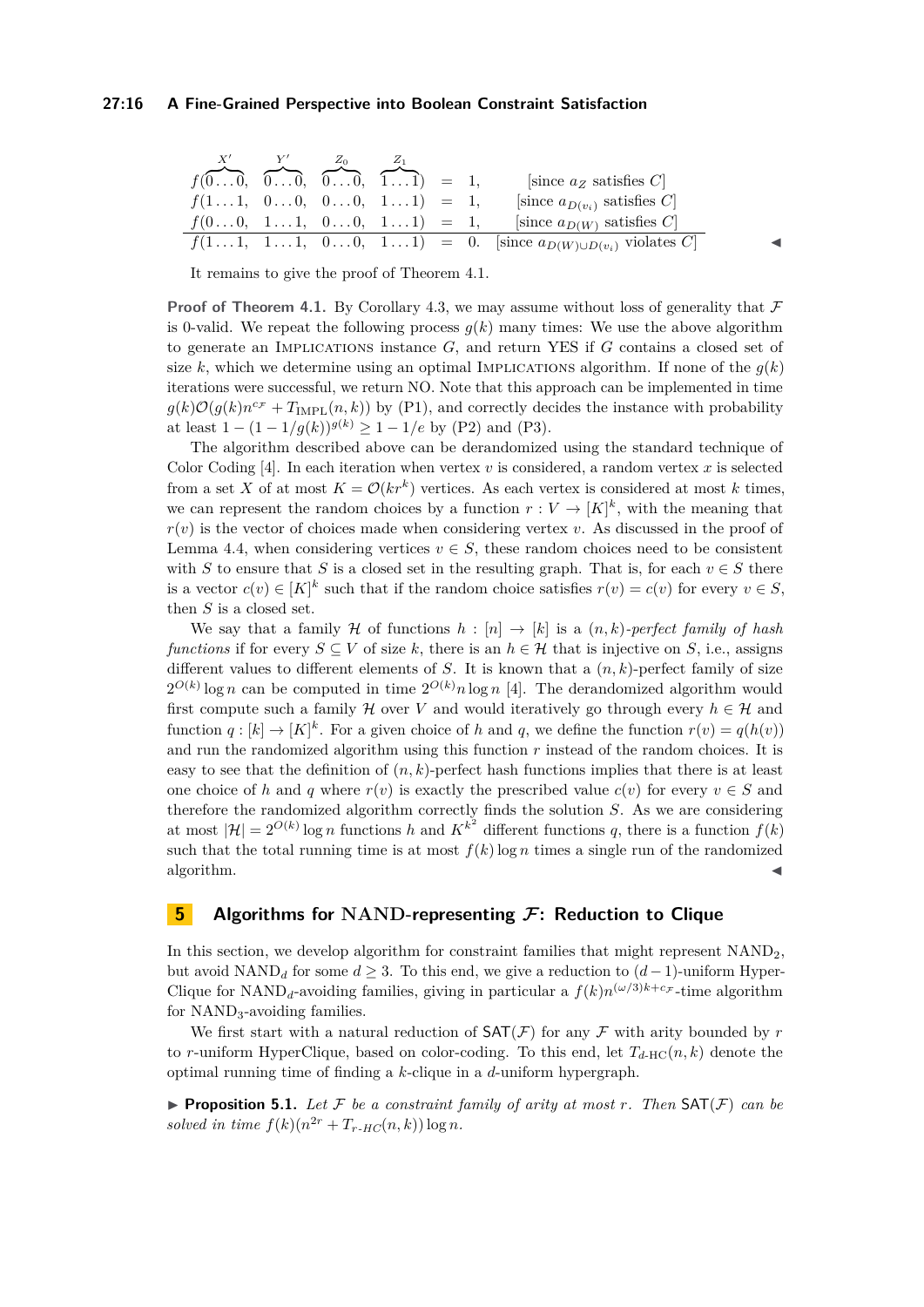**Proof.** Let  $\phi$  be an arbitrary  $SAT(\mathcal{F})$  formula. Observe that any constraint *C* of  $\phi$  depends only on a set vars $(C) \subseteq \{x_1, \ldots, x_n\}$  of at most *r* variables. For an assignment *a*, we let  $C(a) \in \{0, 1\}$  denote whether *C* is satisfied by *a*.

We first show how to determine, given a partition of  $x_1, \ldots, x_n$  into  $k$  sets  $X_1, \ldots, X_k$ whether there is a solution that sets precisely one variable in each  $X_i$  to true. To this end, we construct a hypergraph *G* with vertex set  $X_1 \cup X_2 \cup \cdots \cup X_k$  and the following set of hyperedges: we include each possible hyperedge  $e = \{x_{j_1}, \ldots, x_{j_r}\}$  with  $x_{j_1} \in X_{j_1}, \ldots, x_{j_r} \in X_{j_r}$  and distinct  $j_1, \ldots, j_r \in [k]$  *unless* there exists a clause *C* with vars $(C) \subseteq X_{j_1} \cup \cdots \cup X_{j_r}$  which is violated by the assignment that sets precisely the variables  $e = \{x_{j_1}, \ldots, x_{j_r}\}\)$  to 1, i.e.,  $C(a_e) = 0.$ 

We claim that  $H := \{x_{i_1}, \ldots, x_{i_k}\}\$  with  $x_{i_1} \in X_1, \ldots, x_{i_k} \in X_k$  yields a *k*-clique in *G* if and only if the assignment  $a_H$  satisfies  $\phi$ . Indeed, assume that there is a clause C violated by *a*<sub>*H*</sub>. Note that as *C* has arity at most *r*, we have vars $(C) \subseteq X_{j_1} \cup \cdots \cup X_{j_r}$  for some distinct  $i_1, \ldots, i_r \in [k]$  (if *C* involves variables of less than *r* sets, we may use arbitrary additional sets). Thus,  $e := \{x_{j_1}, \ldots, x_{j_r}\}$  cannot be an edge in *G*, since  $a_H$  violates *C*,  $a_e$  and  $a_H$ agree on vars(*C*), and thus also  $a_e$  violates *C*. Conversely, if there is some  $e := \{x_{i_1}, \ldots, x_{i_r}\}$ with distinct  $i_1, \ldots, i_r \in [k]$  such that *e* is not an edge in *G*, then there exists some clause *C* with vars $(C) \subseteq X_{i_1} \cup \cdots \cup X_{i_r}$  which is violated by  $a_e$ . Since  $a_H$  and  $a_e$  agree on vars $(C)$ , we conclude that also  $a_H$  violates C and thus  $\phi$ .

To create the desired *k*-partition of variables, we use a (deterministic) color-coding scheme: Let H be a  $(n, k)$ -perfect family of hash functions  $h : [n] \to [k]$  – recall that this means that for  $\text{any } S = \{s_1, \ldots, s_k\} \subset [n], \text{ there exists some } h \in \mathcal{H} \text{ such that } \{h(s_1), \ldots, h(s_k)\} = \{1, \ldots, k\}.$ Known efficient constructions [\[32,](#page-26-20) [4\]](#page-25-10) produce such assignments with  $\ell = 2^{\mathcal{O}(k)} \log(n)$  in time  $2^{\mathcal{O}(k)}n \log n$ . Given this family, we create for each  $h \in \mathcal{H}$  the *k*-partition  $X_1^{(h)}, \ldots, X_k^{(h)}$  with  $X_j^{(h)} = \{x_s \mid h(s) = j\}$  and solve the corresponding *r*-uniform HyperClique instance in time  $T_{r-\text{HC}}(n, k)$ . If any of these instances returns a solution, then indeed  $\phi$  has a satisfiable assignment of weight *k*. Conversely, if  $a<sub>S</sub>$  is a weight-*k* satisfying assignment for  $\phi$ , then by construction, there exists a hash function  $h \in \mathcal{H}$  such that  $|S \cap X_j^{(h)}| = 1$  for  $j = 1, \ldots, k$ , and thus the corresponding *r*-uniform HyperClique instance indeed contains a solution. For each of the  $2^{\mathcal{O}(k)} \log(n)$  hash functions, the time to construct and solve the *d*-uniform HyperClique instance is bounded by  $\mathcal{O}(n^{2r} + T_{r-HC}(n, k))$ , concluding the claim.

The main result in this section is the following reduction from  $NAND_{d+1}$ -avoiding constraint families to *d*-uniform HyperClique.

<span id="page-16-0"></span>▶ **Theorem 5.2.** Let  $d \geq 2$  and  $\mathcal{F}$  be an NAND<sub> $d+1$ </sub>-avoiding constraint family. If there are *constants*  $\gamma$  >  $d/(d+1)$  *and c, and a computable*  $q(k)$  *such that d-uniform HyperClique can be solved in time*  $g(k)n^{\gamma k+c}$ , then there is a constant c' and computable  $g'(k)$  such that  $\mathsf{SAT}(\mathcal{F})$ *can be solved in time*  $g'(k)n^{\gamma k+c'}$ .

In particular, since we can find *k*-cliques in graphs in time  $\mathcal{O}(n^{\frac{\omega}{3}k+1})$ , we obtain an  $g(k)n^{\frac{\omega}{3}k+c'}$ time algorithm for solving  $SAT(\mathcal{F})$  for all  $NAND<sub>3</sub>$ -avoiding constraint families. Similarly, if for  $d \geq 3$  the *d*-uniform HyperClique conjecture is refuted by exhibiting a  $g(k)n^{(1-\epsilon)k+c}$ -time algorithm for some constants  $0 < \epsilon < 1/(d+1)$  and *c*, we would obtain a  $g'(k)n^{(1-\epsilon)k+c'}$ -time algorithm for  $\mathsf{SAT}(\mathcal{F})$  for  $\mathrm{NAND}_{d+1}$ -avoiding families  $\mathcal{F}$ .

In the remainder of the section, we give the proof of Theorem [5.2.](#page-16-0) The main task of the algorithm is to detect *robust* assignments, defined as follows.

**► Definition 5.3.** *Let*  $a : [n] \rightarrow \{0, 1\}$  *be a weight-k assignment that satisfies*  $\phi$ *. We say that a is d*-robust *if there is no assignment*  $a' \leq a$  *of weight at most d that violates*  $\phi$ *.*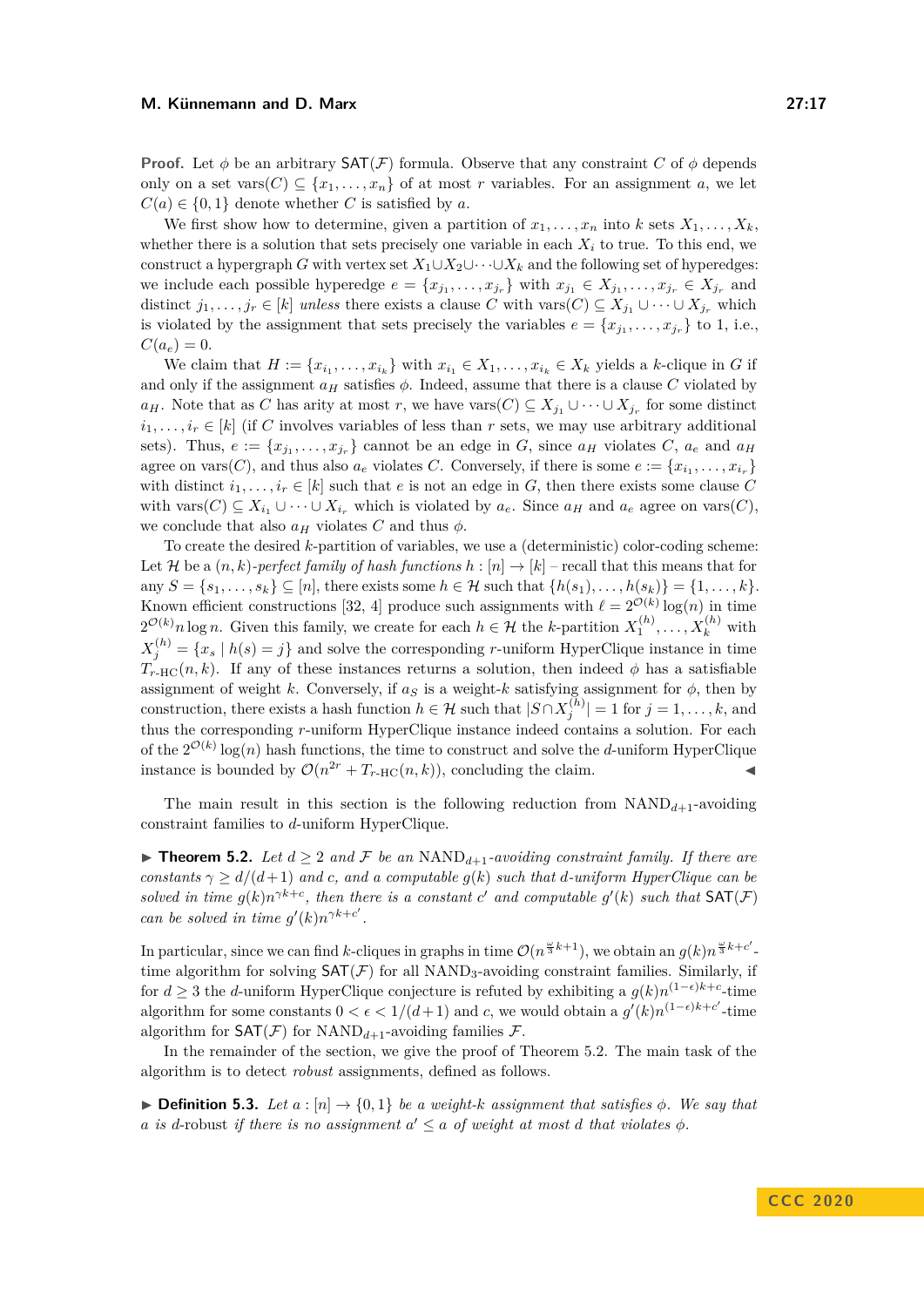### **27:18 A Fine-Grained Perspective into Boolean Constraint Satisfaction**

The first step of the algorithm is the easier task of detecting satisfying assignments that are *not d*-robust (if there exists any): Intuitively, an assignment that is not *d*-robust offers an advantage to find it: Assume we correctly guess an assignment  $a' \leq a$  of weight  $w \leq d$ such that some clause C is violated by  $a'$ , then to extend  $a'$  to the satisfying assignment  $a$ , we know that at least one additional variable in *C* must be set to true. By bruteforcing over the at most  $r - w \leq r$  many possibilities, we gain an advantage. Specifically, by enumerating  $O(n^w r) = O(n^w)$  many possibilities, we can fix  $w + 1$  true variables in our solution.

Let  $T(n, k)$  denote the time our algorithms takes to solve an arbitrary  $\mathsf{SAT}(\mathcal{F})$  instance for a NAND<sub>d+1</sub>-avoiding family  $\mathcal{F}$ . In a preprocessing step, we first enumerate all assignments  $a'$ of weight at most *d*. If there exists a clause  $C_{a'}$  that is violated by  $a'$ , then we enumerate all variables  $x \in \text{vars}(C_{a'}) \setminus \text{ones}(a')$  (recall that vars $(C)$ ) is the set of variables involved in *C* and ones(*a*) denotes the set of variables set to 1 under *a*). We recursively determine satisfiability of the formula  $\phi_{a',x}$  obtained by restricting all variables in ones $(a') \cup \{x\}$  to true. Disregarding the time to determine existence of violated clauses  $C_{a'}$ , this step takes time

<span id="page-17-1"></span>
$$
\sum_{w=0}^{d} \sum_{\substack{\text{weight-}w\\ \text{assignment } a'}} \sum_{x \in \text{vars}(C_{a'}) \setminus \text{ones}(a')} T(n, k - (w+1)) \le \sum_{w=0}^{d} O(n^w) T(n, k - (w+1)). \tag{5}
$$

To determine a violated clause  $C_{a'}$  (if it exists) for all weight-( $\leq d$ ) assignments  $a'$ , we simply traverse each clause *C*, determine the at most  $\sum_{w=0}^{d} {r \choose w} = O(1)$  weight-( $\leq d$ ) assignments violating *C* and store *C* as violated for each of these assignments (if no other clause is already stored). This step takes time  $O(m) = O(n^r)$  in the beginning.

After this preprocessing, it remains to consider *d*-robust assignments. To determine whether a *d*-robust assignment satisfies  $\phi$ , we define a formula  $\phi_d$  that is satisfied only by satisfying assignments of  $\phi$ , and particularly by all *d*-robust satisfying assignments of  $\phi$ . To this end, let  $F_d$  contain all assignments of weight at most *d* that violate some clause C of  $\phi$ , and define

$$
\phi_d := \bigwedge_{a \in F_d} \text{NAND}(\text{ones}(a)).
$$

 $\blacktriangleright$  **Lemma 5.4.** *The constructed formula*  $\phi_d$  *has the following properties:* 

**(P1)** If F is NAND<sub>d+1</sub>-avoiding, then any satisfying assignment a of  $\phi_d$  is a satisfying *assignment of φ.*

**(P2)** If a is a *d*-robust satisfying assignment of  $\phi$ , then a satisfies  $\phi_d$ .

<span id="page-17-0"></span>**Proof.** To prove  $(P1)$ , we will make use of the following property.

 $\triangleright$  Proposition 5.5. Let F be a NAND<sub>d+1</sub>-avoiding family. Then if an assignment *a* violates some clause C (chosen from  $\mathcal{F}$ ), there is an assignment  $a' \leq a$  of weight at most d that violates *C*.

Proof. We prove the claim via induction on the weight *w* of the clause *C* under *a*. If  $w \leq d$ , the claim trivially holds. To prove the inductive step, we may assume for contradiction that there is an assignment *a* of weight  $w \geq d+1$  violating some clause  $C = f(\bar{x})$ , but no assignment  $a' \leq a$  of weight at most  $w - 1$  violates *C*. We will show that  $NAND_{d+1}$  can be obtained as a restriction of *f*. To this end, choose some set  $S \subseteq \text{ones}(a) \cap \text{vars}(C)$  of size  $d+1$ (which is possible as  $w \geq d + 1$ ), and partition vars(*C*) into *S*,  $Z_1 := (\text{ones}(a) \cap \text{vars}(C)) \setminus S$ and  $Z_0 \coloneqq \text{vars}(C) \setminus (S \cup Z_1)$ . Observe that we have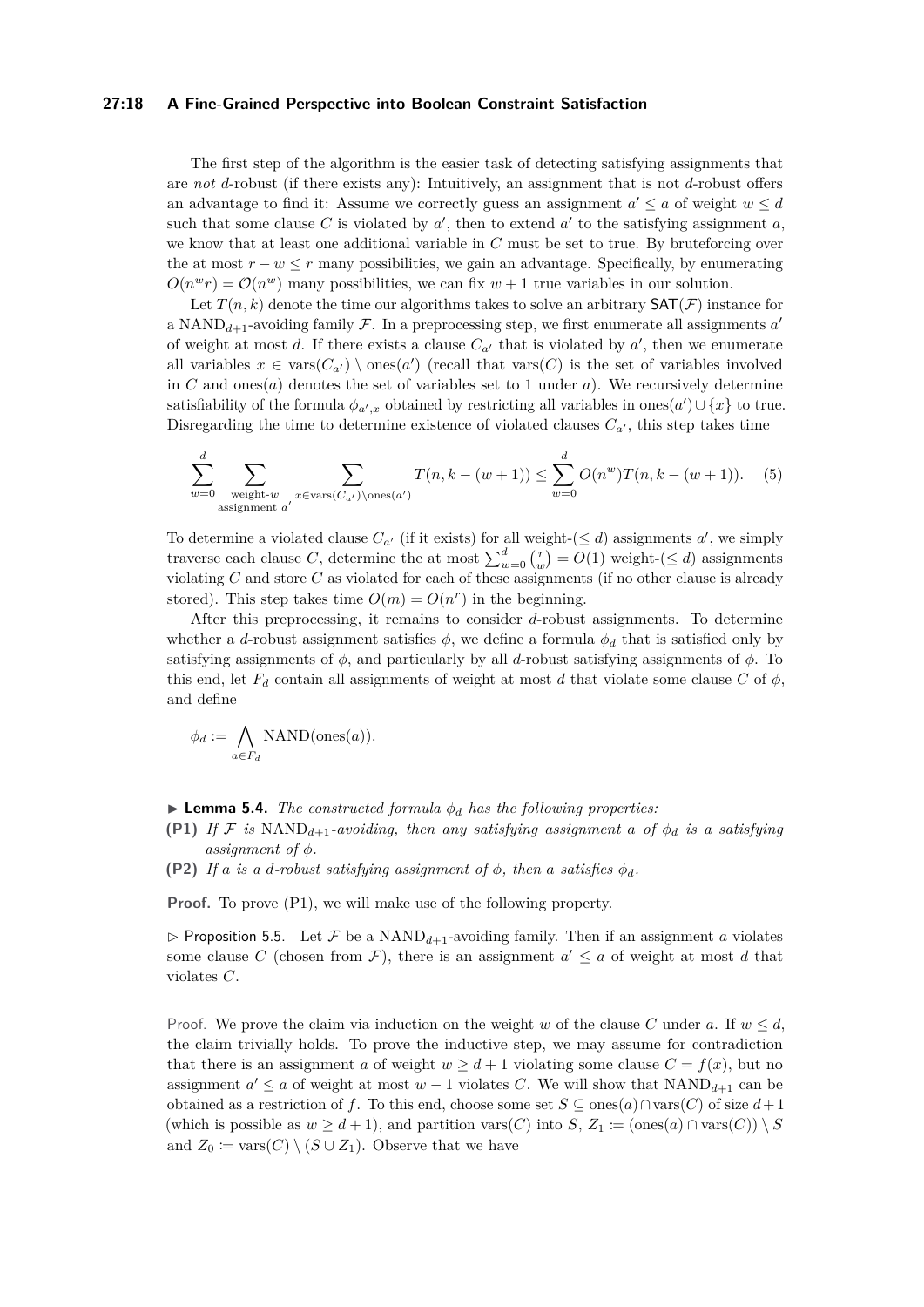$$
\frac{S}{f(y_1 \dots y_{d+1}, \quad 0 \dots 0, \quad 1 \dots 1)} = 1, \quad \text{if } (y_1, \dots, y_{d+1}) \neq (1, \dots, 1)
$$
\n
$$
f(1 \dots 1, \quad 0 \dots 0, \quad 1 \dots 1) = 0. \quad \text{[since } a \text{ violates } C\text{]}
$$

where the first line follows since no assignment  $a' \leq a$  of weight at most  $w - 1$  violates *C*,  $\Box$  yielding a contradiction.

To prove (P1), assume that an assignment *a* violates some clause *C* of  $\phi$ . Since F is NAND<sub>d+1</sub>-avoiding, by Proposition [5.5](#page-17-0) there exists an assignment  $a' \leq a$  of weight at most *d* such that *a'* violates *C*. Thus,  $\phi_d$  contains a clause NAND(ones(*a'*)), which is violated by *a*, as  $a' \leq a$ .

To prove (P2), assume for contradiction that a *d*-robust assignment *a* satisfies *φ* but not  $\phi_d$ . Then there is some  $a' \in F_d$  such that NAND(ones(*a'*)) is violated by *a*, i.e.,  $a' \le a$ . As  $a' \in F_d$ , there must be a clause *C* of  $\phi$  that is violated by  $a' \leq a$ , which proves that *a* is not *d*-robust and thus yields a contradiction.

Note that  $\phi_d$  is a  $\text{SAT}(\mathcal{F}')$  formula with constraint family  $\mathcal{F}' = {\text{NAND}_j \mid 2 \leq j \leq j}$ *d*} of arity *d*. Thus, by Proposition [5.1,](#page-15-0) we can determine satisfiability of  $\phi_d$  in time  $f(k)(n^{2d} + T_{d-HC}(n,k))$  log *n*. We obtain the following recurrence by combining [\(5\)](#page-17-1), the  $O(m)$ -time preprocessing to determine violated classes  $C_{a'}$ , and  $f(k)(n^{2d} + T_{d-HC}(n, k))$  log *n* to solve  $\phi_d$ :

<span id="page-18-1"></span>
$$
T(n,k) = \mathcal{O}(m) + f(k)(n^{2d} + T_{d-\mathrm{HC}}(n,k))\log n + \sum_{w=0}^{d} O(n^w)T(n,k-(w+1))
$$
 (6)

Assume that there are  $\gamma \ge d/(d+1)$  and *c* such that  $T_{d-\text{HC}}(n,k) \le g(k)n^{\gamma k+c}$ . We will show that  $T(n, k) = g'(k)\mathcal{O}(n^{\gamma k + c'})$  for any  $c' > \max\{c, 2r\}$  and  $g'(k) = f(k)g(k)$ .

We prove the claim via induction on k. The base case is  $k < c'$ , in which case we can solve  $\mathsf{SAT}(\mathcal{F})$  in time  $f(k)(n^{2r} + T_{r\text{-HC}}(n,k)) \log n = f(k)\mathcal{O}((n^{2r} + n^k) \log n) \leq \mathcal{O}(n^{c'})$ , satisfying the claim. Thus, let us assume that  $k \geq c'$  and that the claim holds for all  $k' \leq k - 1$ . Using [\(6\)](#page-18-1), we obtain

$$
T(n,k) \leq \mathcal{O}(m) + f(k)(n^{2d} + g(k)n^{\gamma k+c}) \log n + g'(k) \left(\sum_{w=0}^d O(n^w) n^{\gamma(k-w+1)+c'}\right)
$$
  

$$
\leq g'(k) \log n \cdot \mathcal{O}\left(n^{2r} + n^{\gamma k+c} + \sum_{w=0}^d n^{w+\gamma(k-(w+1))+c'}\right)
$$
  

$$
\leq g'(k) \log n \cdot \mathcal{O}\left(n^{2r} + n^{\gamma k+c} + n^{\gamma k+c'}\right) = g'(k)\mathcal{O}(n^{\gamma k+c'}),
$$

where in the second line, we used that  $g'(k) = f(k)g(k)$ , and in the last line we used that  $\gamma(w+1) \geq w$  as  $\gamma \geq d/(d+1) \geq w/(w+1)$  for  $w \leq d$ , as well as our choice of *c*' which satisfies  $c' > c$  and  $\gamma k + c' \geq c' > 2r$ .

## <span id="page-18-0"></span>**6 Hardness Results**

In this section, we give our hardness results. To this end, we first consider IMPLICATIONS  $=$  $SAT(IMPL)$  and give a  $f(k)n^{(\omega/6-o(1))\sqrt[3]{k}}$ -lower bound under the *k*-clique conjecture. Afterwards, we handle the case of NAND*d*- or IMPL-representing families, by reducing from *d*-uniform (Hyper)Clique or Implications, respectively.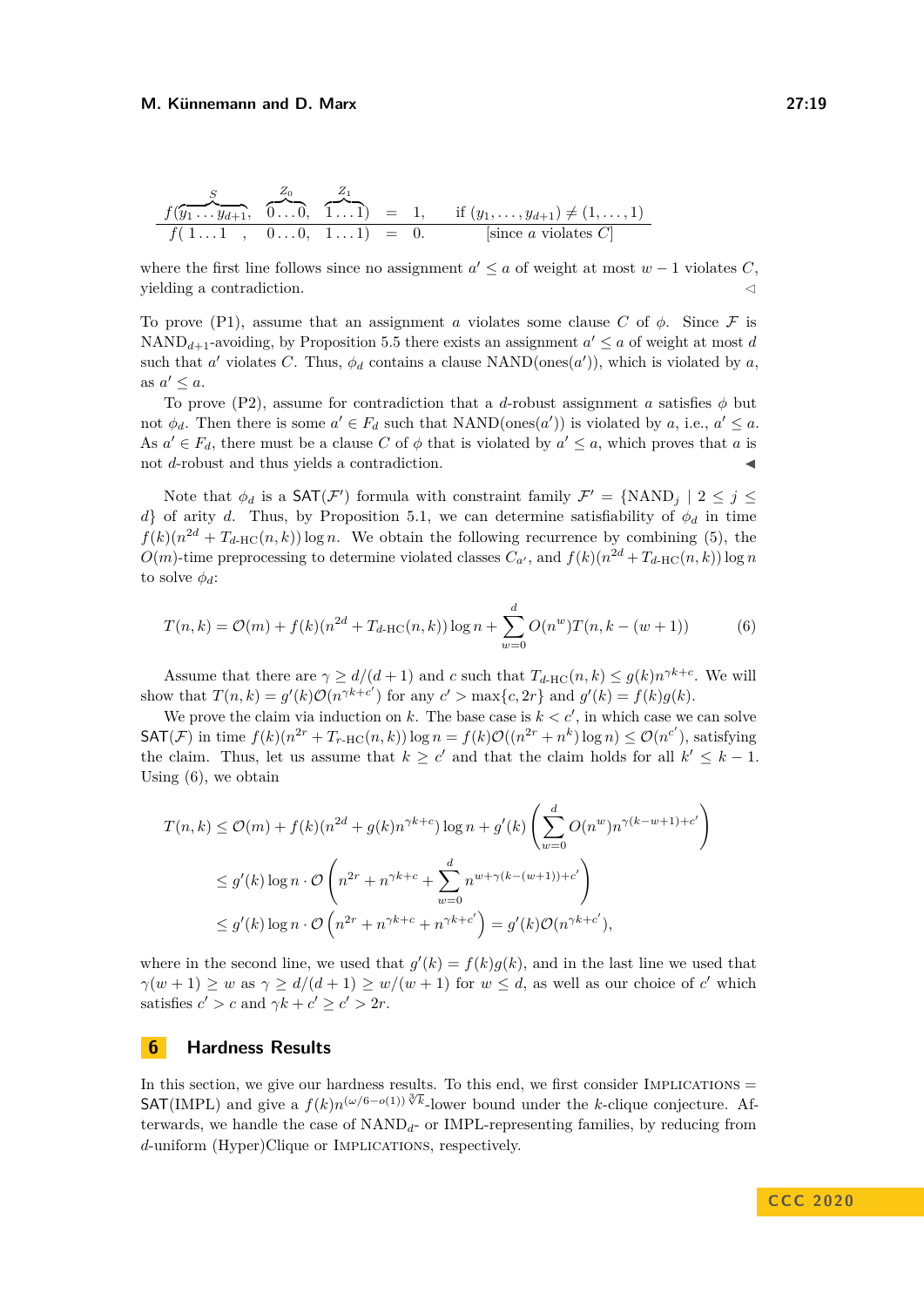### **27:20 A Fine-Grained Perspective into Boolean Constraint Satisfaction**

## **6.1 Hardness for Implications**

**► Theorem 6.1.** *If* IMPLICATIONS can be solved in time  $f(k)n^{(\omega/6-\epsilon)}\sqrt[3]{k}+c$  for some  $\epsilon > 0, c$ *and f*(*k*)*, then the k-Clique conjecture fails.*

**Proof.** Let  $G = (V, E)$  be an undirected graph. We construct an WEIGHTED DAG IMPLIcations instance  $G' = (V', E', w')$  with parameter  $k' = k \cdot K + {k \choose 2}$  with  $K \coloneqq {k \choose 2} + 1$  as follows. The vertex set *V*' is the disjoint union of *vertex nodes*  $V'_V := \{v_u \mid u \in V\}$  and *edge* nodes  $V'_E := \{v_e \mid e \in E\}$ . For every  $e = \{u, w\} \in E$ , we introduce the edges  $(v_e, v_u), (v_e, v_w)$ to  $E'$ . Furthermore, we set the weights of vertex nodes to  $K$ , and the weights of edge nodes to 1.

 $\triangleright$  Claim 6.2. There is a closed set *X* of weight *k*' in *G*' if and only if there is a *k*-clique in *G*.

Proof. Let  $C = \{v_1, \ldots, v_k\}$  be a *k*-clique in *G*. Observe that  $X = \{v_u \mid u \in C\} \cup \{v_e \mid e \in C\}$  ${C \choose 2}$  is a closed set in *G*<sup>*'*</sup> of weight  $|C|K + {|C| \choose 2} = k \cdot K + {k \choose 2} = k'$ .

For the converse, assume that *X* is a closed set in *G*<sup> $\prime$ </sup> of weight *k*<sup> $\prime$ </sup>. Setting  $X_V := X \cap V_V$ and  $X_E := X \cap V'_E$ , we show the following sequence of facts:

- 1)  $X_E \subseteq \binom{X_V}{2}$ : note that *X* is only closed if for all  $v_{\{u,w\}} \in X_E$ , we have  $v_u, v_w \in X_V$ .
- 2)  $|X_V| = k$  and  $|X_E| = \binom{k}{2}$ : note that if  $|X_V| < k$ , then  $|X_E| \leq \binom{k-1}{2}$  by 1) and thus the weight of *X* is  $|X_V|K + |X_E| \leq (k-1)K + \binom{k-1}{2} < kK + \binom{k}{2} = k'$ . Furthermore, if  $|X_V| > k$ , then the weight of *X* is at least  $|X_V|K \geq (k+1)K = kK + \binom{k}{2} + 1 > k'$ . Thus, we have  $|X_V| = k$ , and hence we must have  $|X_E| = {k \choose 2}$  for  $|X_V|K + |X_E| = k'$  to hold.

**3)**  $X_V$  forms a *k*-clique in *G*: Facts 1) and 2) require that  $X_E = \begin{pmatrix} X_V \\ 2 \end{pmatrix}$ , which implies that  $E$  contains all edges between vertices of  $X_V$ .

The last statement concludes the proof of the claim.  $\lhd$ 

Assume that for some  $c$  and  $\epsilon > 0$ , there is an IMPLICATIONS algorithm running in time  $f(k)n^{(\omega/6-\epsilon)}\sqrt[3]{k}+c$ . Given a *k*-clique instance *G*, we run the above reduction to create a WEIGHTED DAG IMPLICATIONS instance *G*<sup> $\prime$ </sup> with parameter  $k' \leq (k+1)((\frac{k}{2})+1)$  $(k^3 + k + 2)/2 \leq k^3$  for  $k \geq 2$ . Observe that *G'* has  $\mathcal{O}(n^2)$  nodes and can be converted to an equivalent IMPLICATIONS instance  $G''$  with the same parameter  $k'$  and  $\mathcal{O}(k^2n^2)$  nodes by simulating each node weight *w* by a cycle of *w* nodes. Now, we determine whether  $G''$  has a closed set of weight  $k' \leq k^3$  using the IMPLICATIONS algorithm and thus decide  $k$ -clique in time  $f(k^3)O((k^2n^2)^{(\omega/6-\epsilon)k+c}) = f(k^3)k^{\mathcal{O}(k)}n^{(\omega/3-2\epsilon)k+2c}$ , refuting the *k*-Clique  $\blacksquare$ conjecture.

## **6.2** Hardness for  $SAT(F)$

In this section, we give our hardness results for general constraint families  $\mathcal F$  by reducing from (*d*-uniform Hyper-)Clique either via the independent set problem or via Implications.

To obtain these results, we frequently have to plug-in constant 0s or 1s to obtain our desired constraints. Technically, this is a non-trivial step, as we need to enforce some variables to be assigned fixed values without blowing up the number of variables or the weight of the desired solution. To facilitate our proofs, we first formalize the problem variant that allows us to plug-in constants freely.

**► Definition 6.3.** Let F be an arbitrary constraint family and  $\Sigma \subseteq \{0,1\}$ . The problem  $SAT_{\Sigma}(\mathcal{F})$  *asks to determine whether a given formula*  $\phi$  *with Boolean variables*  $x_1, \ldots, x_n$ *has a satisfying assignment of weight k, where φ is a conjunction of m constraints of the form*  $f(\mathbf{x})$ *, where*  $f : \{0,1\}^r \to \{0,1\}$  *is a constraint function in* F *and* **x** *is an r-tuple over*  $\{x_1, \ldots, x_n\} \cup \Sigma$  *(any variable or constant*  $c \in \Sigma$  *may be used repeatedly). Note that*  $SAT_{\emptyset}(\mathcal{F}) = SAT(\mathcal{F})$ .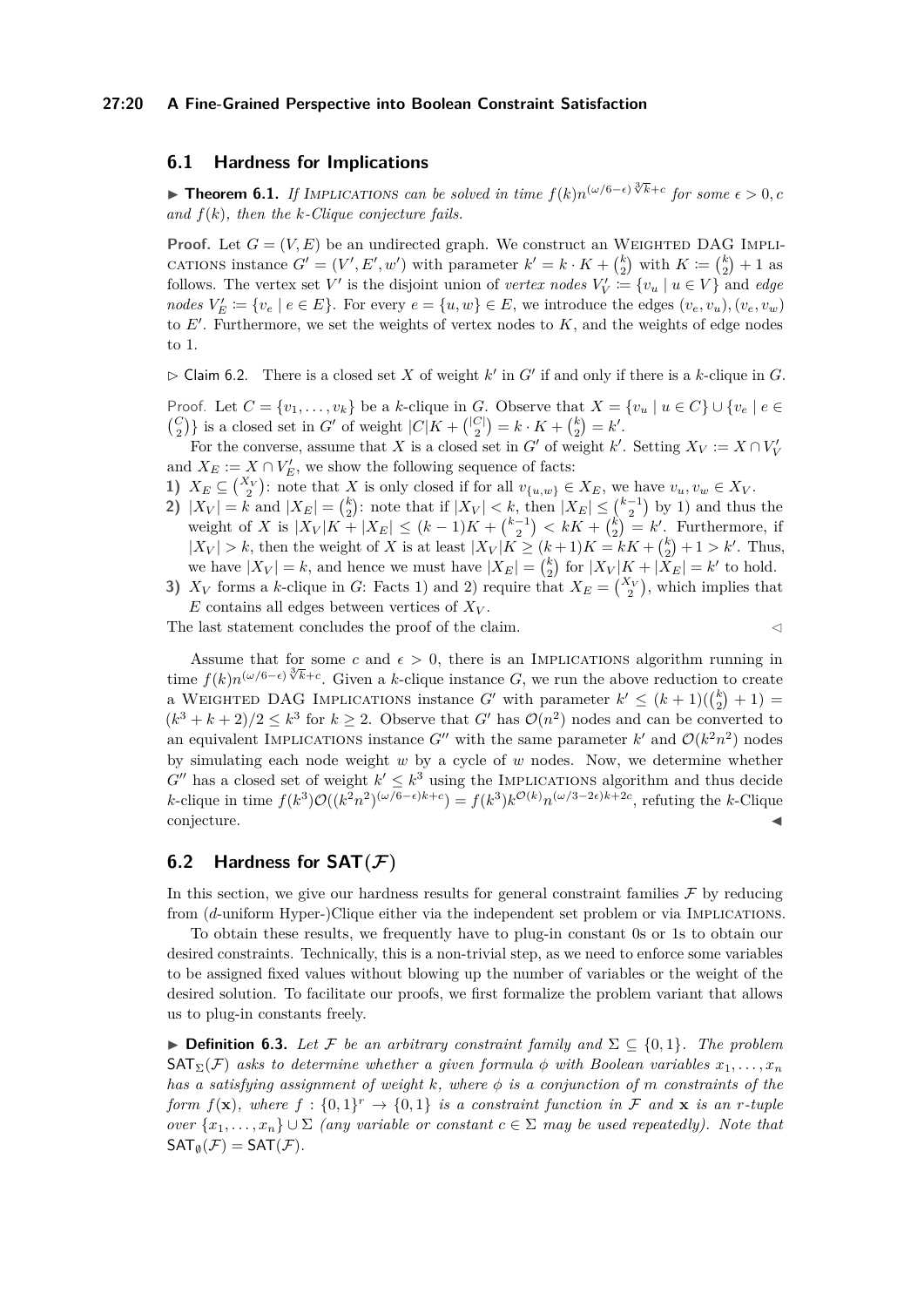Ideally, we would like to show that  $\text{SAT}_{0,1}(\mathcal{F})$  is equivalent to  $\text{SAT}(\mathcal{F})$ . More specifically, we would like to employ reductions of the following form.

**► Definition 6.4.** *Let*  $\mathcal{F}$  *be an arbitrary constraint family, and*  $\Sigma$ ,  $\Sigma' \subseteq \{0,1\}$  *be disjoint. We say that*  $SAT_{\Sigma}(\mathcal{F})$  expresses  $\Sigma'$ , *if there is a constant c such that the following holds: For any formula*  $\phi$  *of*  $SAT_{\Sigma\cup\Sigma'}(\mathcal{F})$  *and parameter k, we can compute, in linear time, a formula*  $\phi'$  *of*  $\mathsf{SAT}_{\Sigma}(\mathcal{F})$  *with parameter*  $k' := k + c$  *such that*  $\phi$  *has a satisfying assignment of weight*  $k$ *if and only if*  $\phi'$  *has a satisfying assignment of weight*  $k'$ .

Indeed, for 0-invalid  $\mathcal F$ , we can show that  $\text{SAT}(\mathcal F)$  expresses  $\{0,1\}$  (this is straightforward and was already shown in [\[28\]](#page-26-2)). For 0-valid  $\mathcal{F}$ , however, expressing the constant 1 in general appears impossible. To still give tight hardness results for  $\mathcal F$  whenever it represents a hard function *g*, we make use of a stronger notion that captures whether we can obtain *g* already as a restriction that avoids the constant 1. Formally, let  $f: \{0,1\}^r \to \{0,1\}, g: \{0,1\}^s \to \{0,1\}$ be arbitrary Boolean functions. We say that a function *f contains g as a* 0*-restriction* if *g* is obtained from *f* by replacing each argument of *f* either by an argument of *g* or the constant 0, i.e., we can partition  $[r]$  into  $X_1, \ldots, X_s, Z_0$  such that

$$
g(x_1,\ldots,x_s)=f(\overbrace{x_1\ldots x_1}^{X_1},\ldots,\overbrace{x_s\ldots x_s}^{X_s},\overbrace{0\ldots 0}^{Z_0}).
$$

Using careful constructions, we can prove the following central technical lemma.

<span id="page-20-2"></span> $\blacktriangleright$  **Lemma 6.5.** Let F be an arbitrary constraint family and let g be IMPL or NAND<sub>d</sub> for *some*  $d \geq 2$ *. If some*  $f \in \mathcal{F}$  *contains g as a restriction, then*  $\text{SAT}(\mathcal{F})$  *expresses*  $\{0,1\}$ *, or*  $SAT(F)$  *expresses* 0 *and f contains g already as a* 0-*restriction.* 

Postponing the proof of the above lemma to the Sections [6.3](#page-21-0) and [6.4,](#page-22-0) we can give the proof of our hardness results.

- **Theorem 6.6** (Hardness for SAT $(F)$ ). Let F be a constraint family.
- **1.** If F represents IMPL, then  $\text{SAT}(\mathcal{F})$  cannot be solved in time  $f(k)n^{(\omega/6-\epsilon)}\sqrt[3]{k}+c$  for any *computable*  $f(k)$  *and constants*  $c, \epsilon > 0$ *, unless the k*-*Clique conjecture fails.*
- **2.** If F represents NAND<sub>2</sub>, then  $\textsf{SAT}(\mathcal{F})$  cannot be solved in time  $f(k)n^{(\omega/3-\epsilon)k+c}$  for any *computable*  $f(k)$  *and constants*  $c, \epsilon > 0$ *, unless the k-Clique conjecture fails.*
- **3.** If F represents NAND<sub>*d*</sub> with  $d \geq 3$ , then  $\text{SAT}(\mathcal{F})$  cannot be solved in time  $f(k)n^{(1-\epsilon)k+c}$ *for any computable*  $f(k)$  *and constants*  $c, \epsilon > 0$ *, unless the d-uniform HyperClique conjecture fails.*

**Proof.** First, we observe that IMPLICATIONS reduces to  $SAT(IMPL)$  such that

<span id="page-20-0"></span>
$$
T_{\text{IMPLICATIONS}}(n,k) \le O(T_{\text{SAT}(\text{IMPL})}(n,k)).\tag{7}
$$

Indeed, given any directed graph  $G = (V, E)$  with  $V = \{v_1, \ldots, v_n\}$ , we define the formula  $\phi$ with variables  $x_1, \ldots, x_n$  and the set of constraints obtained by including  $x_i \Rightarrow x_j$  for all  $(v_i, v_j) \in E$ . Note that for any  $S \subseteq [n]$ ,  $\{v_i\}_{i \in S}$  is a valid set in *G* iff  $a_S$  is a satisfying assignment of  $\phi$ , yielding [\(7\)](#page-20-0).

Similarly, we observe that the *d*-uniform HyperClique problem reduces to  $SAT(NAND<sub>d</sub>)$ such that

<span id="page-20-1"></span>
$$
T_{d\text{-HC}}(n,k) \le O(T_{\text{SAT}(\text{NAND}_d)}(n,k)).\tag{8}
$$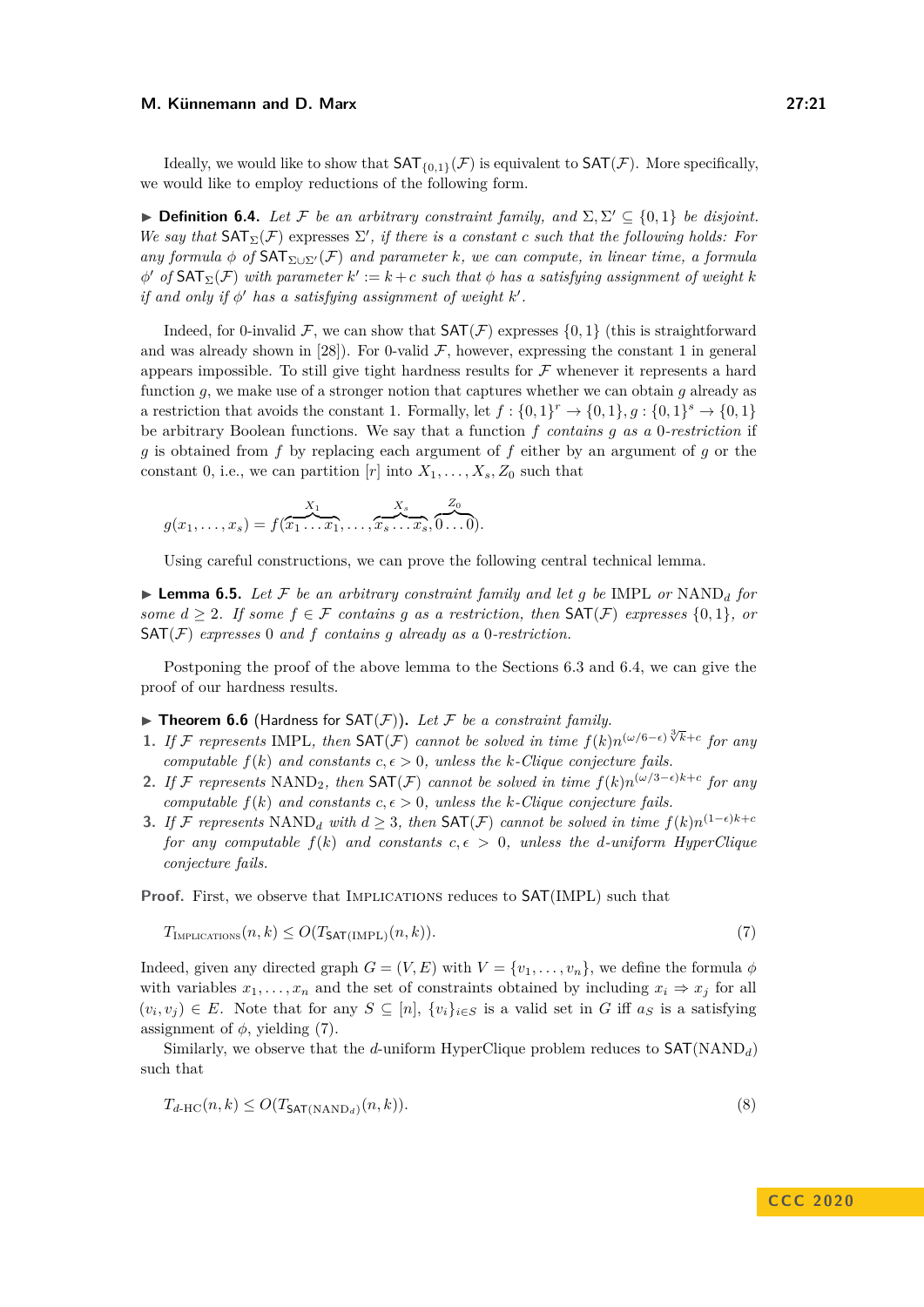### **27:22 A Fine-Grained Perspective into Boolean Constraint Satisfaction**

Indeed, given any *d*-uniform hypergraph  $G = (V, E)$  with  $|V| = n$ , we define the formula  $\phi$  with variables  $x_1, \ldots, x_n$  and the constraints obtained by including, for each distinct  $v_{i_1}, \ldots, v_{i_d} \in V$  such that  $(v_{i_1}, \ldots, v_{i_d}) \notin E$ , the constraint  $\text{NAND}_d(x_{i_1}, \ldots, x_{i_d})$ . Observe that  $(v_{i_1}, \ldots, v_{i_k}) \in V^k$  is a hyperclique in *G* iff the weight-*k* assignment with  $x_{i_\ell} = 1$  for all  $\ell \in [k]$  satisfies  $\phi$ , yielding [\(8\)](#page-20-1).

It remains to show that whenever some  $f \in \mathcal{F}$  contains  $q \in \{\text{IMPL}\}\cup \{\text{NAND}_d \mid d \geq 2\}$ as a restriction, then there is a computable  $f'(k)$  and constant  $c'$  such that

<span id="page-21-1"></span>
$$
T_{\mathsf{SAT}(g)}(n,k) \le f'(k) \cdot T_{SAT(\mathcal{F})}(n,k+c'). \tag{9}
$$

Indeed, if  $SAT(\mathcal{F})$  expresses  $\{0, 1\}$ , then

$$
T_{\mathsf{SAT}(g)}(n,k) \le \mathcal{O}(T_{\mathsf{SAT}_{\{0,1\}}(\mathcal{F})}(n,k)) \le f'(k)\mathcal{O}(T_{\mathsf{SAT}(\mathcal{F})}(n,k+c')).
$$

Here the first inequality follows by replacing each occurrence of a constraint  $g(x_{i_1},...,x_{i_d})$  of SAT(*g*) by the corresponding restriction  $f(g_1(x_{i_1},...,x_{i_d}),...,g_r(x_{i_1},...,x_{i_d}))$  of SAT<sub>{0,1}</sub>( $\mathcal{F}$ ). The second inequality follows from the definition of SAT( $\mathcal{F}$ ) expressing {0,1}.

In the other case,  $SAT(\mathcal{F})$  expresses only 0, but  $f$  contains  $g$  already as a 0-restriction. Then we have

$$
T_{\mathsf{SAT}(g)}(n,k) \le \mathcal{O}(T_{\mathsf{SAT}_{\{0\}}(\mathcal{F})}(n,k)) \le f'(k)\mathcal{O}(T_{\mathsf{SAT}(\mathcal{F})}(n,k+c')),
$$

as replacing each occurrence of a constraint  $g(x_{i_1},...,x_{i_d})$  of  $SAT(g)$  by the corresponding restriction  $f(g_1(x_{i_1},\ldots,x_{i_d}),\ldots,g_r(x_{i_1},\ldots,x_{i_d}))$  does not require the use of the constant 1. The second inequality again follows from the definition of  $SAT(\mathcal{F})$  expressing 0.

As a consequence, by [\(7\)](#page-20-0) and [\(9\)](#page-21-1), a  $f(k) \cdot O(n^{(\omega/6 - \epsilon)} \sqrt[3]{k} + c)$  SAT(*F*) algorithm for an IMPL-representing family  $\mathcal F$  would then give an IMPLICATIONS algorithm running in time

$$
f(k)f'(k)\mathcal{O}(n^{(\omega/6-\epsilon)\sqrt[3]{k+c'}+c}) = f''(k)\mathcal{O}(n^{(\omega/6-\epsilon)\sqrt[3]{k}+c''}),
$$

where  $f''(k) = f(k)f'(k)$  and  $c'' \leq c + \sqrt[3]{c'}$ . This would refute the *k*-Clique conjecture by Theorem [6.1,](#page-12-2) concluding 1.

Similarly, a  $f(k) \cdot O(n^{\gamma k+c})$  SAT(*F*) algorithm for an NAND<sub>*d*</sub>-representing family *F* would give a *d*-uniform HyperClique algorithm running in time

$$
f(k)f'(k)\mathcal{O}(n^{\gamma k+c+c'}) = f''(k)\mathcal{O}(n^{\gamma k+c''}),
$$

where  $f''(k) = f(k)f'(k)$  and  $c'' = c + c'$ . This yields 2. and 3. by the *k*-Clique or *d*-uniform HyperClique conjecture, respectively. J

In the remainder of the section, we prove Lemma [6.5.](#page-20-2) We split the proof in two cases, depending on whether *f* is 0-invalid (Lemma [6.7\)](#page-21-2) or 0-valid (Corollary [6.14\)](#page-25-11).

## <span id="page-21-0"></span>**6.3 Proof of Lemma [6.5:](#page-20-2) 0-invalid case**

Let f be such that we can obtain IMPL or  $NAND_d$  for  $d \geq 2$  as a restriction. Note that if it contains  $NAND_d$ *, d >* 2 then it also must contain  $NAND_2$  as a restriction.

In this section, we consider the case that  $f(y_1, \ldots, y_r)$  is not 0-valid, i.e., the all-zeroes assignment  $u_1 = \cdots = u_r = 0$  does not satisfy *f*.

<span id="page-21-2"></span>▶ Lemma 6.7. *If f* contains IMPL or NAND<sub>2</sub> *as a restriction and f is 0-invalid, then*  $SAT(\mathcal{F})$  *expresses*  $\{0, 1\}$ *.*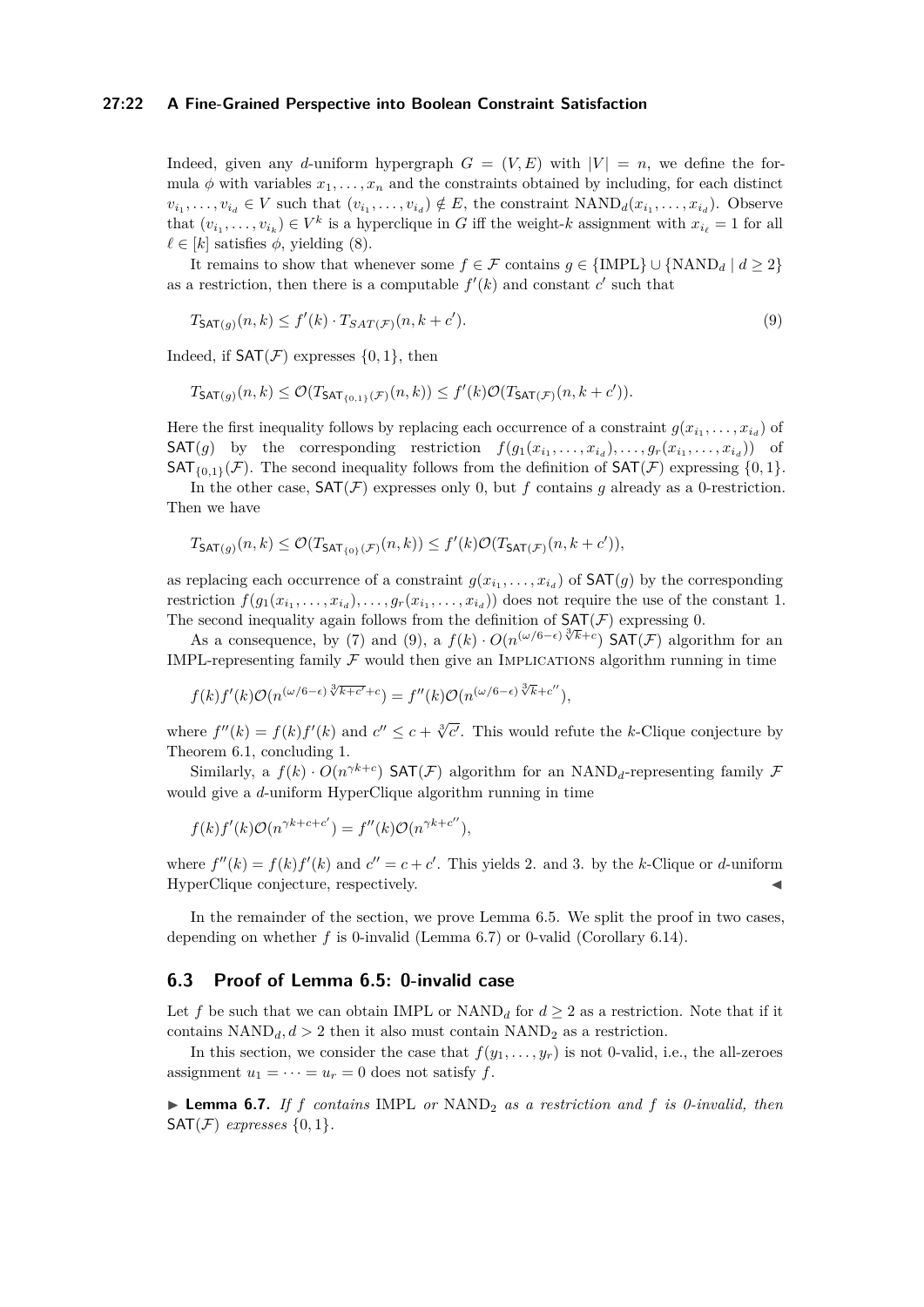The above result in fact follows from the following claim.

<span id="page-22-1"></span> $\triangleright$  Claim 6.8. Let f be as above. Given a parameter k', we can compute, in time  $\mathcal{O}(k')$ , a formula  $\phi_{0,1}$  of  $\text{SAT}(\mathcal{F})$  with variables  $y, z_1, \ldots, z_{k'+1}$  such that the only satisfying assignment of weight at most  $k'$  is  $y = 1, z_1 = \cdots = z_{k'+1} = 0$ .

Indeed, let us assume the above claim, and take any formula  $\phi$  of  $SAT_{\{0,1\}}(\mathcal{F})$  with parameter *k*. We construct  $\phi_{0,1}$  with parameter  $k' := k + 1$  and define the formula  $\phi'$ on variable set  $x_1, \ldots, x_n, y, z_1, \ldots, z_{k'+1}$  where we include all constraints of  $\phi_{0,1}$  and all constraints of  $\phi$ , *replacing each use of the constant* 0 *by*  $z_1$  *and each use of the constant* 1 *by y*. This yields a formula of  $SAT(F)$  with the property that for any weight-*k* solution  $x_1, \ldots, x_n$  of  $\phi$ , the corresponding assignment that sets  $y = 1$  and  $z_1 = \cdots = z_{k'+1} = 0$  is a weight-( $k + 1$ ) solution of  $\phi'$ . Conversely, any  $(k + 1)$ -weight solution of  $\phi'$  must set  $y = 1$ and  $z_1 = 0$  by the above claim, and hence the assignment to  $x_1, \ldots, x_n$  must also satisfy  $\phi$ . Observe that this proves Lemma [6.7.](#page-21-2)

Proof of Claim [6.8.](#page-22-1) We first give a set of constraints that enforces  $y = 1$ . To this end, let  $S \subseteq [r]$  be such that  $a_S$  satisfies  $f$ ; observe that *S* exists and is non-empty (otherwise  $f$ contains neither IMPL nor NAND<sub>2</sub> as a restriction). For each  $j = 1, \ldots, k' + 1$ , define the constraint  $C_i$  obtained by plugging in *y* for each  $u_i$  with  $i \in S$  (i.e., all arguments set to 1 under  $a_S$ ), and  $z_j$  for all other values. We claim that any weight-( $\leq k'$ ) assignment satisfying  $\bigwedge_{j=1}^{k'+1} C_j$  sets  $y = 1$ : by the weight restriction, at least one of  $z_1, \ldots, z_{k'+1}$  must be equal to 0, say  $z_{j^*}$ . Then setting  $y = 0$  would falsify  $C_{j^*}$ , as then all its arguments are 0. Note, however, that the desired assignment  $y = 1, z_1 = \cdots = z_{k'+1} = 0$  satisfies  $\bigwedge_{j=1}^{k'+1} C_j$ .

It remains to give additional constraints enforcing that  $z_j = 0$  for all  $j \in [k' + 1]$ . As a first step, we find  $S \subsetneq T$  such that  $f(a_S) = 1$  but  $f(a_T) = 0$ : Since f represents IMPL or  $NAND<sub>2</sub>$ , there is a partition of  $[r]$  into *X, Y, Z*<sub>0</sub>, *Z*<sub>1</sub> such that one of the following set of equalities hold:

*f*( *X* z }| { 0 *. . .* 0*, Y* z }| { 0 *. . .* 0*, Z*<sup>0</sup> z }| { 0 *. . .* 0*, Z*<sup>1</sup> z }| { 1 *. . .* 1) = 1*, f*(0 *. . .* 0*,* 1 *. . .* 1*,* 0 *. . .* 0*,* 1 *. . .* 1) = 1*, f*(1 *. . .* 1*,* 1 *. . .* 1*,* 0 *. . .* 0*,* 1 *. . .* 1) = 1*, f*(1 *. . .* 1*,* 0 *. . .* 0*,* 0 *. . .* 0*,* 1 *. . .* 1) = 0*. f*( *X* z }| { 0 *. . .* 0*, Y* z }| { 0 *. . .* 0*, Z*<sup>0</sup> z }| { 0 *. . .* 0*, Z*<sup>1</sup> z }| { 1 *. . .* 1) = 1*, f*(1 *. . .* 1*,* 0 *. . .* 0*,* 0 *. . .* 0*,* 1 *. . .* 1) = 1*, f*(0 *. . .* 0*,* 1 *. . .* 1*,* 0 *. . .* 0*,* 1 *. . .* 1) = 1*, f*(1 *. . .* 1*,* 1 *. . .* 1*,* 0 *. . .* 0*,* 1 *. . .* 1) = 0*.*

In both cases, the first and fourth line yield sets  $S \subseteq T$  with  $f(a_S) = 1$  and  $f(a_T) = 0$ (specifically, for  $S = Z_1$  and  $T = X \cup Z_1$  or for  $S = Z_1$  and  $T = X \cup Y \cup Z_1$ ).

Given such *S*, *T*, for each  $j, j' \in \binom{[r]}{2}$ , we define the constraint  $C'_{j, j'}$  obtained from  $f(u_1, \ldots, u_r)$  by plugging-in *y* for all  $u_i$  with  $i \in S$ ,  $z_j$  for all  $i \in T \setminus S$  and  $z_{j'}$  for all other *i*. Note that any satisfying assignment of weight at most *k* sets at least one of  $z_1, \ldots, z_{k'+1}$ to 0, say  $z_j$ <sup>\*</sup>. Observe that the constraint  $C'_{j,j}$ <sup>\*</sup> is satisfied iff  $z_j = 0$ , as setting  $z_j$  to 0 or 1 corresponds to the assignments  $a<sub>S</sub>$  (satisfying) or  $a<sub>T</sub>$  (unsatisfying), respectively. Furthermore, observe that setting  $y = 1$  and  $z_1 = \cdots = z_{k'+1} = 0$  indeed satisfies all  $C'_{j,j'}$ . This concludes the claim that the only satisfying assignment of weight at most *k*' is  $y = 1, z_1 = \cdots = z_{k'+1} = 0.$ 

### <span id="page-22-0"></span>**6.4 Proof of Lemma [6.5:](#page-20-2) 0-valid case**

In this section, we consider the case that  $f(y_1, \ldots, y_r)$  is 0-valid, i.e., the all-zeroes assignment  $u_1 = \cdots = u_r = 0$  satisfies f. We first observe that we can still express at least the constant 0.

<span id="page-22-2"></span>► Lemma 6.9. If some  $f \in \mathcal{F}$  contains IMPL or NAND<sub>2</sub> as a restriction and f is 0-valid, *then*  $SAT(F)$  *expresses* 0*.*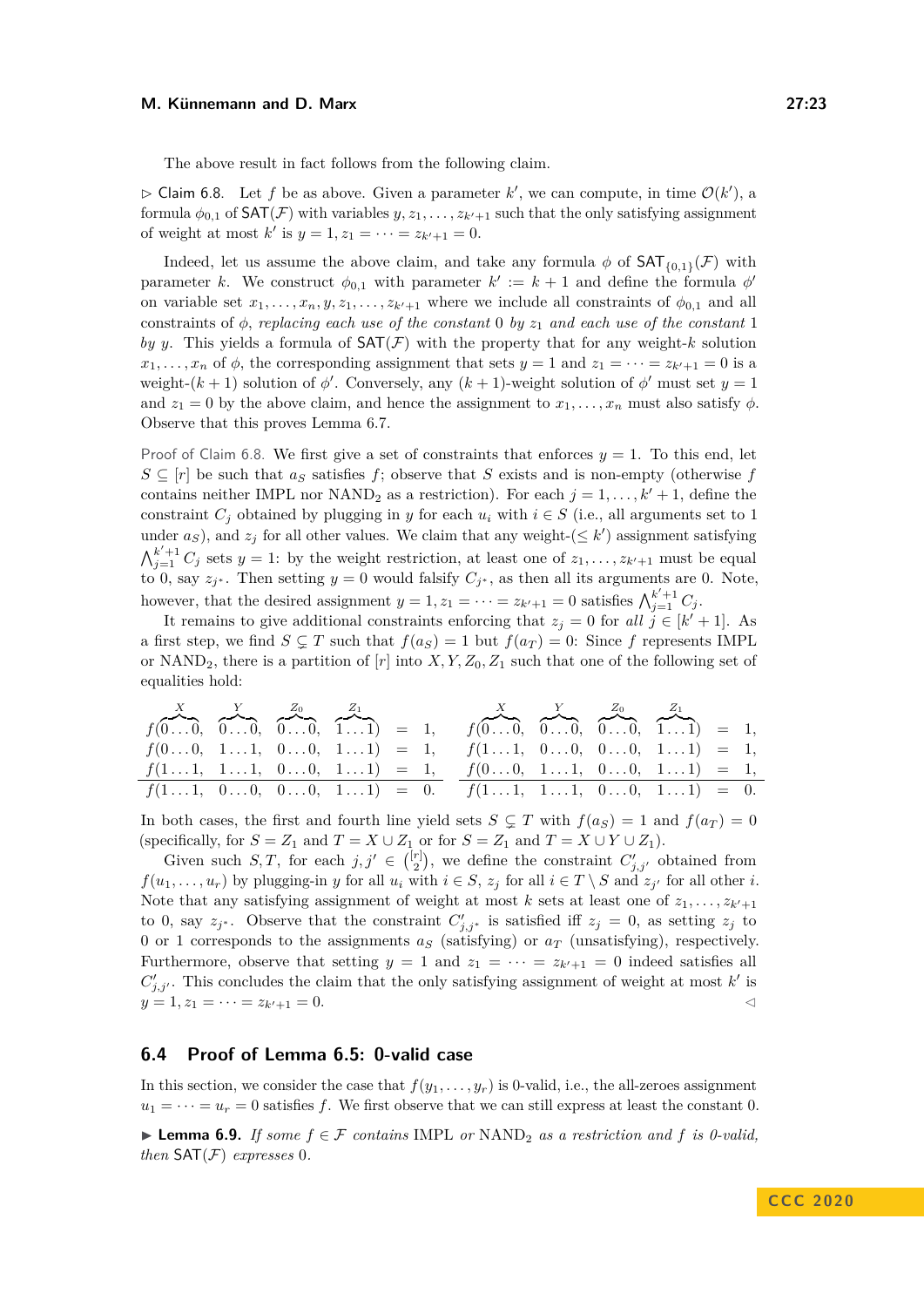### **27:24 A Fine-Grained Perspective into Boolean Constraint Satisfaction**

**Proof.** Observe that it suffices to show how to construct, given a parameter k, a formula on variables  $z_1, \ldots, z_{k+1}$  such that the only satisfying assignment of weight at most *k* sets  $z_1 = \cdots = z_{k+1} = 0.$ 

To this end, assume first that *f* is not satisfied by the all-ones assignment. Then, the formula  $\bigwedge_{i=1}^{k+1} f(z_i, \ldots, z_i)$  is trivially only satisfied by the assignment  $z_1 = \cdots = z_{k+1} = 0$ .

Otherwise, observe that there must be a non-empty set  $S \subseteq [r]$  such that  $a_S$  does not satisfy *f* (otherwise *f* would be a trivial constraint and could contain neither of IMPL and NAND<sub>2</sub>). For each  $i, i' \in [k+1]$ , we define the constraint  $C_{i,i'}$  obtained by using  $z_i$  for all arguments in *S*, and  $z_i$  for all arguments not in *S*. Observe that  $C_{i,i'} \wedge C_{i',i}$  forces  $z_i = z_{i'}$ , and thus  $z_1 = \cdots = z_{k+1}$ , which is satisfied by an assignment of weight at most k if and only if the common value is 0.

Interestingly, for 0-valid *f*, containing IMPL as a restriction is equivalent to containing IMPL already as a 0-restriction.

<span id="page-23-2"></span>I **Lemma 6.10.** *If f contains* IMPL *as a restriction and is* 0*-valid, then f contains* IMPL *already as a* 0*-restriction.*

**Proof.** Since  $f : \{0,1\}^r \to \{0,1\}$  contains IMPL as a restriction, we can partition [*r*] into sets  $X, Y, Z_0, Z_1$  and write

<span id="page-23-0"></span>
$$
f(0...0, \t 0...0, \t 0...0, \t 0...0, \t 1...1) = 1,
$$
  
\n
$$
f(0...0, \t 1...1, \t 0...0, \t 1...1) = 1,
$$
  
\n
$$
f(1...1, \t 1...1, \t 0...0, \t 1...1) = 1,
$$
  
\n
$$
f(1...1, \t 0...0, \t 0...0, \t 1...1) = 0.
$$
\n(10)

Assume first that

<span id="page-23-1"></span>
$$
f(\overbrace{0\ldots 0}^{X}, \overbrace{1\ldots 1}^{Y}, \overbrace{0\ldots 0}^{Z_0}, \overbrace{0\ldots 0}^{Z_1}) = 0.
$$
\n(11)

Then, we obtain IMPL as a 0-restriction by setting  $X' \coloneqq Y, Y' \coloneqq Z_1, Z' \coloneqq X \cup Z_0$  and observing that

|                                         | $X'=Y$ $Y'=Z_1$ $Z'=X\cup Z_0$                             |        |                 |
|-----------------------------------------|------------------------------------------------------------|--------|-----------------|
|                                         | $f(\overbrace{00}$ , $\overbrace{00}$ , $\overbrace{00}$ ) | $=$ 1, | $[f$ is 0-valid |
| f(00, 11, 00)                           |                                                            | $=$ 1, | [by $(10)$ ]    |
| $f(1 \ldots 1, 1 \ldots 1, 0 \ldots 0)$ |                                                            | $=$ 1, | [by $(10)$ ]    |
| $f(1 \ldots 1, 0 \ldots 0, 0 \ldots 0)$ |                                                            | $= 0.$ | $[$ by $(11)]$  |

Otherwise, if [\(11\)](#page-23-1) does not hold, then we obtain IMPL as a 0-restriction by setting  $X' :=$  $X \cup Z_1, Y' \coloneqq Y, Z' \coloneqq Z_0$  and observing that

| $X' = X \cup Z_1$ $Y' = Y$ $Z' = Z_0$                                                  |  |  |                        |  |
|----------------------------------------------------------------------------------------|--|--|------------------------|--|
| $f($ $\overbrace{00}^{\infty}, \overbrace{00}^{\infty}, \overbrace{00}^{\infty}) = 1,$ |  |  | $\lfloor f$ is 0-valid |  |
| $f(00, 11, 00) = 1,$                                                                   |  |  | $ {\rm bv} \neg (11) $ |  |
| $f(1 \ldots 1, \quad 1 \ldots 1, \quad 0 \ldots 0) = 1,$                               |  |  | $ {\rm bv} (10) $      |  |
| $f(1 \ldots 1, \quad 0 \ldots 0, \quad 0 \ldots 0) = 0.$                               |  |  | $[$ by $(10)]$         |  |

<span id="page-23-3"></span>It remains to handle the case that  $f$  contains  $NAND_d$  as a restriction. We first observe that if *f* contains IMPL as a 0-restriction, then  $SAT_0(\mathcal{F})$  even expresses the constant 1. (Thus, afterwards, we may assume that *f* does not contain IMPL as a 0-restriction.)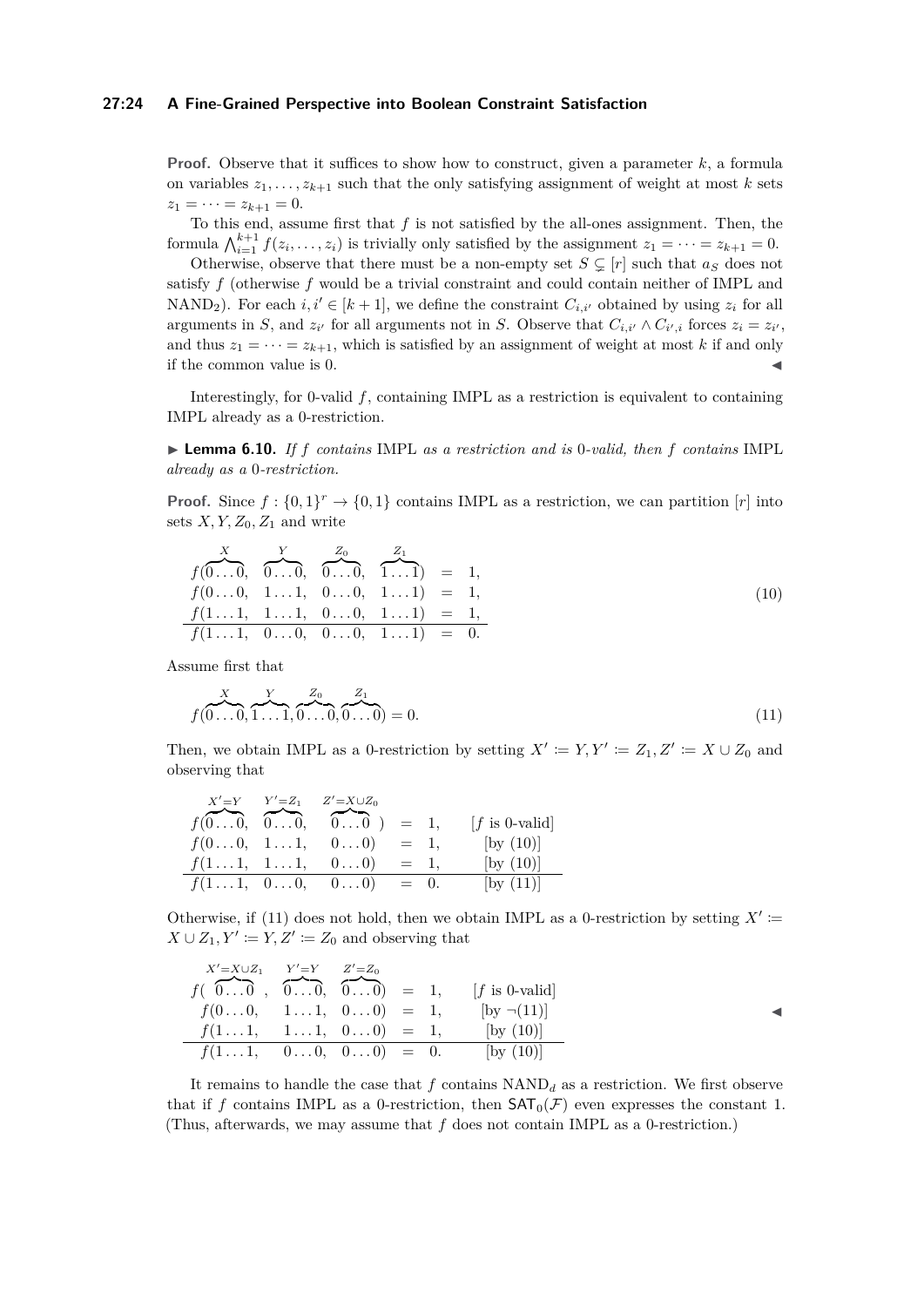**Proof.** Given any formula  $\phi$  of  $SAT_{\{0,1\}}(\mathcal{F})$  on variables  $x_1, \ldots, x_n$ , we construct a formula  $\phi'$ on variables  $x_1, \ldots, x_n, y$  as follows: Since some  $f \in \mathcal{F}$  contains IMPL as a 0-restriction, we can express, for any variables  $v, v'$ , the implication  $v \Rightarrow v'$  by a corresponding constraint of SAT<sub>0</sub>(F). We construct *n* such constraints to enforce  $\bigwedge_{j=1}^{n} (x_j \Rightarrow y)$ . Subsequently, we may use *y* to replace any use of the constant 1 to convert the constraints of  $\phi$  to constraints of the  $\mathsf{SAT}_0(\mathcal{F})$ -formula  $\phi'$ .

To argue correctness, note that any satisfying weight-*k* assignment of *φ* yields a satisfying weight- $(k + 1)$  assignment of  $\phi'$  by setting  $y = 1$ . Conversely, note that any weight- $(k + 1)$ assignment of  $\phi'$  must set  $y = 1$  (since  $k \ge 1$  implies that at least one variable  $x_i$  is set to one, which enforces  $y = 1$  by the corresponding implication  $x_i \Rightarrow y$  and thus corresponds to a weight-*k* assignment to  $x_1, \ldots, x_n$  satisfying  $\phi$ .

In the remainder of this section, we assume that  $f$  contains  $NAND_d$  as a restriction, but does not contain IMPL as a 0-restriction, and the aim is to find  $NAND<sub>d</sub>$  already as a 0-restriction.

<span id="page-24-2"></span>I **Lemma 6.12.** *For any* 0*-valid f, if f does not contain* IMPL *as a 0-restriction, then whenever*  $f(a_S) = f(a_T) = 1$  *with*  $S \subseteq T$ *, then*  $f(a_{T \setminus S}) = 1$ *.* 

**Proof.** If  $S = T$ , there is nothing to show, so let  $S \subsetneq T$  and assume for contradiction that  $f(a_{T\setminus S}) = 0$ . We obtain IMPL as a 0-restriction as follows:

$$
f(0...0, \underbrace{0...0}_{f(1...1, 1...1, 0...0}_{f(1...1, 1...1, 0...0}) = 1, [f is 0-\n 1, [f is 0-\n 1, [f(aS) = 1]\n 1, [f(aS) = 1]\n 1, [f(aS) = 1]\n 1, [f(aT) = 1]\n 1, [f(aT) = 1]\n 1, [f(aT) = 1]\n 1, [f(aT) = 1]
$$

This yields the claim.

We can finally obtain  $NAND_d$  as a 0-restriction.

<span id="page-24-3"></span>I **Lemma 6.13.** *If f contains* NAND*<sup>d</sup> as a restriction, does not contain* IMPL *as a 0 restriction and is* 0*-valid, then f contains* NAND*<sup>d</sup> already as a* 0*-restriction.*

**Proof.** Since  $f : \{0,1\}^r \to \{0,1\}$  contains  $NAND_d$  as a restriction, we can partition [*r*] into sets  $X_1, \ldots, X_d, Z_0, Z_1$  such that  $X_I \coloneqq \bigcup_{i \in I} X_i$  with  $I \subseteq [d]$  satisfies:

$$
f(a_{X_I \cup Z_1}) = \begin{cases} 0 & \text{if } I = [d], \\ 1 & \text{if } I \subsetneq [d]. \end{cases}
$$
 (12)

We claim that the partition  $X'_i := X_i$  for  $i < d$ ,  $X'_d := X_d \cup Z_1$ ,  $Z' := Z_0$  provides NAND<sub>d</sub> as a 0-restriction: Letting  $X'_I := \bigcup_{i \in I} X'_i$ , this follows from

$$
f(a_{X'_I}) = \begin{cases} 0 & \text{if } I = [d], \\ 1 & \text{if } I \subsetneq [d]. \end{cases}
$$
 (13)

To verify [\(13\)](#page-24-0), note first that  $f(a_{X'_{[d]}}) = f(a_{X_{[d]}\cup Z_1}) = 0$  by [\(12\)](#page-24-1). Second, let  $I \subsetneq [d]$ . If  $d \in I$ , then  $f(a_{X'_I}) = f(a_{X_I \cup Z_1}) = 1$  by [\(12\)](#page-24-1). Otherwise, if  $d \notin I$ , then we have  $f(a_{X'_I}) = f(a_{X_I}) = 1$  by Lemma [6.12](#page-24-2) (for this, note that *f* does not contain IMPL as 0-restriction and that  $f(a_{X_I \cup Z_1}) = f(a_{Z_1}) = 1$ . This concludes the claim.

<span id="page-24-1"></span><span id="page-24-0"></span>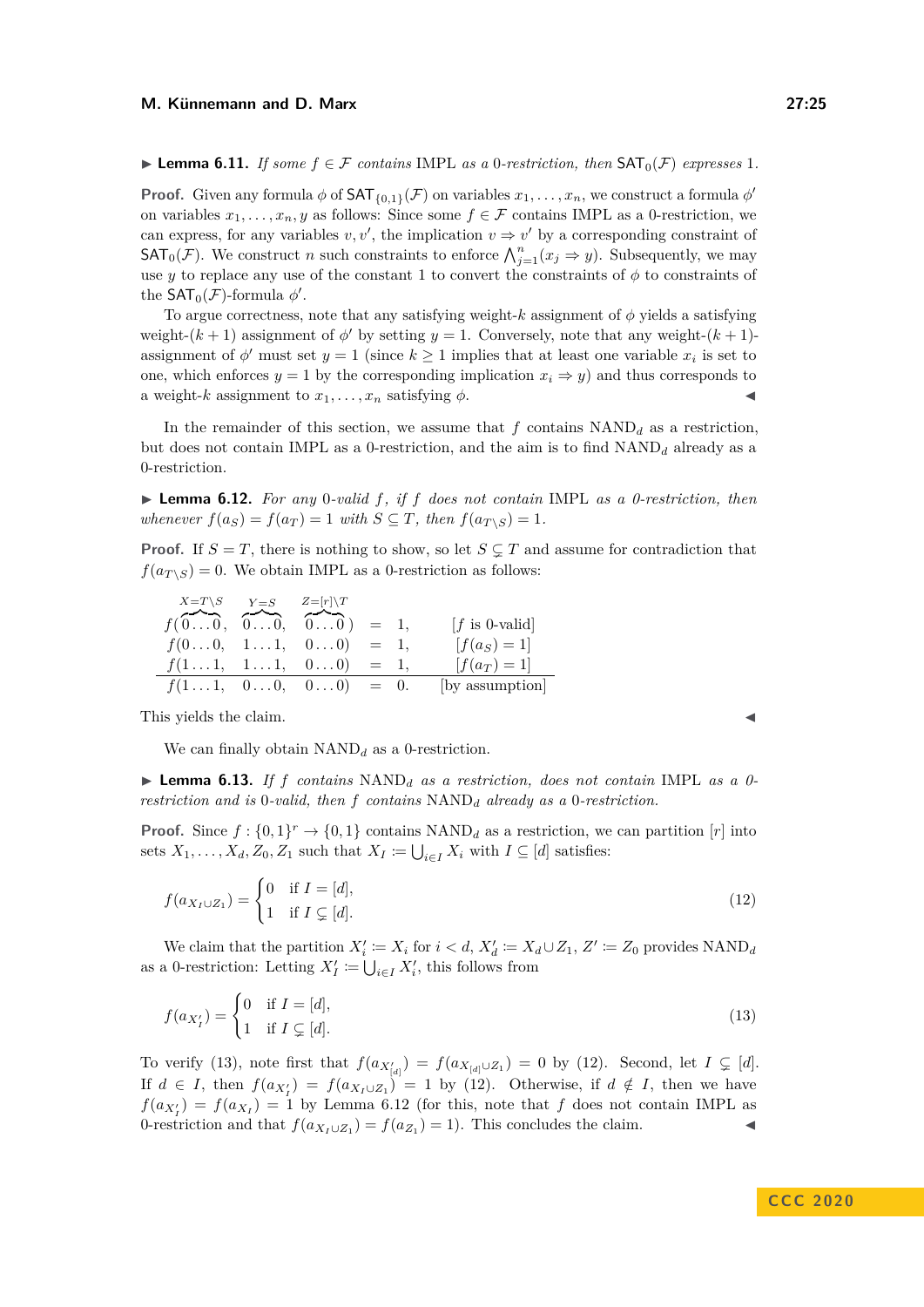### **27:26 A Fine-Grained Perspective into Boolean Constraint Satisfaction**

The proof of this section is summarized in the following corollary.

<span id="page-25-11"></span>► **Corollary 6.14.** *If*  $f$  *contains*  $g \in \{\text{IMPL}\} \cup \bigcup_{d \geq 2} \{\text{NAND}_d\}$  *and*  $f$  *is* 0*-valid, then*  $\text{SAT}(f)$ *expresses* {0*,* 1}*, or* SAT(*f*) *expresses* 0 *and contains g as a* 0*-restriction.*

**Proof.** If  $g = \text{IMPL}$ , then  $f$  contains  $g$  already as a 0-restriction by Lemma [6.10](#page-23-2) and  $\text{SAT}(f)$ expresses {0*,* 1} by Lemmas [6.9](#page-22-2) and [6.11.](#page-23-3)

If  $g = \text{NAND}_d$ , then either f also contains IMPL as a 0-restriction, in which case  $\text{SAT}(f)$ expresses  $\{0,1\}$  by Lemmas [6.9](#page-22-2) and [6.11,](#page-23-3) or it does not contain IMPL as a 0-restriction, and thus *f* contains *g* as a 0-restriction by Lemma [6.13](#page-24-3) and  $SAT(f)$  expresses 0 by Lemma [6.9.](#page-22-2)

### **References**

- <span id="page-25-3"></span>**1** Amir Abboud, Arturs Backurs, Karl Bringmann, and Marvin Künnemann. Fine-grained complexity of analyzing compressed data: Quantifying improvements over Decompress-and-Solve. In *Proc. 58th IEEE Annual Symposium on Foundations of Computer Science (FOCS 2017)*, pages 192–203, 2017. [doi:10.1109/FOCS.2017.26](https://doi.org/10.1109/FOCS.2017.26).
- <span id="page-25-1"></span>**2** Amir Abboud, Arturs Backurs, and Virginia Vassilevska Williams. If the current clique algorithms are optimal, so is valiant's parser. *SIAM J. Comput.*, 47(6):2527–2555, 2018. [doi:10.1137/16M1061771](https://doi.org/10.1137/16M1061771).
- <span id="page-25-6"></span>**3** Amir Abboud, Karl Bringmann, Holger Dell, and Jesper Nederlof. More consequences of falsifying SETH and the Orthogonal Vectors conjecture. In *Proc. 50th Annual ACM SIGACT Symposium on Theory of Computing (STOC 2018)*, pages 253–266, New York, NY, USA, 2018. ACM. [doi:10.1145/3188745.3188938](https://doi.org/10.1145/3188745.3188938).
- <span id="page-25-10"></span>**4** Noga Alon, Raphael Yuster, and Uri Zwick. Color-coding. *J. ACM*, 42(4):844–856, 1995. [doi:10.1145/210332.210337](https://doi.org/10.1145/210332.210337).
- <span id="page-25-4"></span>**5** Enric Boix-Adserà, Matthew Brennan, and Guy Bresler. The average-case complexity of counting cliques in Erdős-Rényi hypergraphs. In *Proc. 60th IEEE Annual Symposium on Foundations of Computer Science (FOCS 2019)*, pages 1256–1280, 2019. [doi:10.1109/FOCS.](https://doi.org/10.1109/FOCS.2019.00078) [2019.00078](https://doi.org/10.1109/FOCS.2019.00078).
- <span id="page-25-9"></span>**6** Édouard Bonnet, László Egri, and Dániel Marx. Fixed-Parameter Approximability of Boolean MinCSPs. In Piotr Sankowski and Christos Zaroliagis, editors, *Proc. 24th Annual European Symposium on Algorithms (ESA 2016)*, volume 57 of *Leibniz International Proceedings in Informatics (LIPIcs)*, pages 18:1–18:18, Dagstuhl, Germany, 2016. Schloss Dagstuhl–Leibniz-Zentrum fuer Informatik. [doi:10.4230/LIPIcs.ESA.2016.18](https://doi.org/10.4230/LIPIcs.ESA.2016.18).
- <span id="page-25-7"></span>**7** Alfred Brauer. On a problem of partitions. *American Journal of Mathematics*, 64(1):299–312, 1942.
- <span id="page-25-0"></span>**8** Karl Bringmann. A near-linear pseudopolynomial time algorithm for subset sum. In *Proc. 28th Annual ACM-SIAM Symposium on Discrete Algorithms (SODA 2017)*, pages 1073–1084, 2017. [doi:10.1137/1.9781611974782.69](https://doi.org/10.1137/1.9781611974782.69).
- <span id="page-25-5"></span>**9** Karl Bringmann, Nick Fischer, and Marvin Künnemann. A fine-grained analogue of Schaefer's theorem in P: dichotomy of ∃<sup>k</sup>∀-quantified first-order graph properties. In *Proc. 34th Computational Complexity Conference (CCC 2019)*, pages 31:1–31:27, 2019. [doi:10.4230/LIPIcs.CCC.2019.31](https://doi.org/10.4230/LIPIcs.CCC.2019.31).
- <span id="page-25-2"></span>**10** Karl Bringmann, Allan Grønlund, and Kasper Green Larsen. A dichotomy for regular expression membership testing. In Chris Umans, editor, *Proc. 58th IEEE Annual Symposium on Foundations of Computer Science (FOCS 2017)*, pages 307–318. IEEE Computer Society, 2017. [doi:10.1109/FOCS.2017.36](https://doi.org/10.1109/FOCS.2017.36).
- <span id="page-25-8"></span>**11** Andrei A. Bulatov. A dichotomy theorem for nonuniform CSPs. In *Proc. 58th IEEE Annual Symposium on Foundations of Computer Science (FOCS 2017)*, pages 319–330, 2017. [doi:10.1109/FOCS.2017.37](https://doi.org/10.1109/FOCS.2017.37).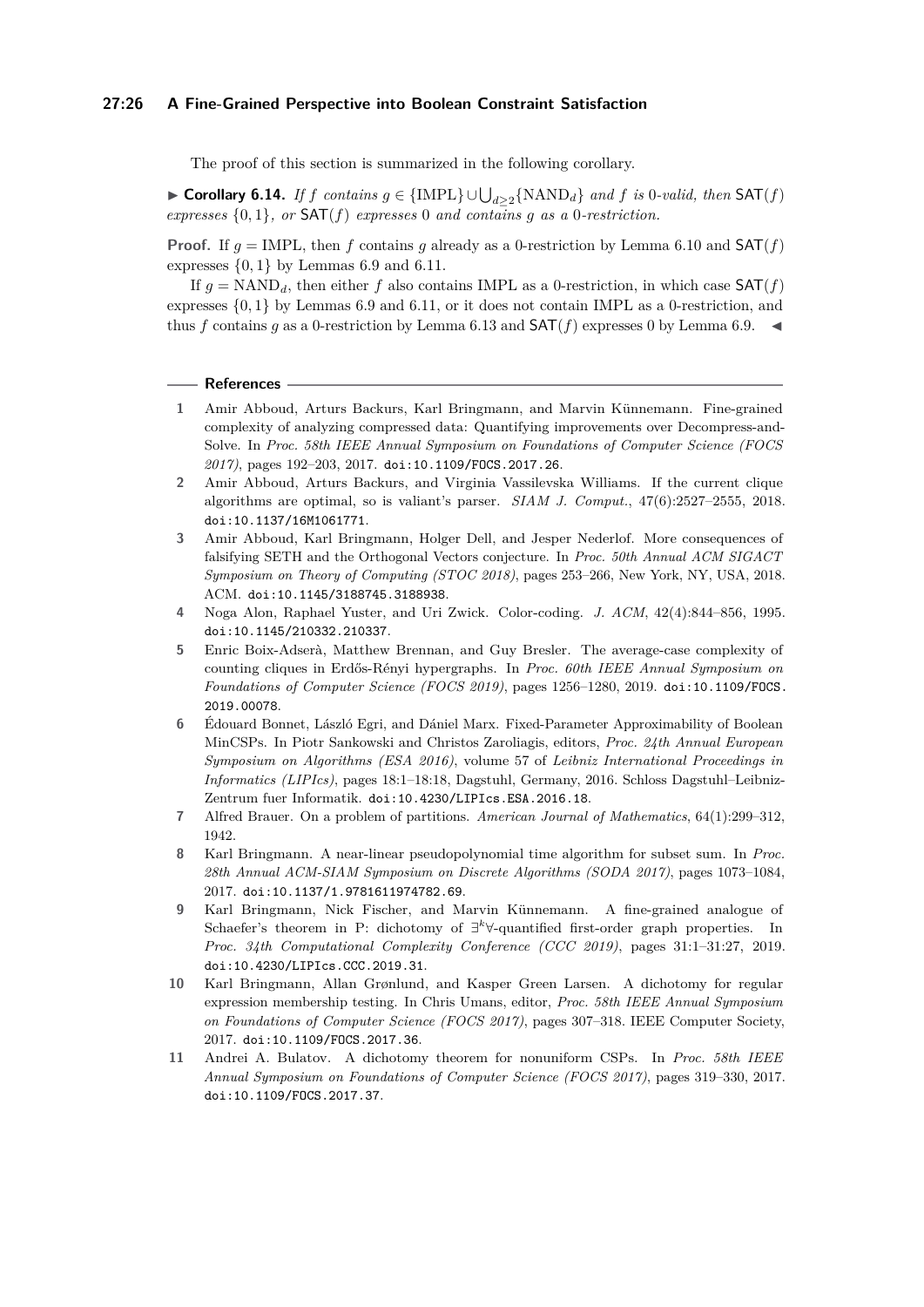- <span id="page-26-15"></span>**12** Andrei A. Bulatov and Dániel Marx. Constraint satisfaction parameterized by solution size. *SIAM J. Comput.*, 43(2):573–616, 2014. [doi:10.1137/120882160](https://doi.org/10.1137/120882160).
- <span id="page-26-5"></span>**13** Nofar Carmeli and Markus Kröll. On the enumeration complexity of unions of conjunctive queries. In Dan Suciu, Sebastian Skritek, and Christoph Koch, editors, *Proc. 38th ACM SIGMOD-SIGACT-SIGAI Symposium on Principles of Database Systems (PODS 2019)*, pages 134–148. ACM, 2019. [doi:10.1145/3294052.3319700](https://doi.org/10.1145/3294052.3319700).
- <span id="page-26-6"></span>**14** Jianer Chen, Benny Chor, Mike Fellows, Xiuzhen Huang, David W. Juedes, Iyad A. Kanj, and Ge Xia. Tight lower bounds for certain parameterized NP-hard problems. *Inf. Comput.*,  $201(2):216-231, 2005.$ [doi:10.1016/j.ic.2005.05.001](https://doi.org/10.1016/j.ic.2005.05.001).
- <span id="page-26-7"></span>**15** Jianer Chen, Xiuzhen Huang, Iyad A. Kanj, and Ge Xia. Strong computational lower bounds via parameterized complexity. *J. Comput. Syst. Sci.*, 72(8):1346–1367, 2006. [doi:](https://doi.org/10.1016/j.jcss.2006.04.007) [10.1016/j.jcss.2006.04.007](https://doi.org/10.1016/j.jcss.2006.04.007).
- <span id="page-26-0"></span>**16** Jianer Chen, Iyad A. Kanj, and Ge Xia. Improved upper bounds for vertex cover. *Theor. Comput. Sci.*, 411(40-42):3736–3756, 2010. [doi:10.1016/j.tcs.2010.06.026](https://doi.org/10.1016/j.tcs.2010.06.026).
- <span id="page-26-13"></span>**17** Nadia Creignou. A dichotomy theorem for maximum generalized satisfiability problems. *J. Comput. Syst. Sci.*, 51(3):511–522, 1995. [doi:10.1006/jcss.1995.1087](https://doi.org/10.1006/jcss.1995.1087).
- <span id="page-26-12"></span>**18** Nadia Creignou, Sanjeev Khanna, and Madhu Sudan. *Complexity classifications of boolean constraint satisfaction problems*. SIAM, 2001. [doi:10.1137/1.9780898718546](https://doi.org/10.1137/1.9780898718546).
- <span id="page-26-19"></span>**19** Friedrich Eisenbrand and Fabrizio Grandoni. On the complexity of fixed parameter clique and dominating set. *Theor. Comput. Sci.*, 326(1-3):57–67, 2004. [doi:10.1016/j.tcs.2004.05.009](https://doi.org/10.1016/j.tcs.2004.05.009).
- <span id="page-26-11"></span>**20** Tomás Feder and Moshe Y. Vardi. The computational structure of monotone monadic SNP and constraint satisfaction: A study through datalog and group theory. *SIAM J. Comput.*, 28(1):57–104, 1998. [doi:10.1137/S0097539794266766](https://doi.org/10.1137/S0097539794266766).
- <span id="page-26-9"></span>**21** Jean Gallier. The Frobenius coin problem. Upper bounds on the Frobenius number, 2014.
- <span id="page-26-14"></span>**22** Sanjeev Khanna, Madhu Sudan, Luca Trevisan, and David P. Williamson. The approximability of constraint satisfaction problems. *SIAM J. Comput.*, 30(6):1863–1920, 2000. [doi:10.1137/](https://doi.org/10.1137/S0097539799349948) [S0097539799349948](https://doi.org/10.1137/S0097539799349948).
- <span id="page-26-3"></span>**23** Konstantinos Koiliaris and Chao Xu. Faster pseudopolynomial time algorithms for subset sum. *ACM Trans. Algorithms*, 15(3):40:1–40:20, 2019. [doi:10.1145/3329863](https://doi.org/10.1145/3329863).
- <span id="page-26-17"></span>**24** Stefan Kratsch, Dániel Marx, and Magnus Wahlström. Parameterized complexity and kernelizability of max ones and exact ones problems. *TOCT*, 8(1):1:1–1:28, 2016. [doi:](https://doi.org/10.1145/2858787) [10.1145/2858787](https://doi.org/10.1145/2858787).
- <span id="page-26-18"></span>**25** Andrei A. Krokhin and Dániel Marx. On the hardness of losing weight. *ACM Trans. Algorithms*, 8(2):19:1–19:18, 2012. [doi:10.1145/2151171.2151182](https://doi.org/10.1145/2151171.2151182).
- <span id="page-26-16"></span>**26** Bingkai Lin. The parameterized complexity of the *k*-biclique problem. *J. ACM*, 65(5):34:1– 34:23, 2018. [doi:10.1145/3212622](https://doi.org/10.1145/3212622).
- <span id="page-26-4"></span>**27** Andrea Lincoln, Virginia Vassilevska Williams, and Ryan Williams. Tight hardness for shortest cycles and paths in sparse graphs. In *Proc. 29th Annual ACM-SIAM Symposium on Discrete Algorithms (SODA 2018)*, pages 1236–1252, Philadelphia, PA, USA, 2018. Society for Industrial and Applied Mathematics.
- <span id="page-26-2"></span>**28** Dániel Marx. Parameterized complexity of constraint satisfaction problems. *Computational Complexity*, 14(2):153–183, 2005. [doi:10.1007/s00037-005-0195-9](https://doi.org/10.1007/s00037-005-0195-9).
- <span id="page-26-1"></span>**29** Jaroslav Nešetřil and Svatopluk Poljak. On the complexity of the subgraph problem. *Commentationes Mathematicae Universitatis Carolinae*, 026(2):415–419, 1985.
- <span id="page-26-8"></span>**30** Jorge L. Ramirez Alfonsin. *The diophantine Frobenius problem*. Oxford University Press, Oxford, 2005.
- <span id="page-26-10"></span>**31** Thomas J. Schaefer. The complexity of satisfiability problems. In *Proc. 10th Annual ACM Symposium on Theory of Computing (STOC 1978)*, pages 216–226, 1978. [doi:10.1145/](https://doi.org/10.1145/800133.804350) [800133.804350](https://doi.org/10.1145/800133.804350).
- <span id="page-26-20"></span>**32** Jeanette P. Schmidt and Alan Siegel. The spatial complexity of oblivious k-probe hash functions. *SIAM J. Comput.*, 19(5):775–786, 1990. [doi:10.1137/0219054](https://doi.org/10.1137/0219054).